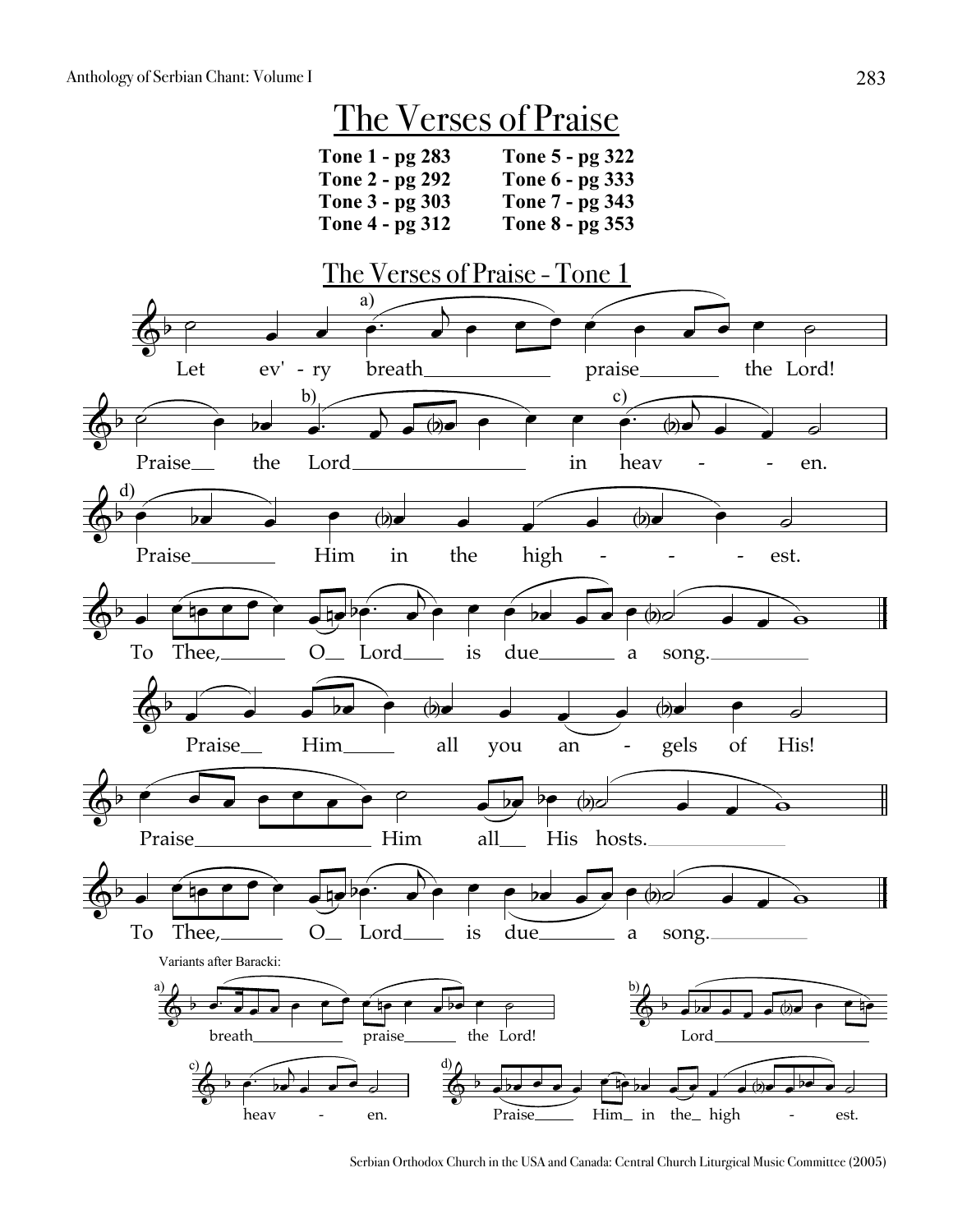

Serbian Orthodox Church in the USA and Canada: Central Church Liturgical Music Committee (2005)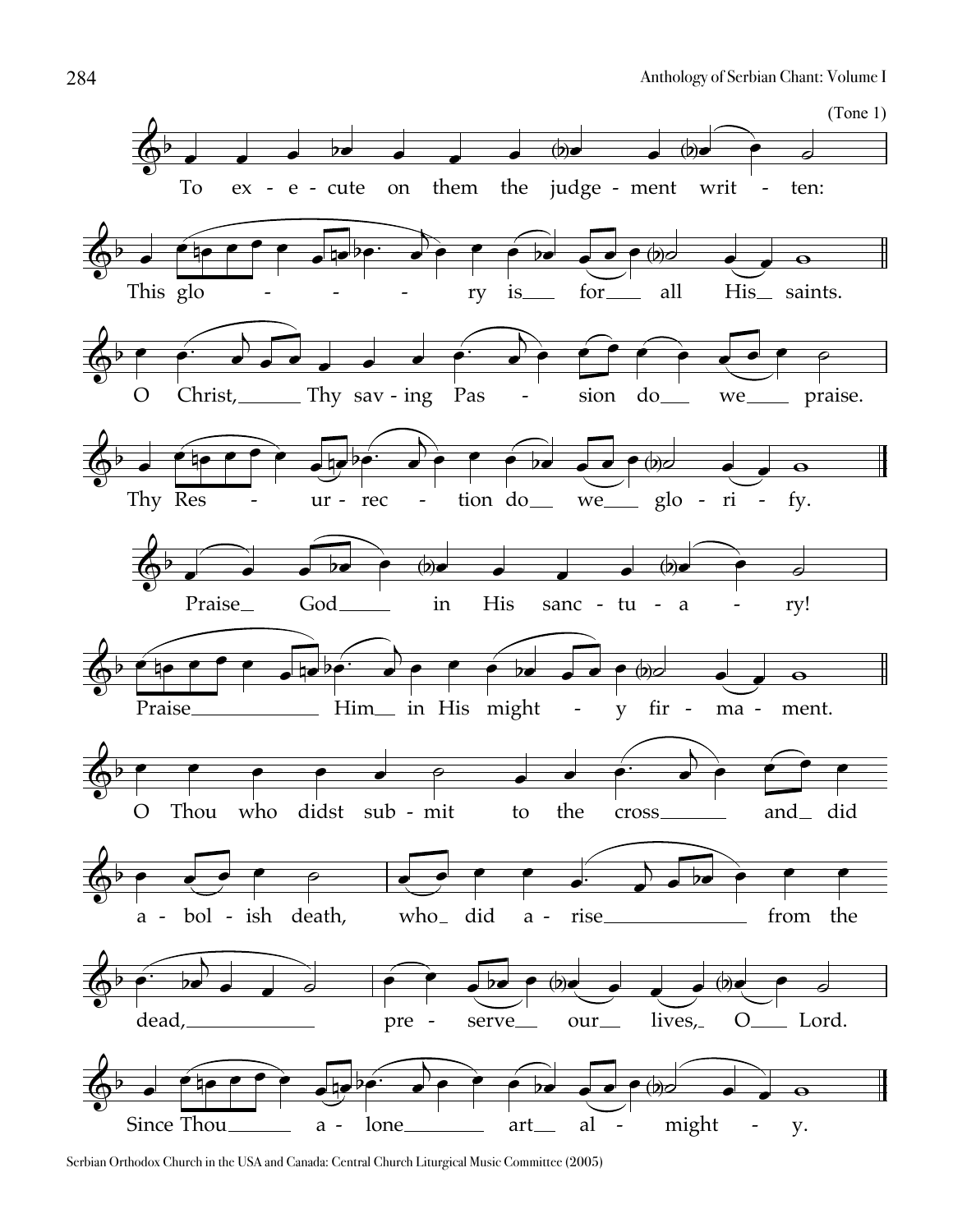

Serbian Orthodox Church in the USA and Canada: Central Church Liturgical Music Committee (2005)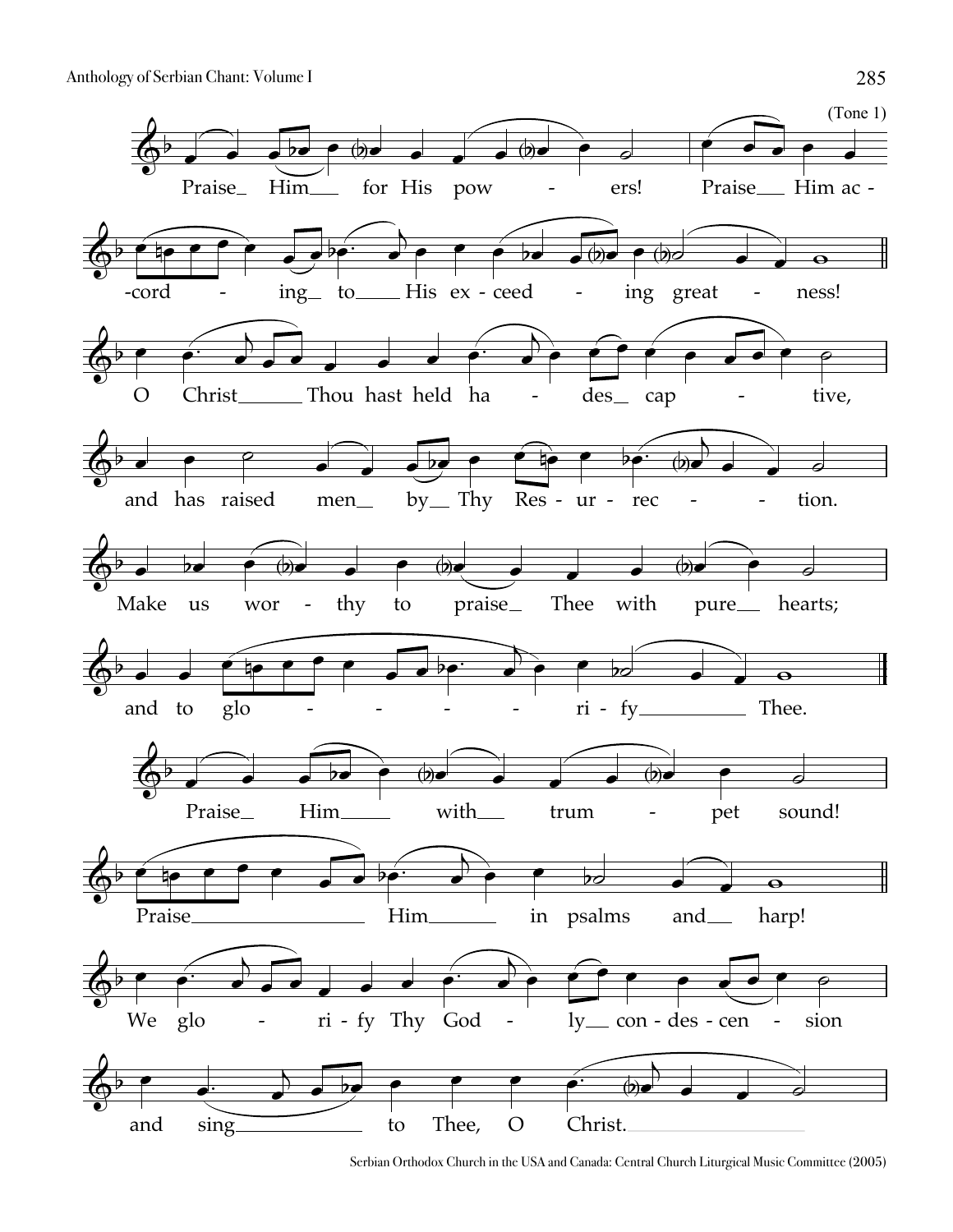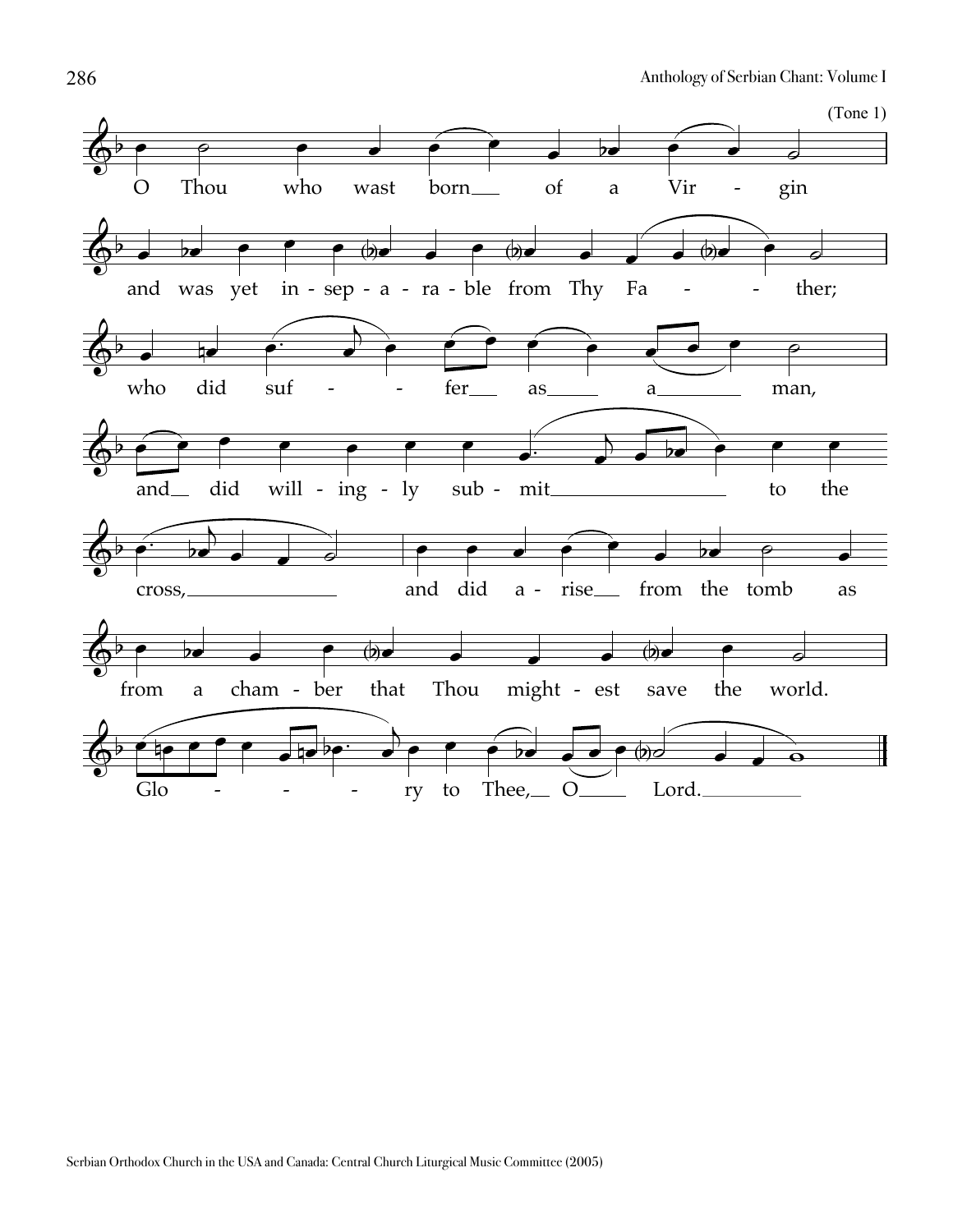



Serbian Orthodox Church in the USA and Canada: Central Church Liturgical Music Committee (2005)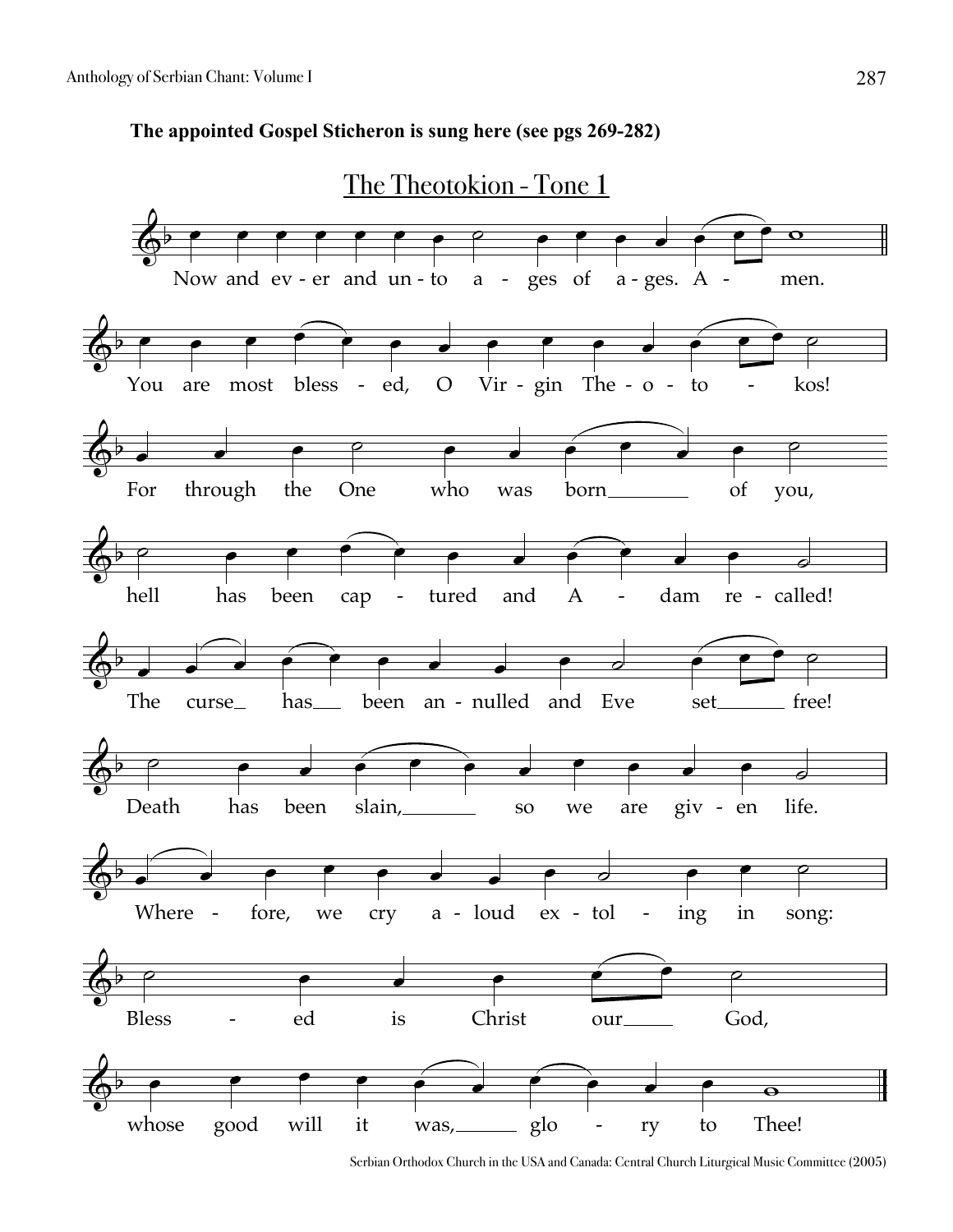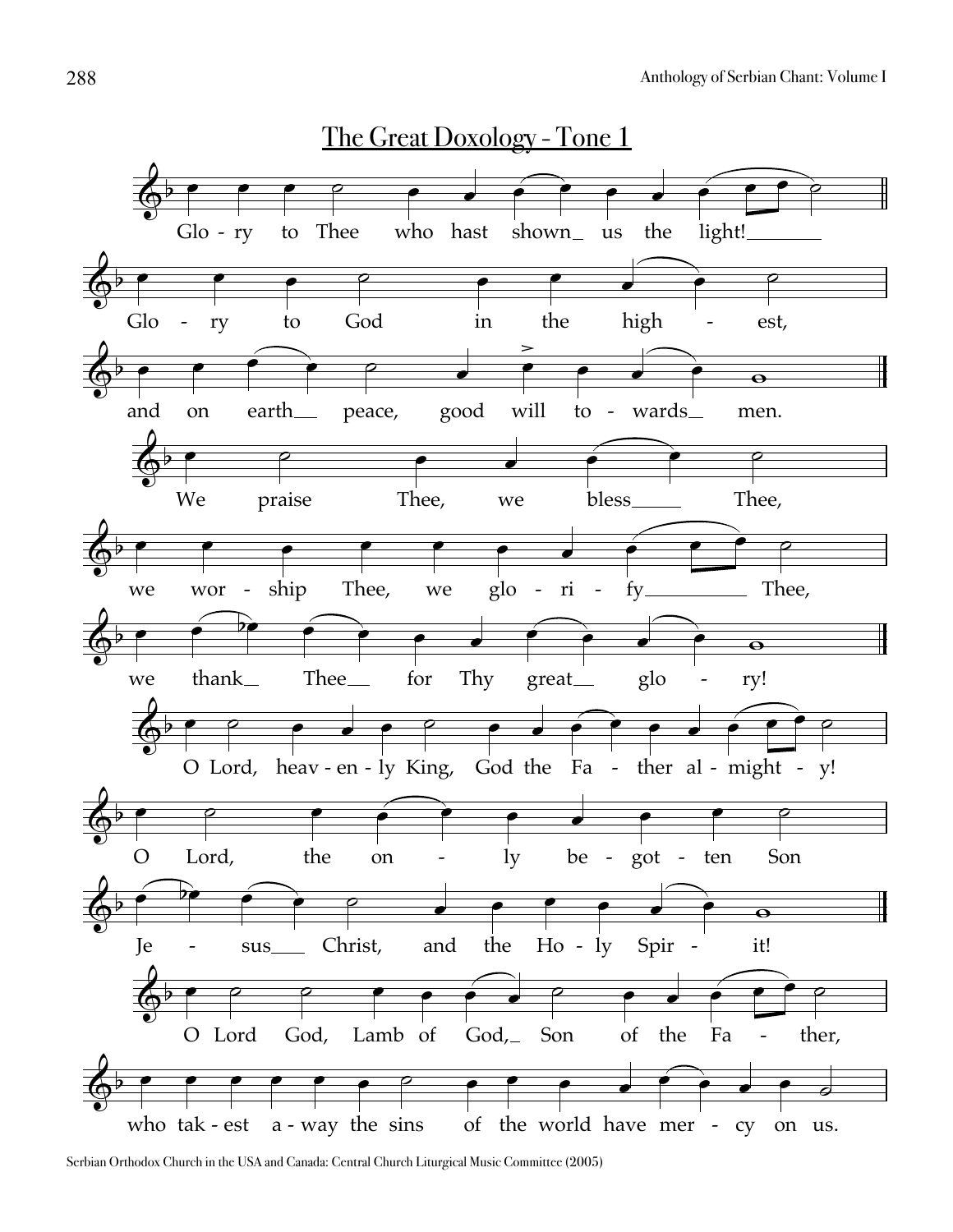

Serbian Orthodox Church in the USA and Canada: Central Church Liturgical Music Committee (2005)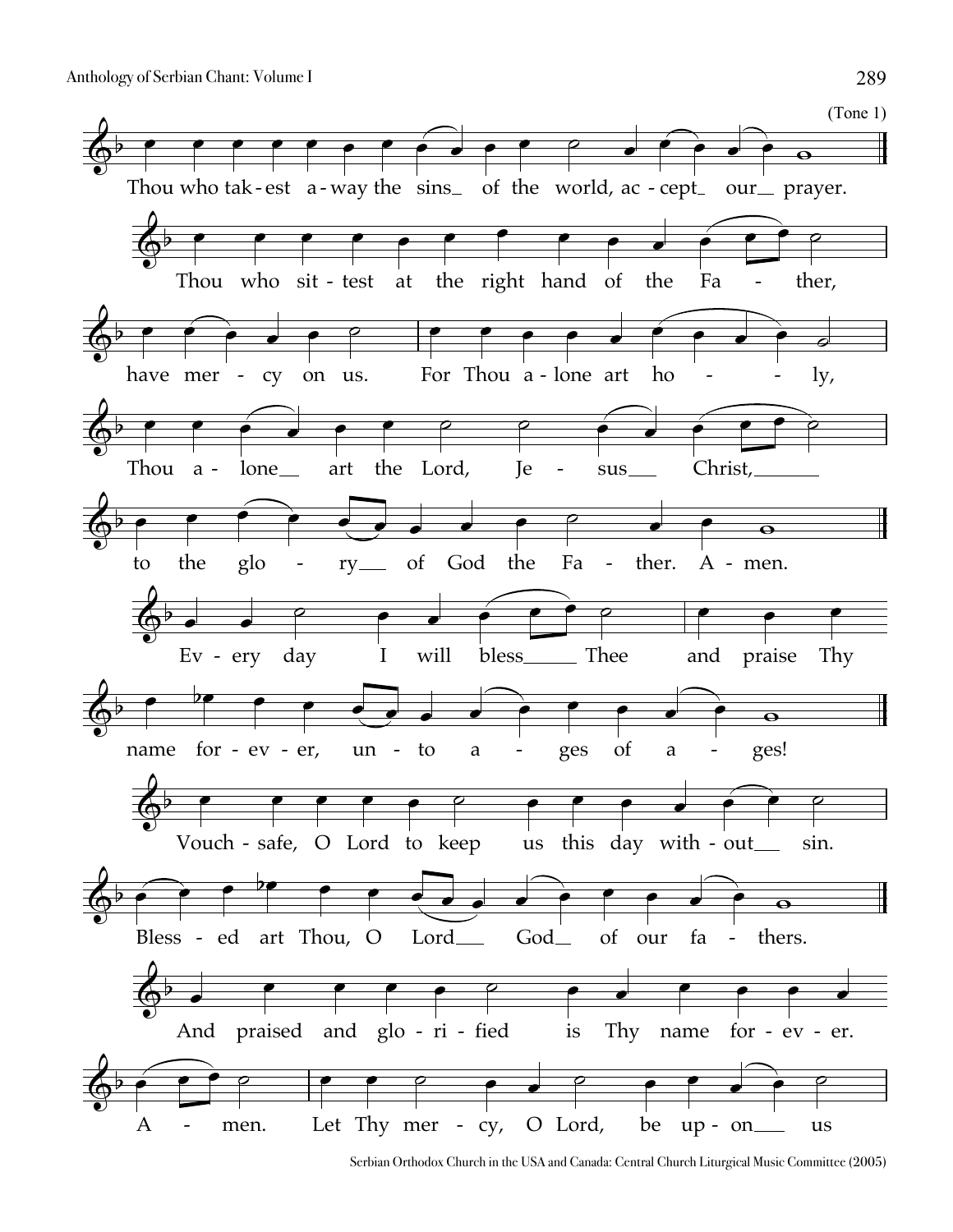

Serbian Orthodox Church in the USA and Canada: Central Church Liturgical Music Committee (2005)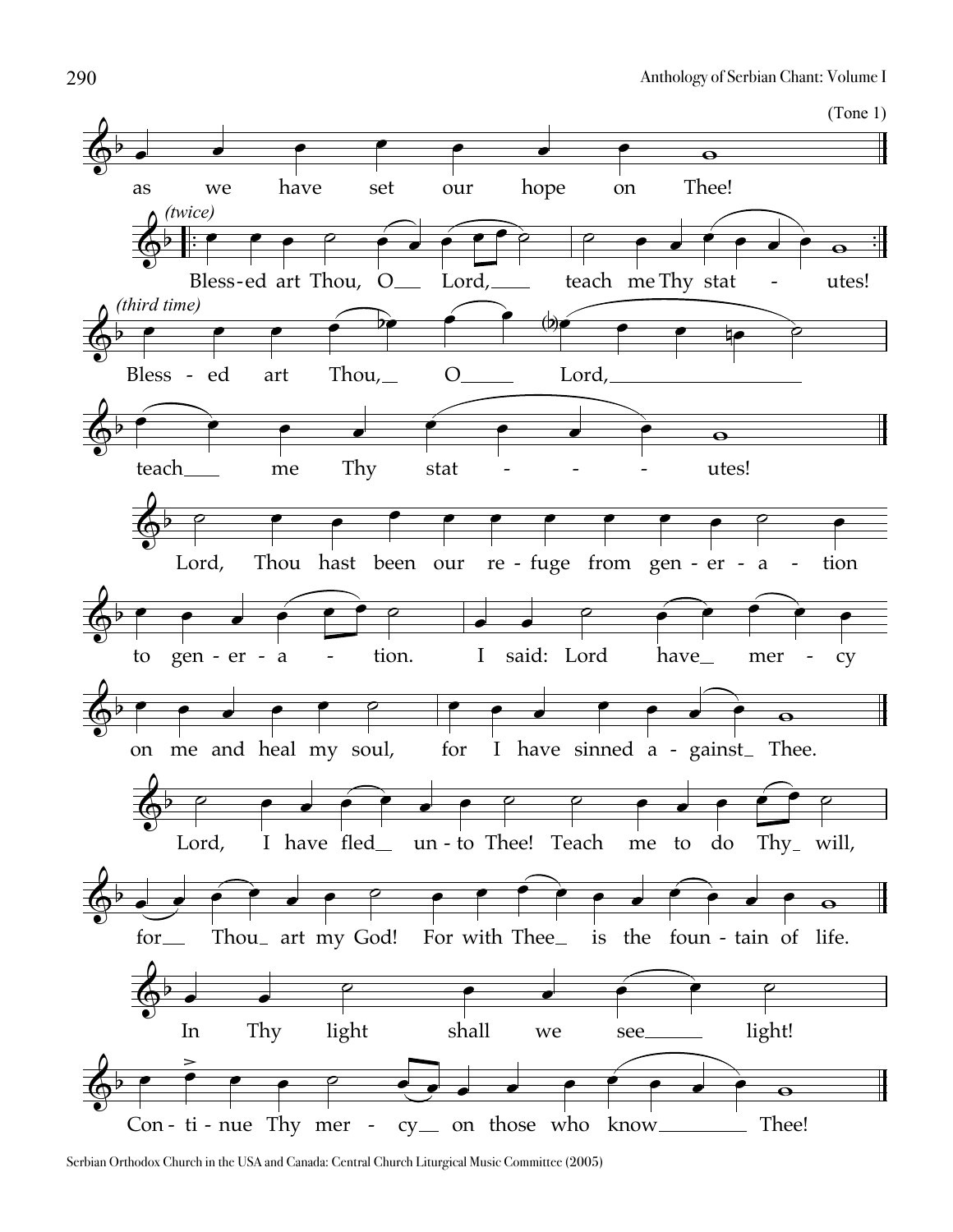

Serbian Orthodox Church in the USA and Canada: Central Church Liturgical Music Committee (2005)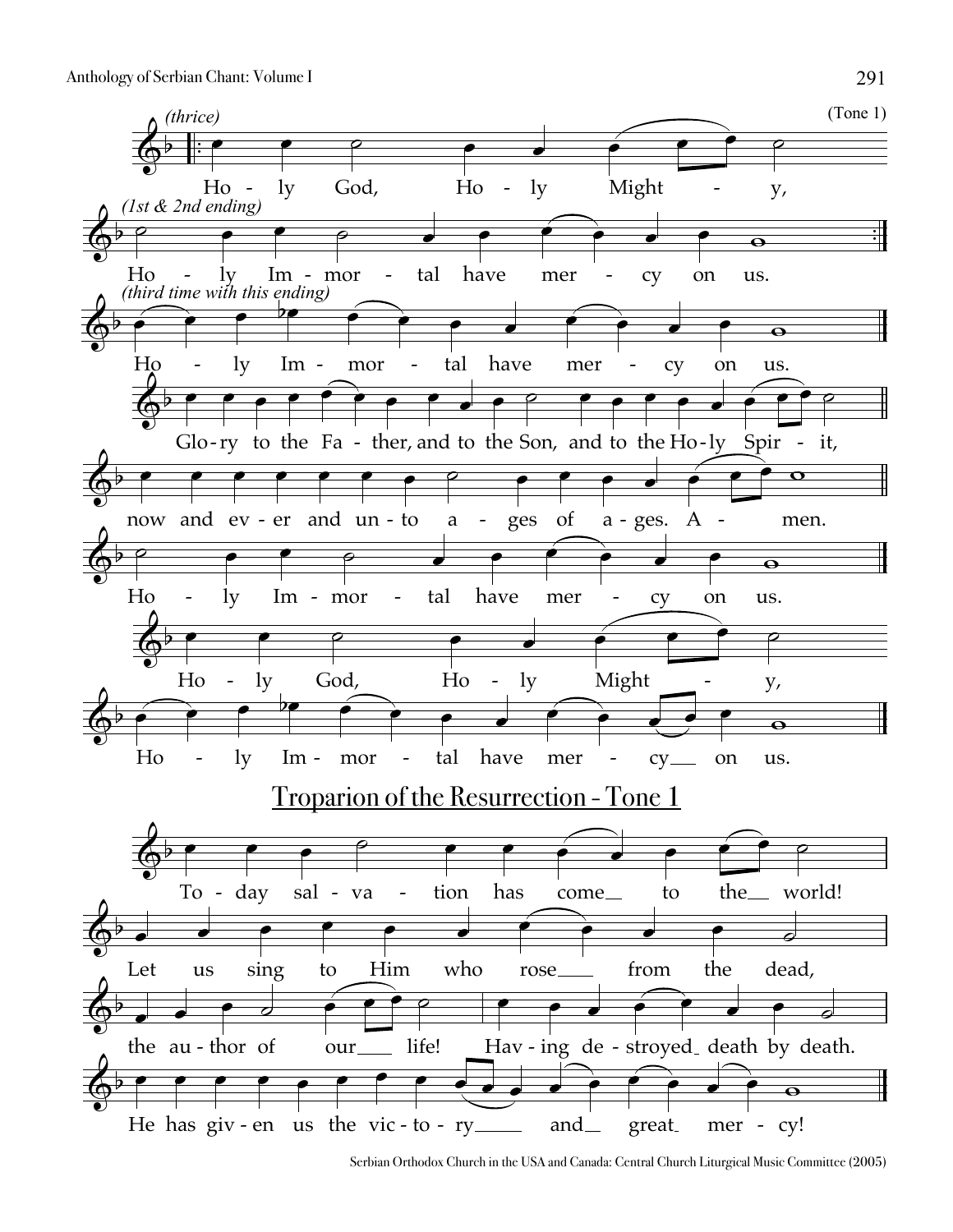

Serbian Orthodox Church in the USA and Canada: Central Church Liturgical Music Committee (2005)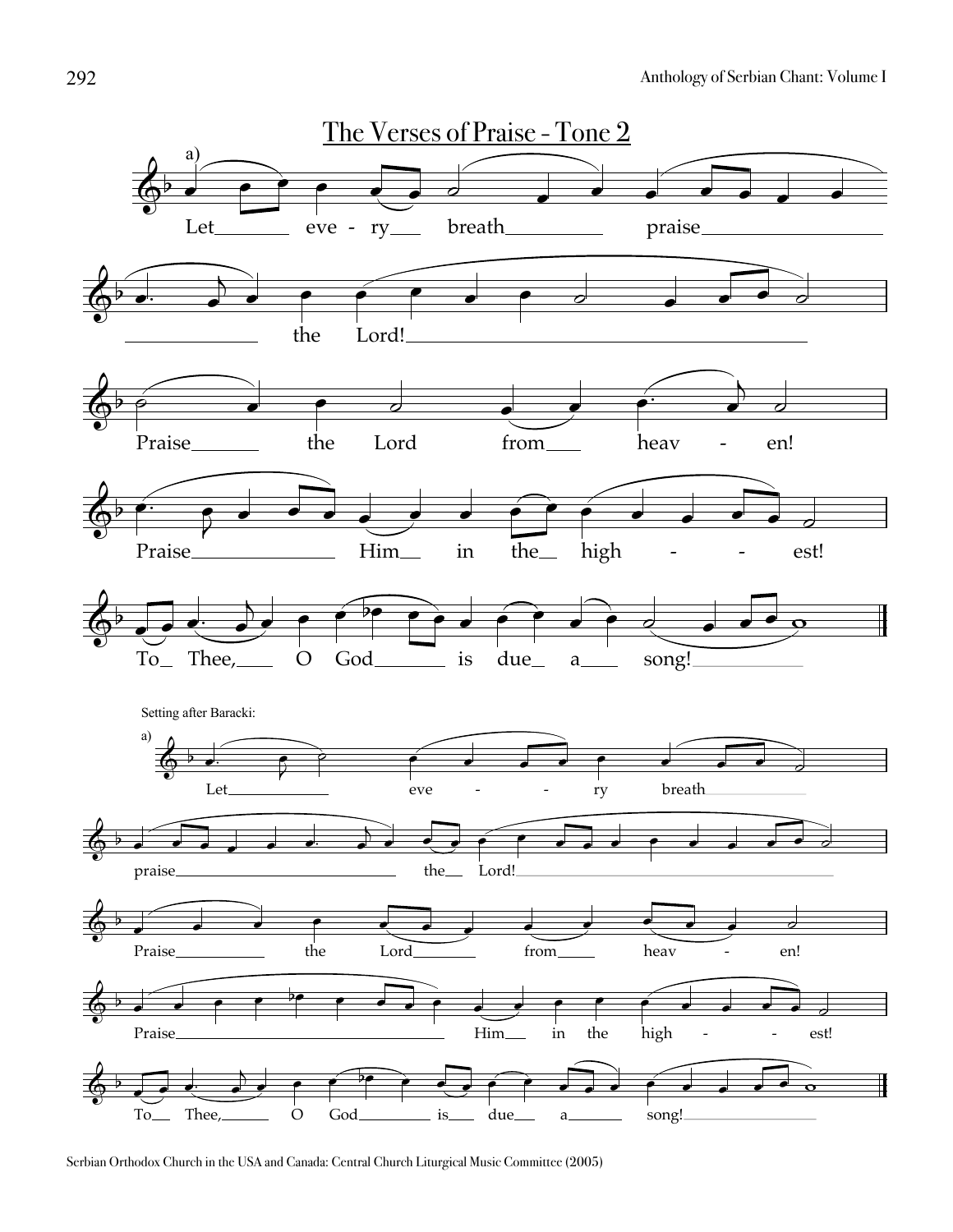

Serbian Orthodox Church in the USA and Canada: Central Church Liturgical Music Committee (2005)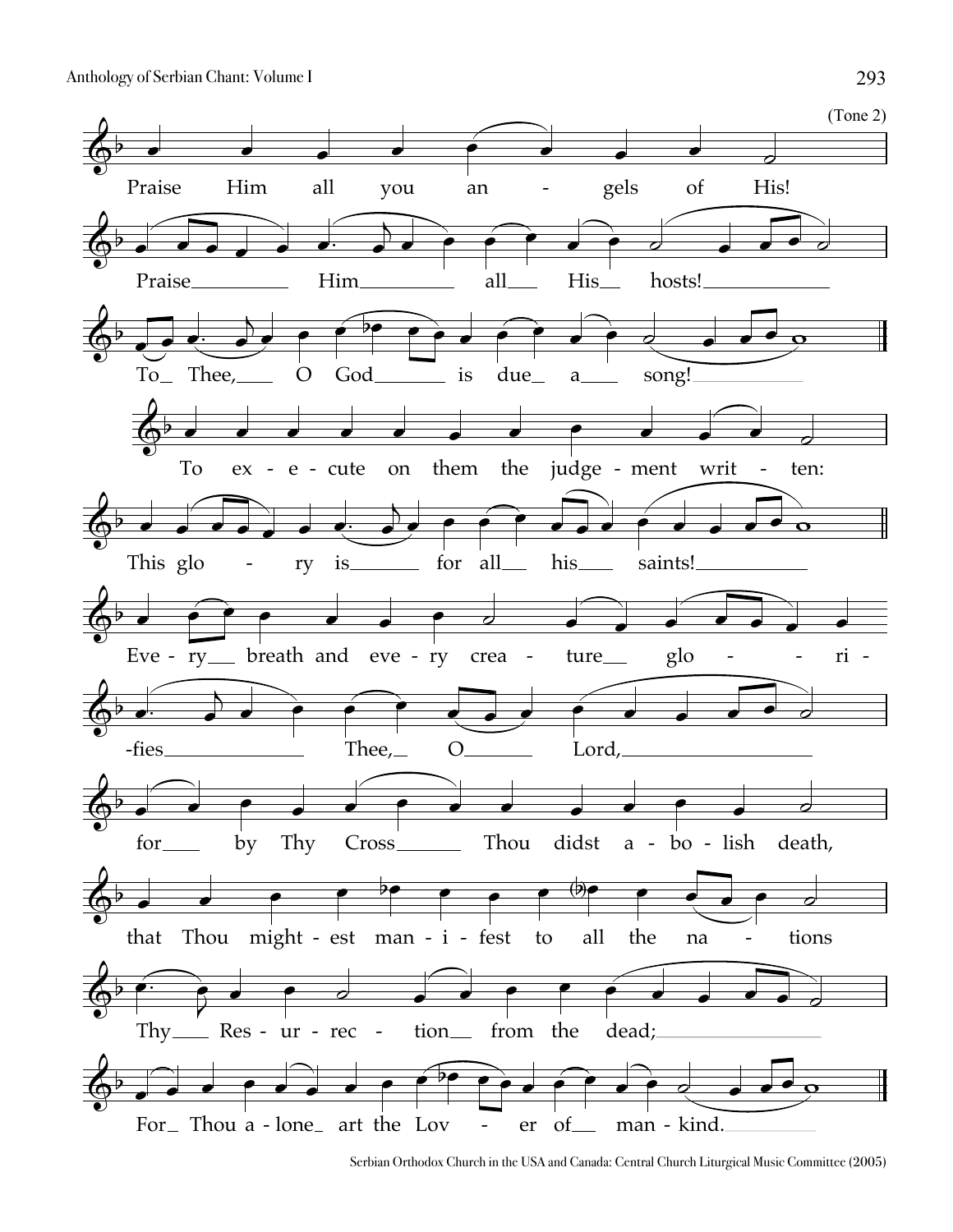

Serbian Orthodox Church in the USA and Canada: Central Church Liturgical Music Committee (2005)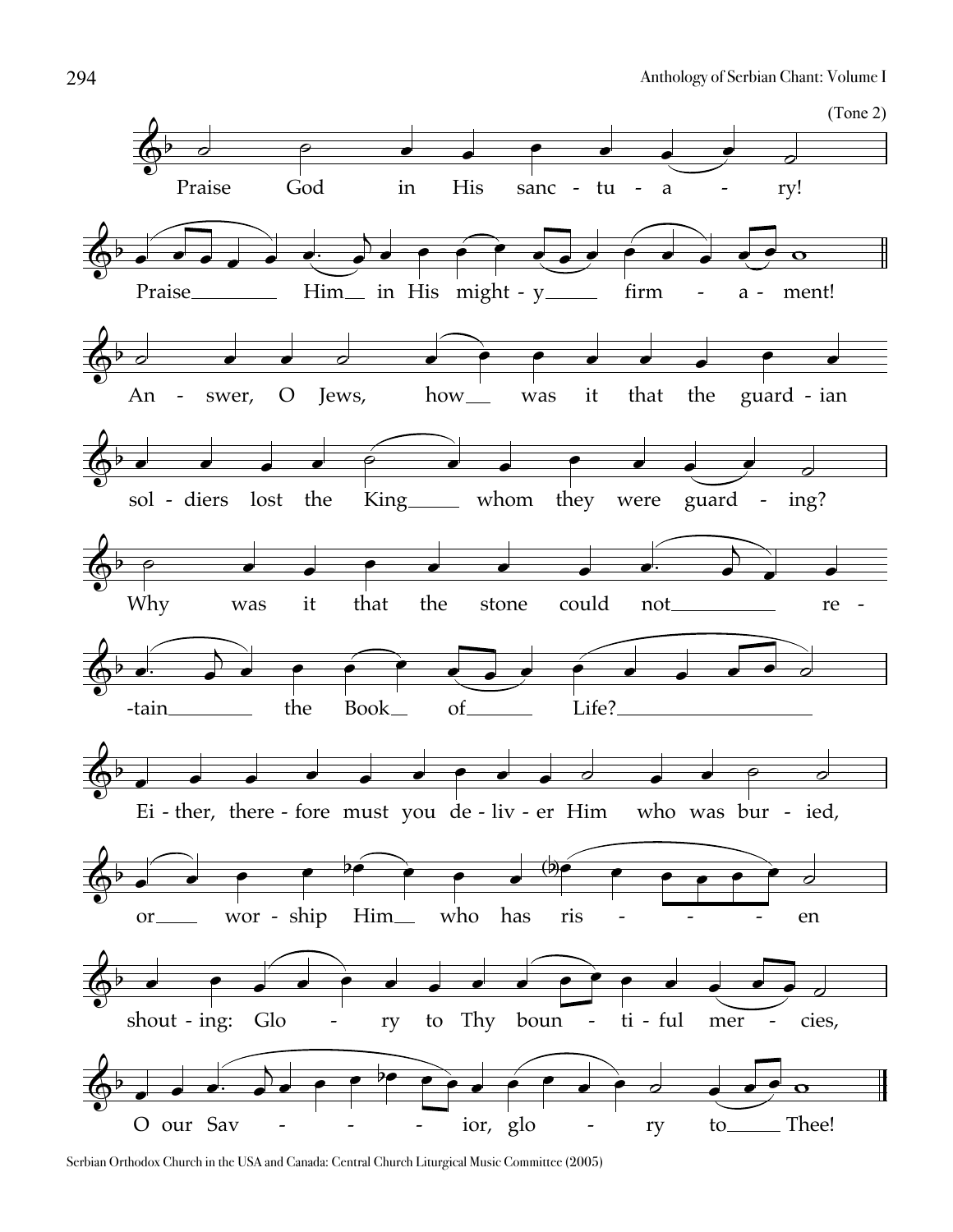

Serbian Orthodox Church in the USA and Canada: Central Church Liturgical Music Committee (2005)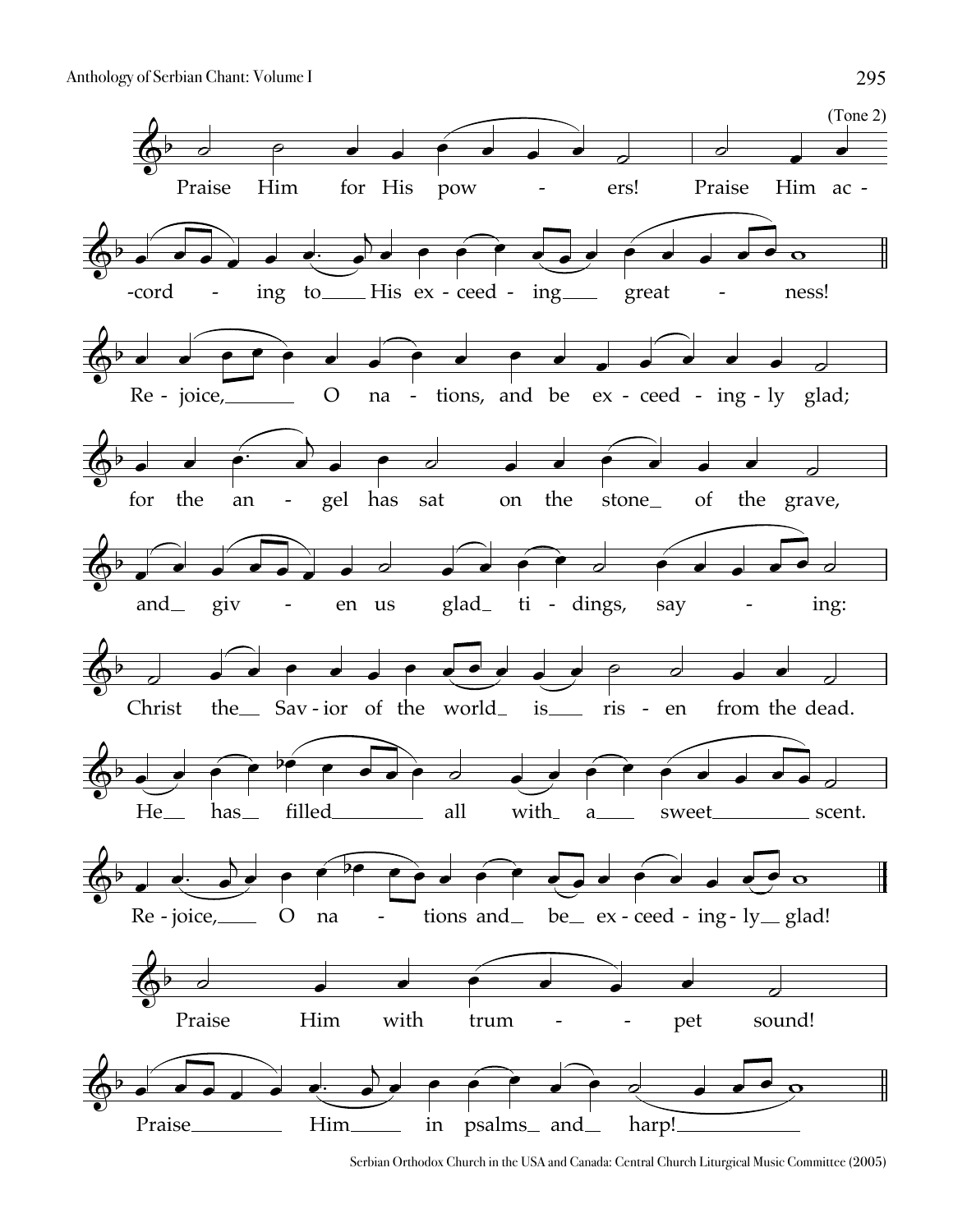

Serbian Orthodox Church in the USA and Canada: Central Church Liturgical Music Committee (2005)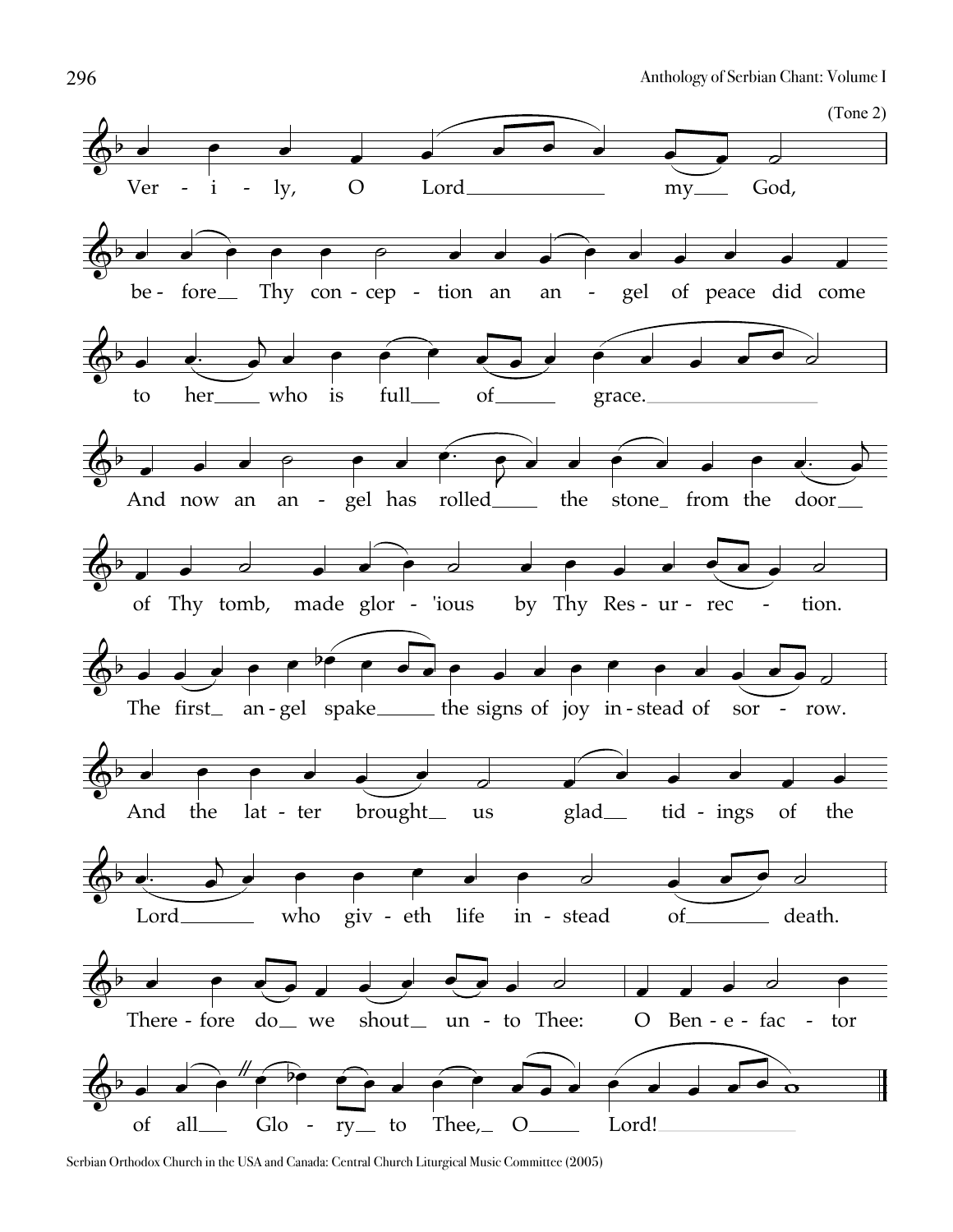**The appointed Gospel Sticheron is sung here (see pgs 269-282)**



Serbian Orthodox Church in the USA and Canada: Central Church Liturgical Music Committee (2005)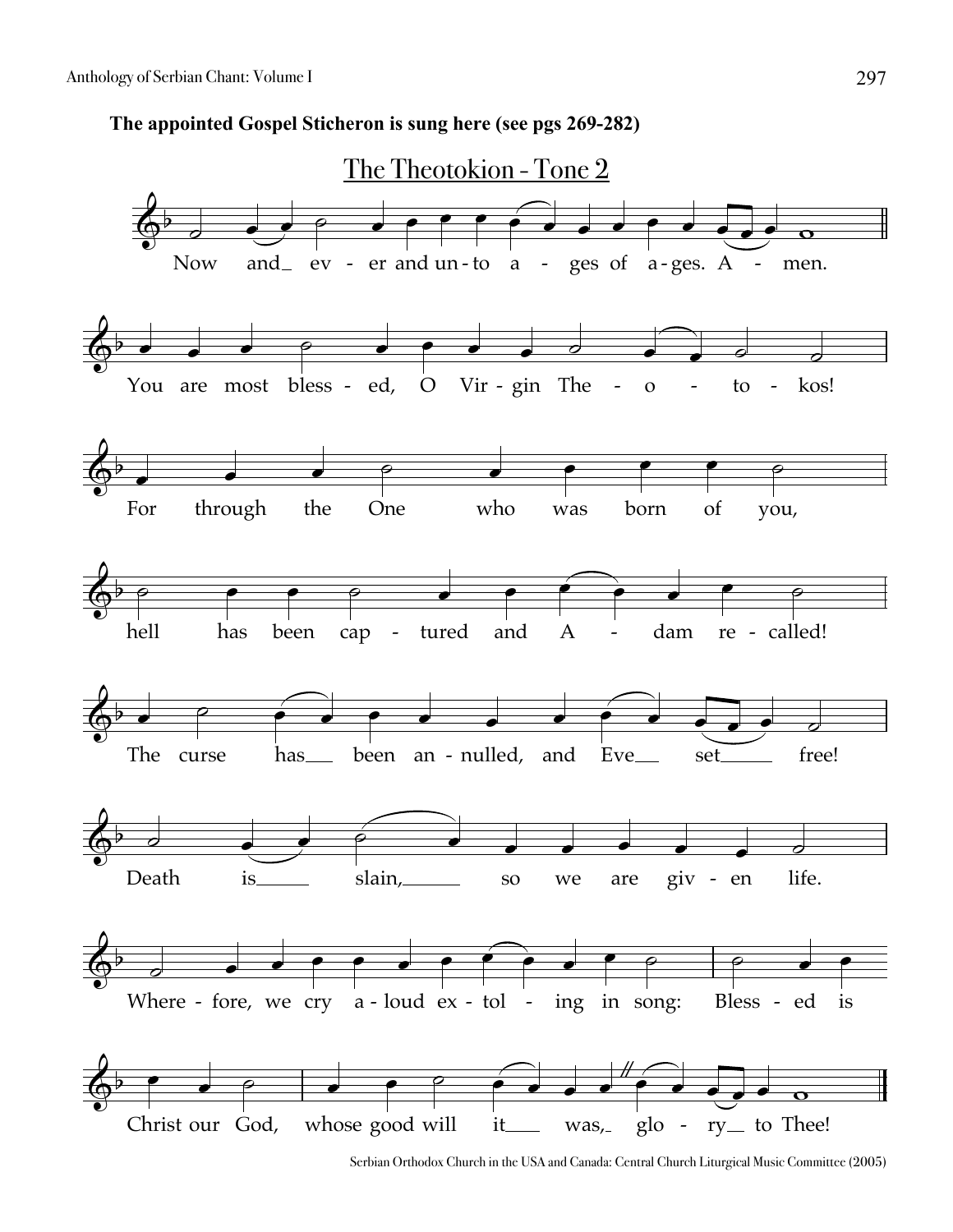

Serbian Orthodox Church in the USA and Canada: Central Church Liturgical Music Committee (2005)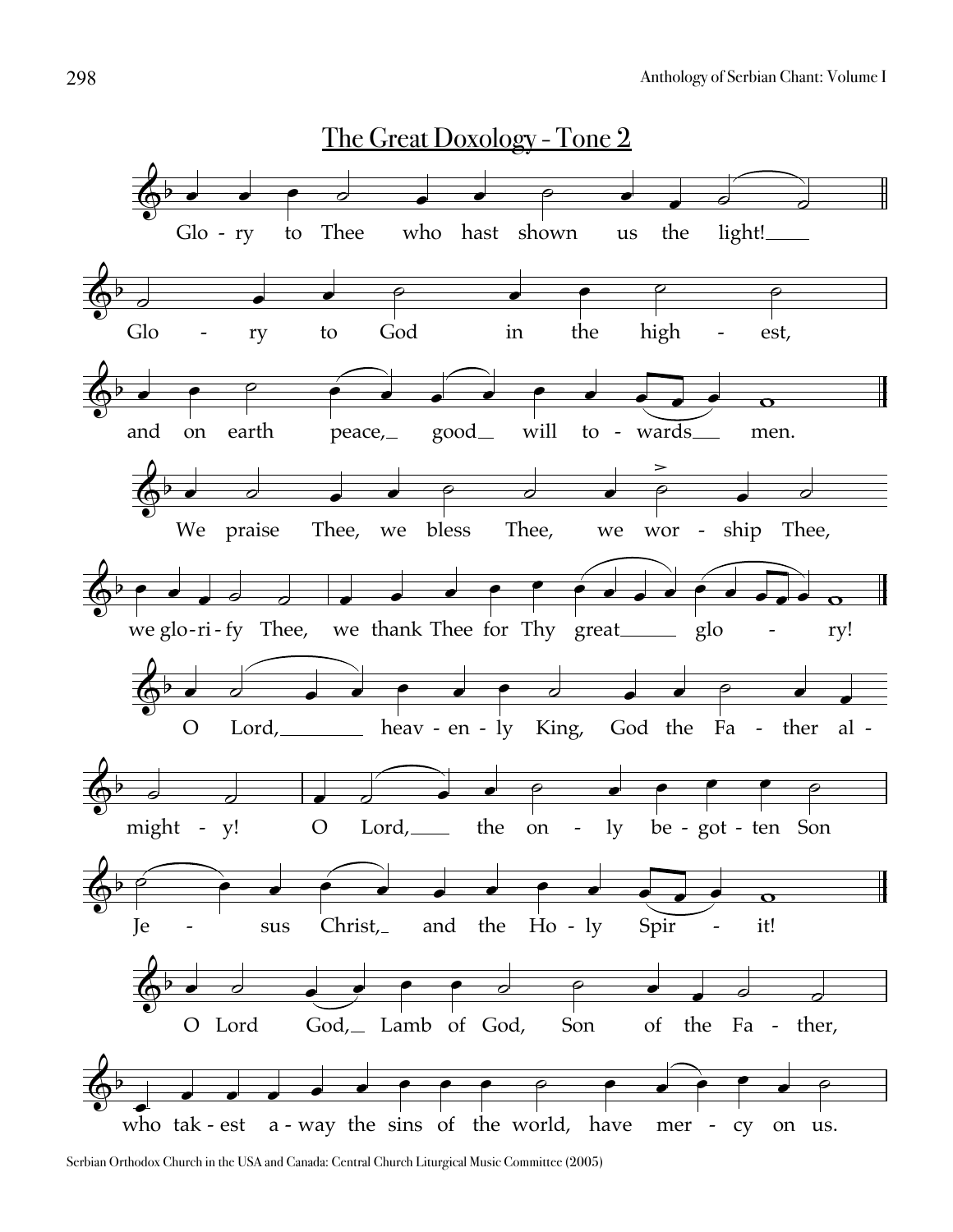

Serbian Orthodox Church in the USA and Canada: Central Church Liturgical Music Committee (2005)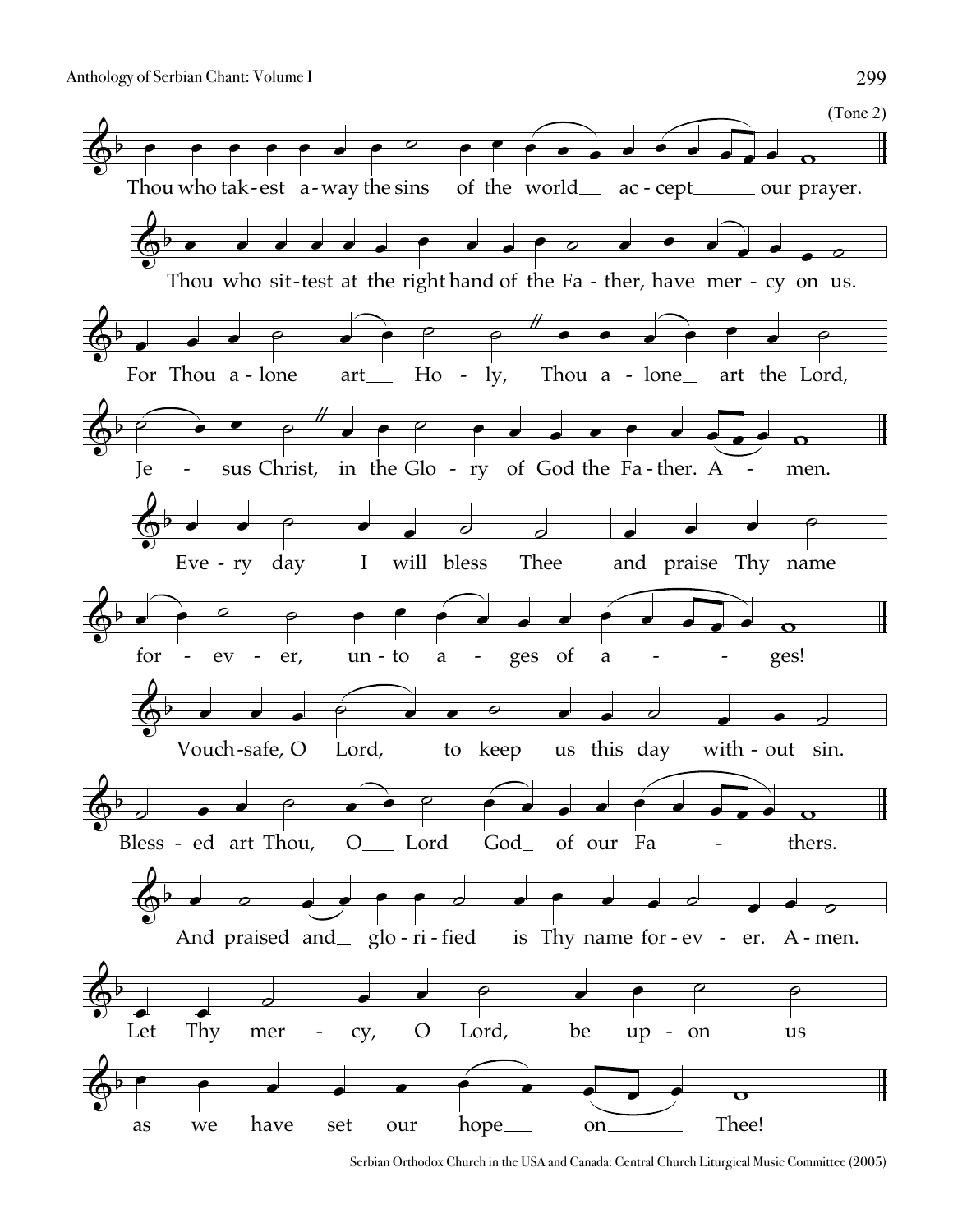

Serbian Orthodox Church in the USA and Canada: Central Church Liturgical Music Committee (2005)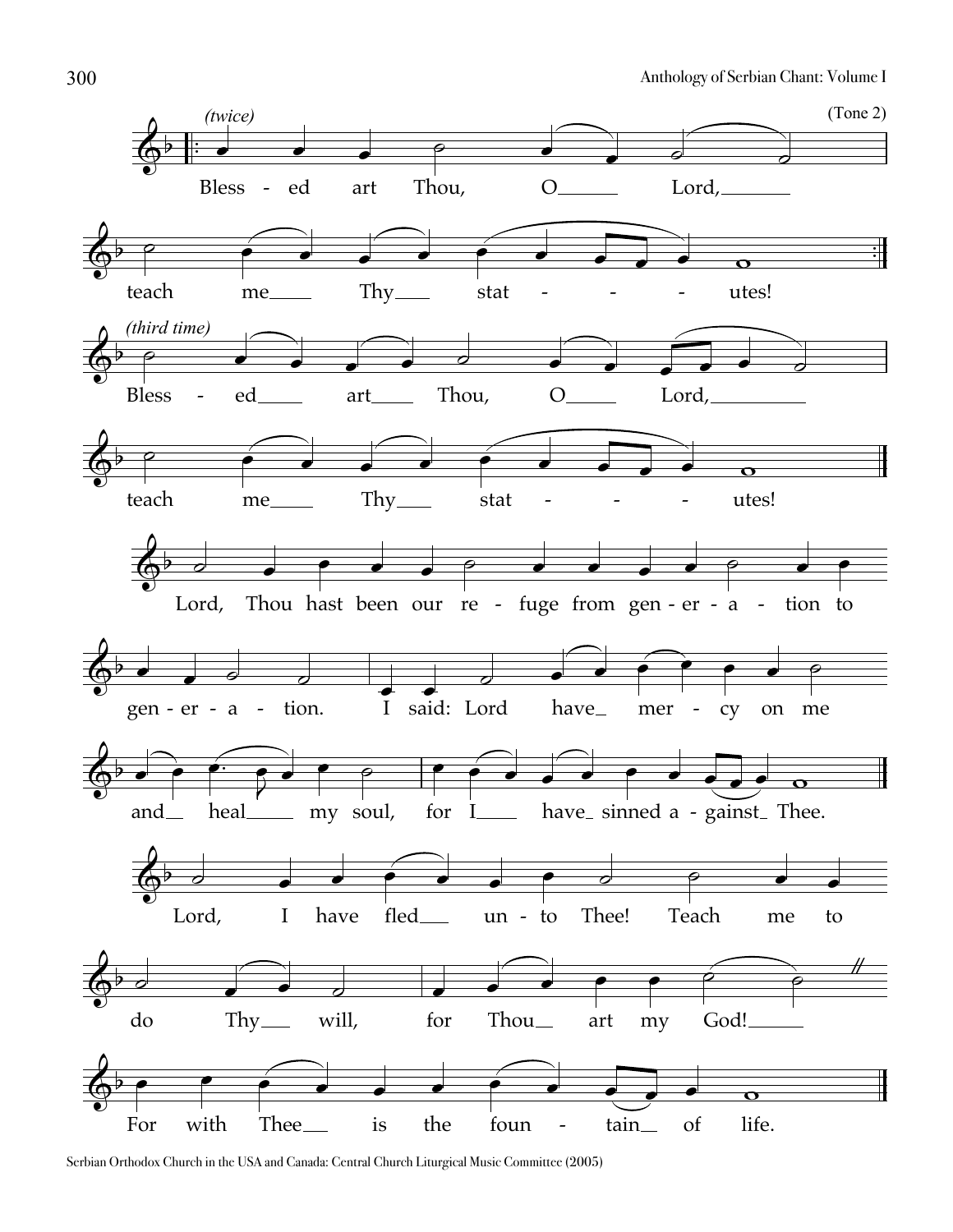

Serbian Orthodox Church in the USA and Canada: Central Church Liturgical Music Committee (2005)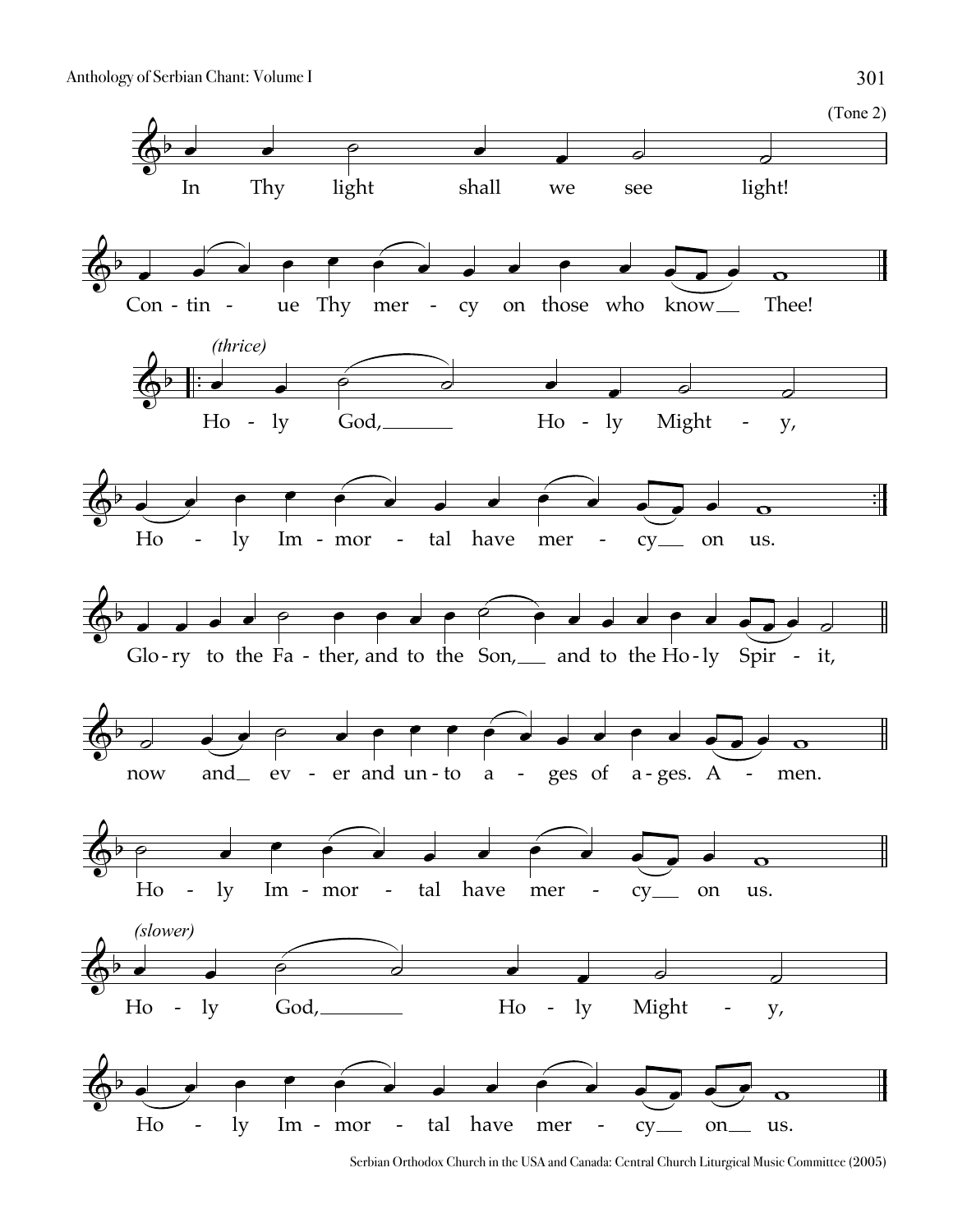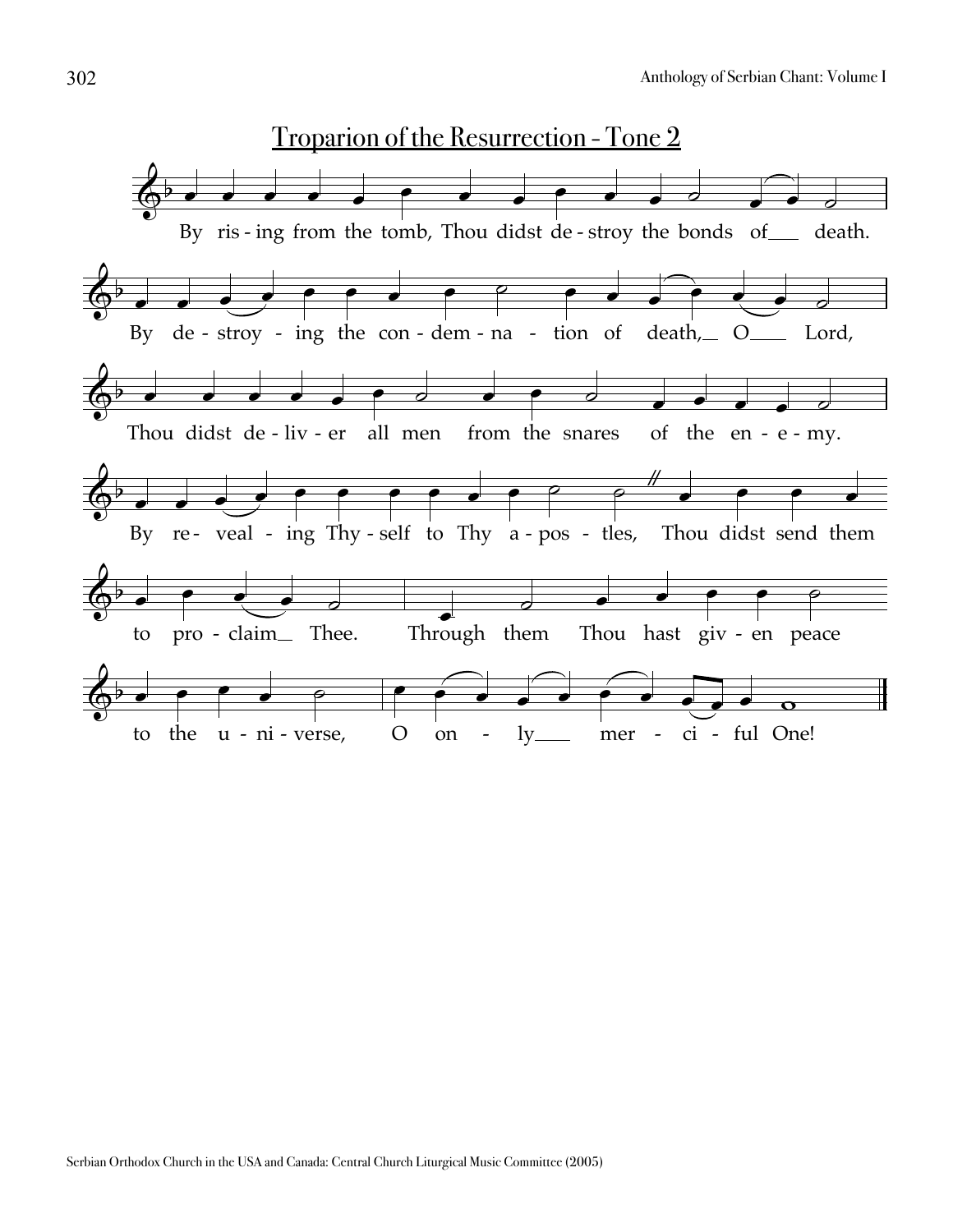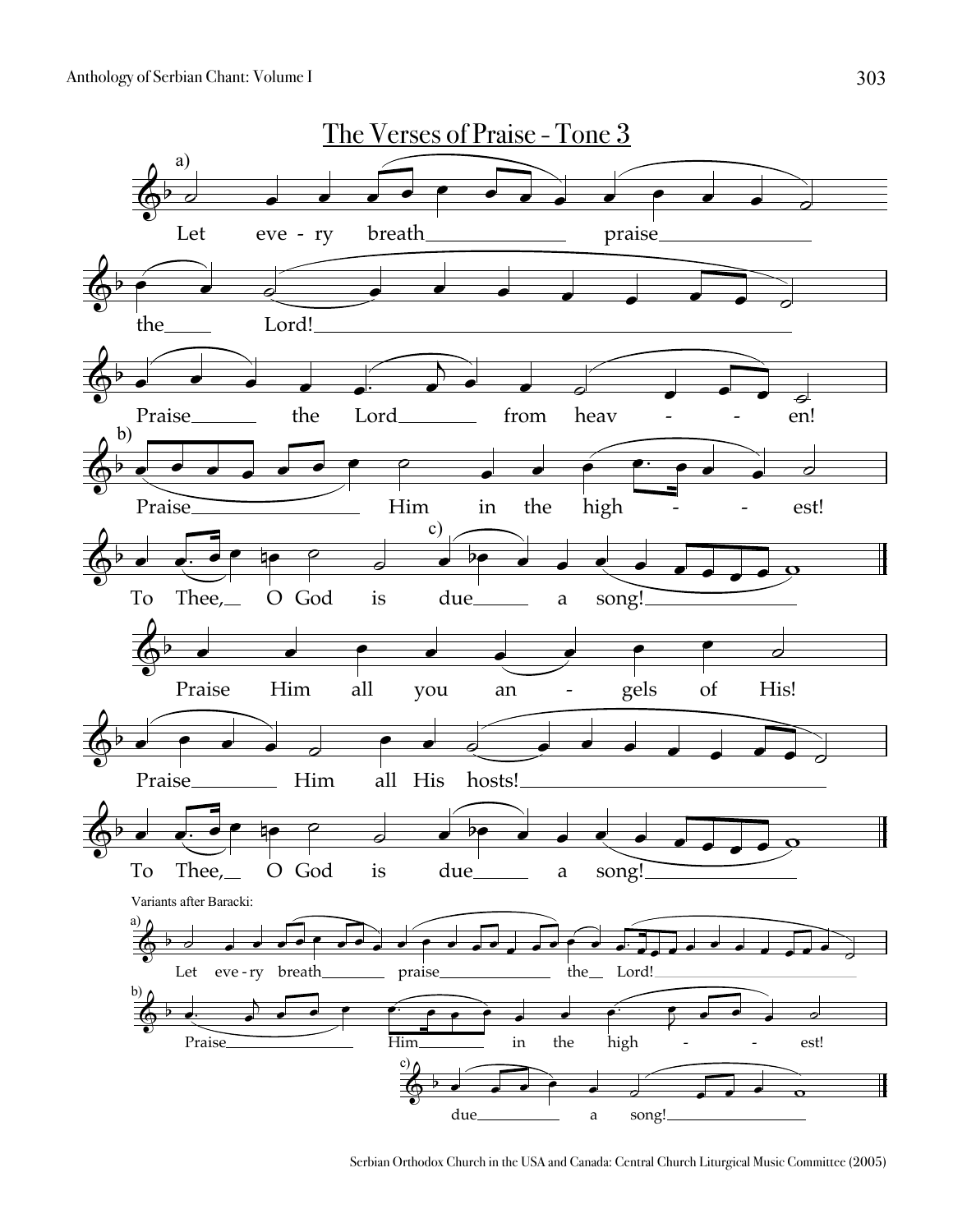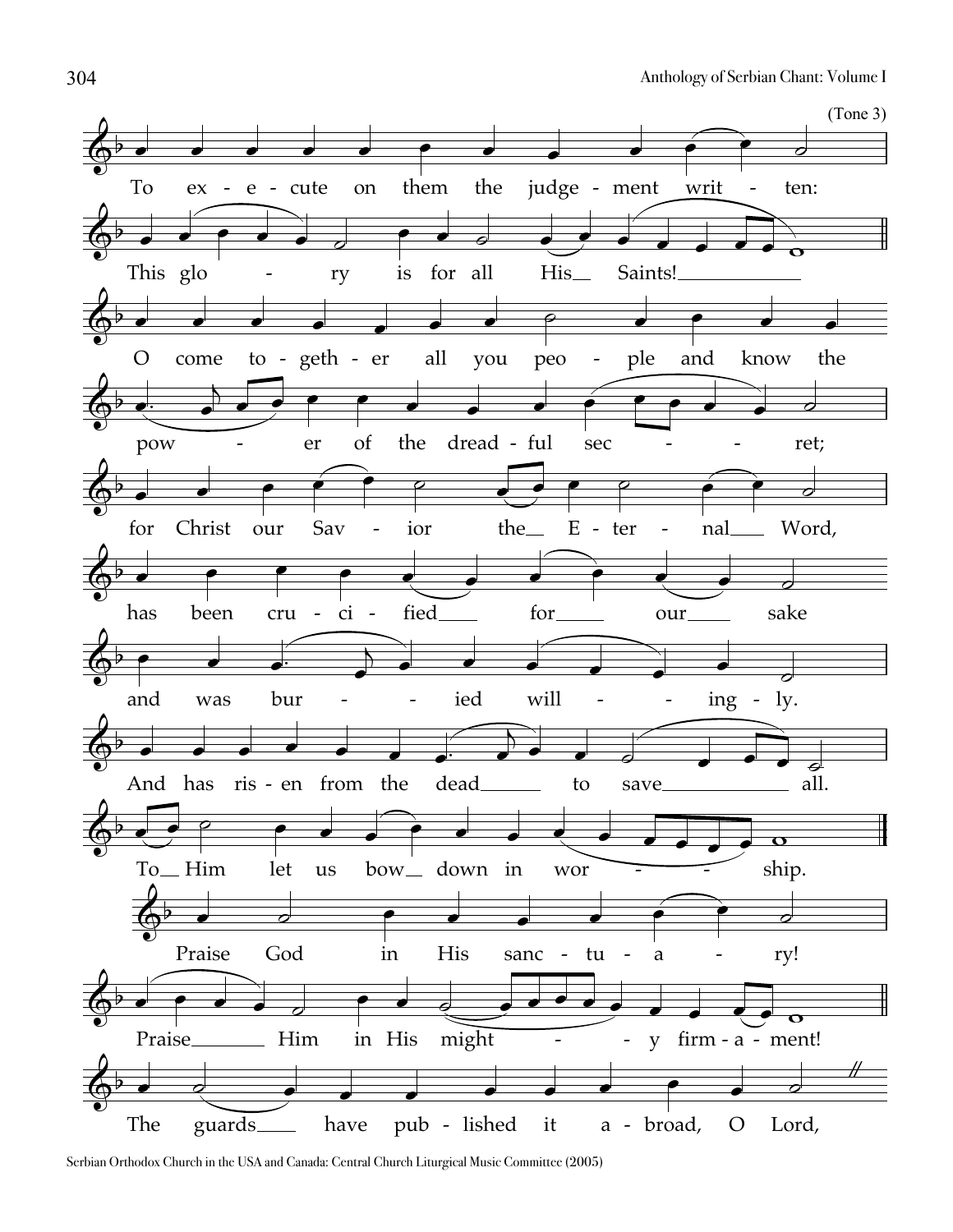

Serbian Orthodox Church in the USA and Canada: Central Church Liturgical Music Committee (2005)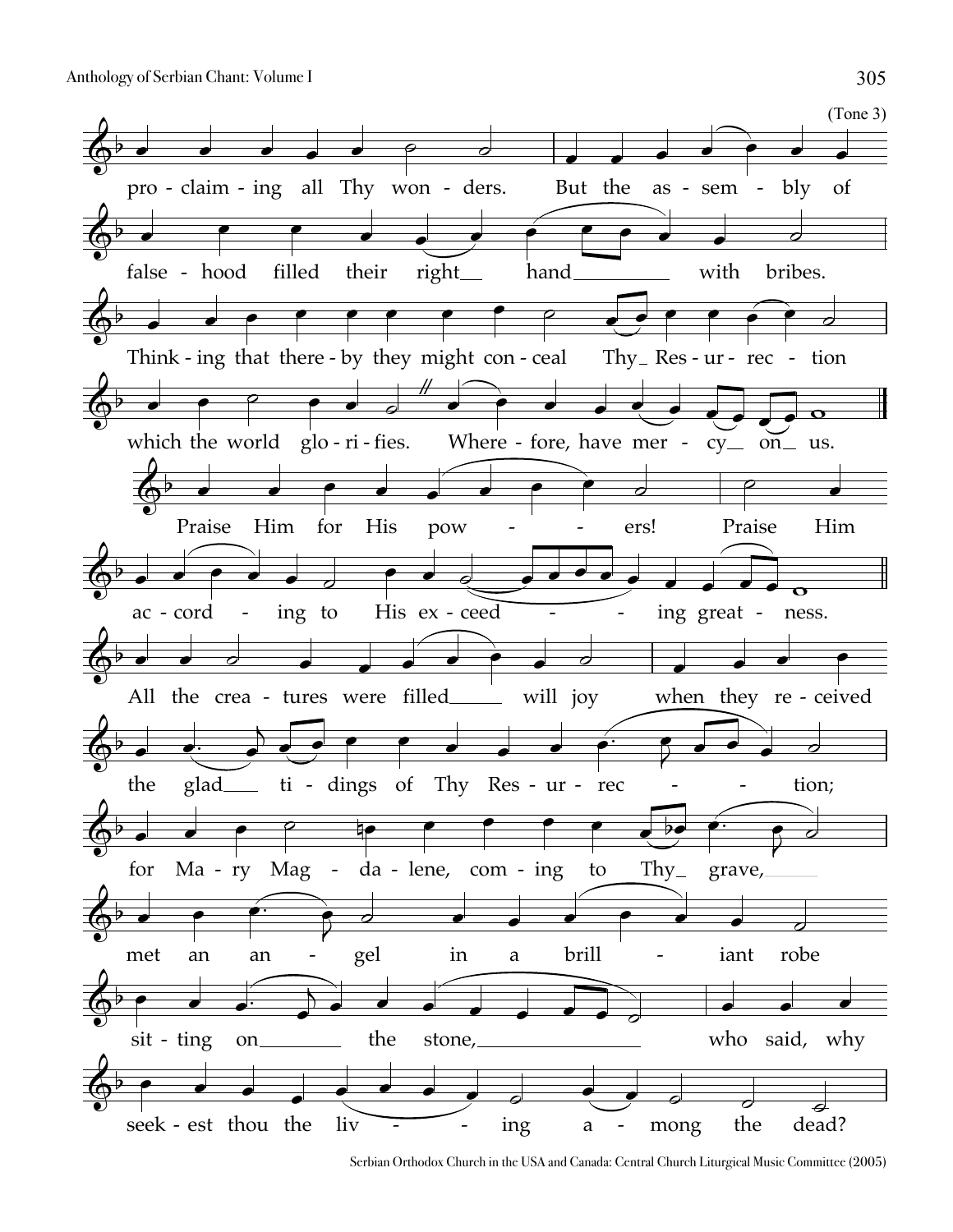

Serbian Orthodox Church in the USA and Canada: Central Church Liturgical Music Committee (2005)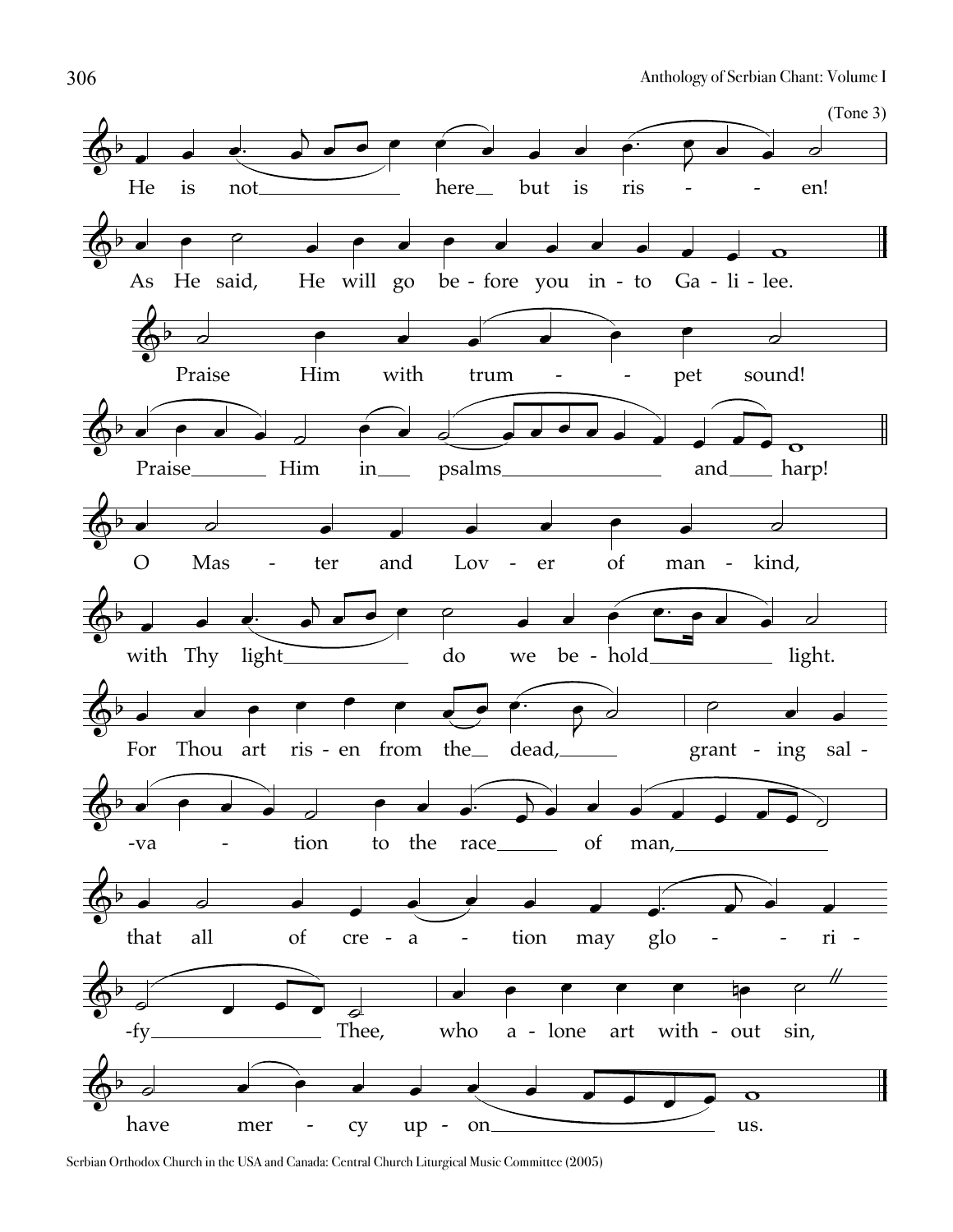**The appointed Gospel Sticheron is sung here (see pgs 269-282)**



Serbian Orthodox Church in the USA and Canada: Central Church Liturgical Music Committee (2005)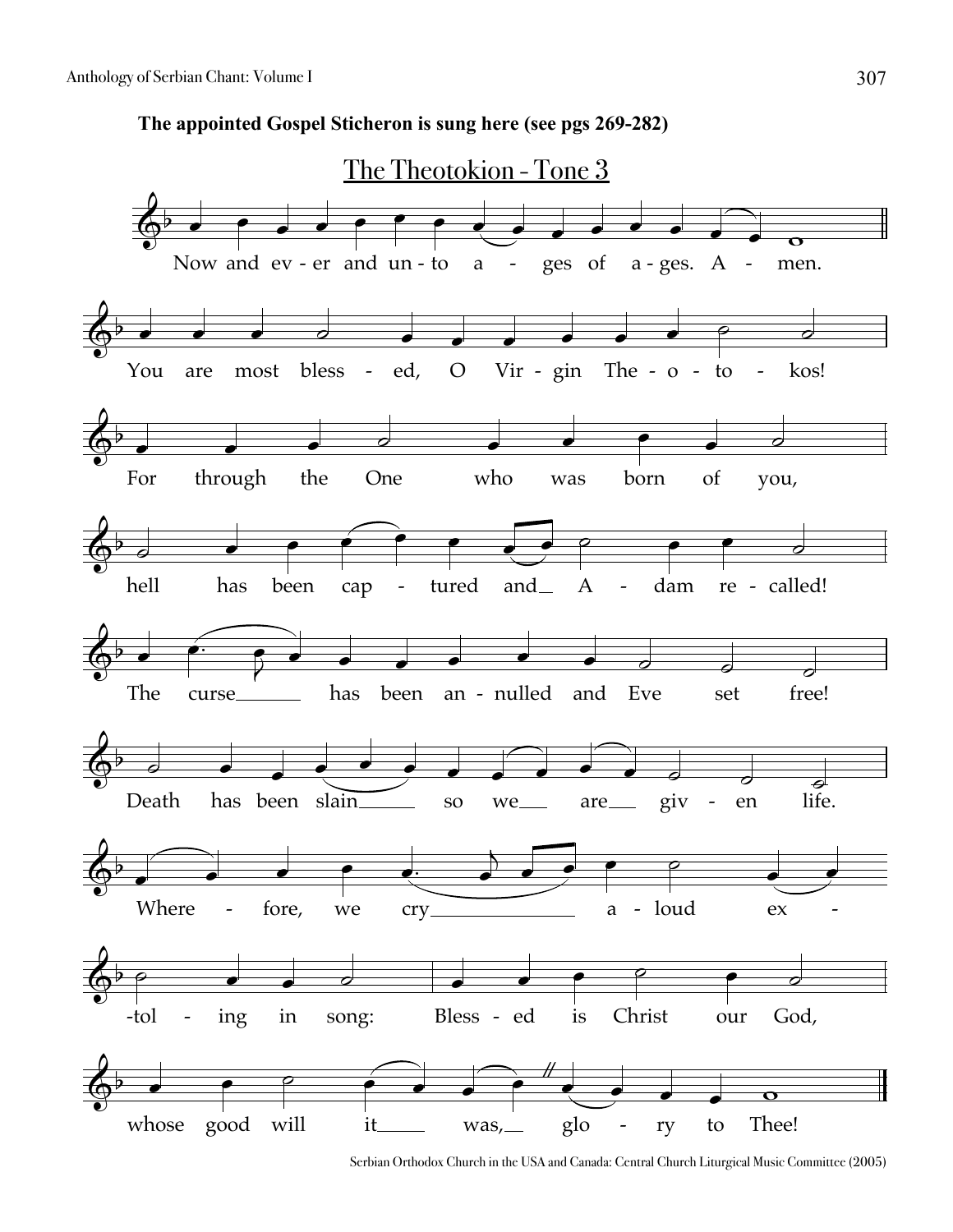

Serbian Orthodox Church in the USA and Canada: Central Church Liturgical Music Committee (2005)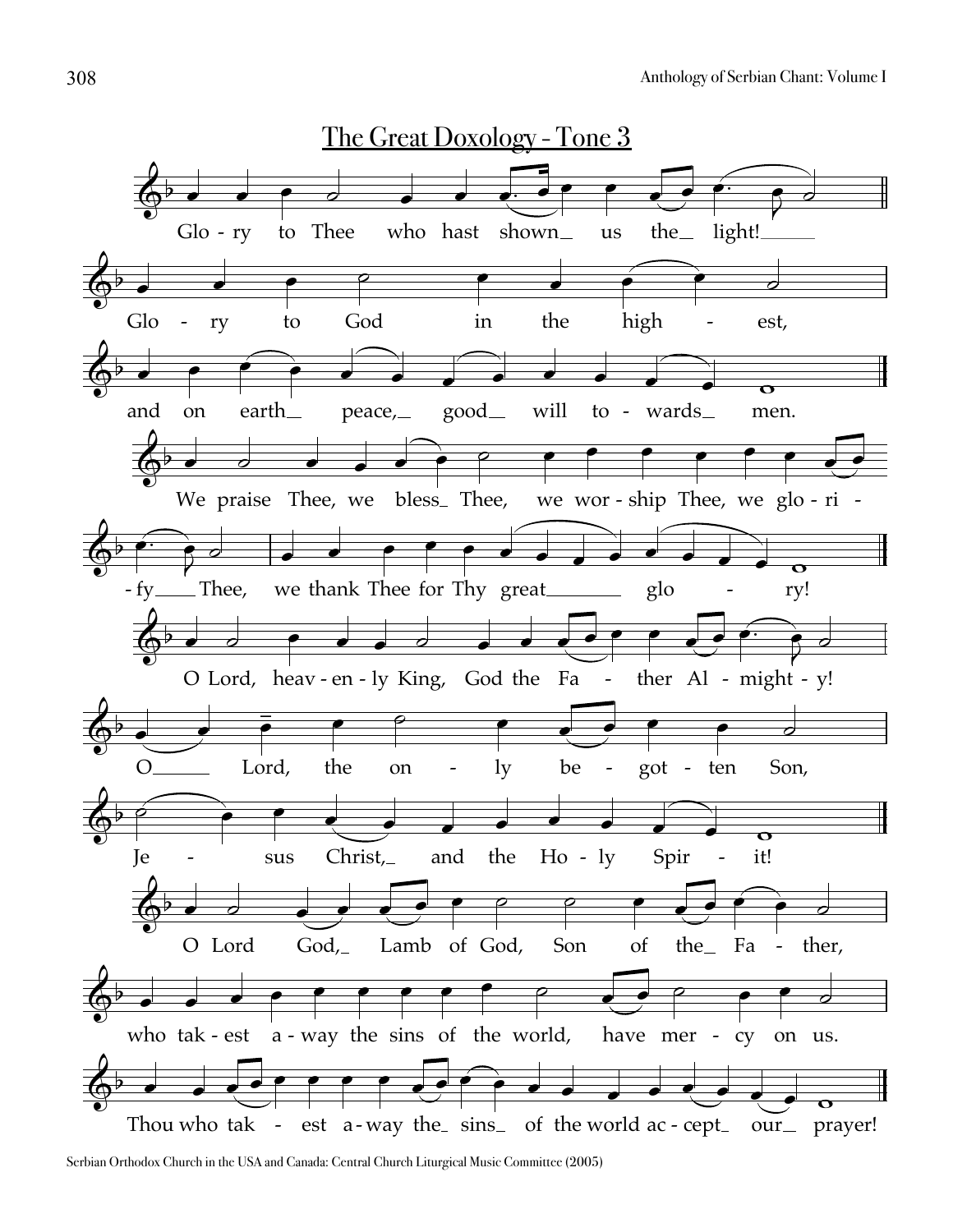

Serbian Orthodox Church in the USA and Canada: Central Church Liturgical Music Committee (2005)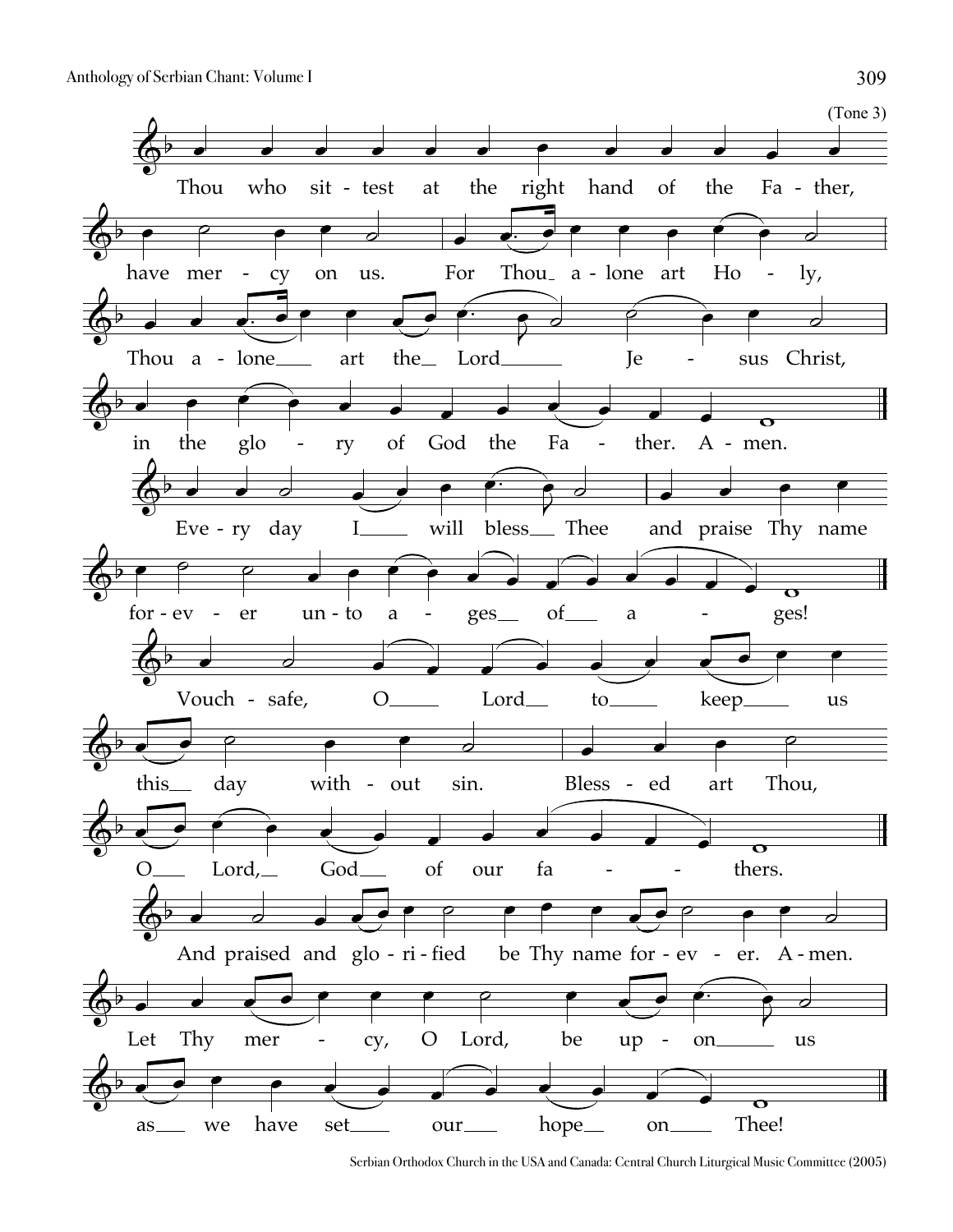

Serbian Orthodox Church in the USA and Canada: Central Church Liturgical Music Committee (2005)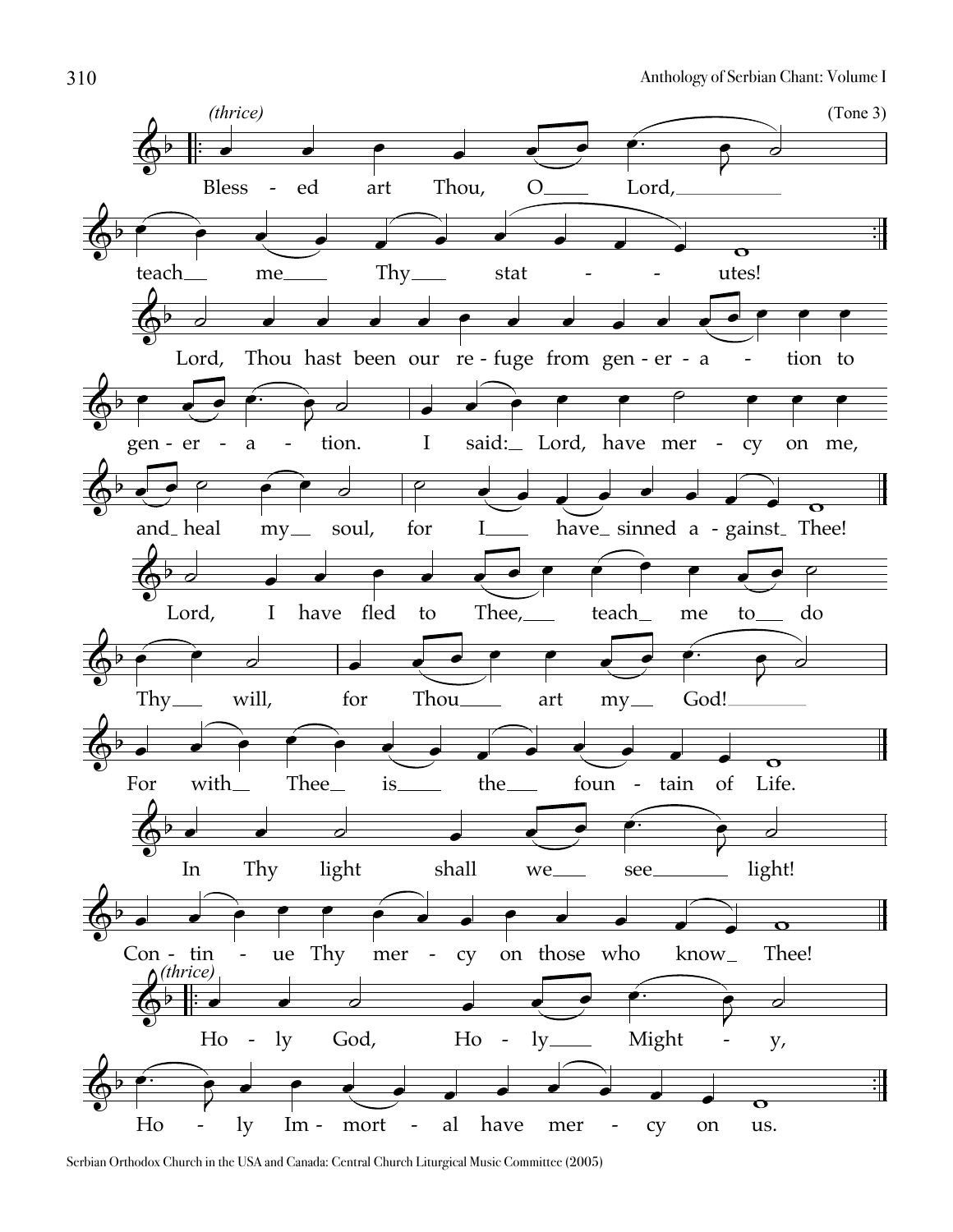

Serbian Orthodox Church in the USA and Canada: Central Church Liturgical Music Committee (2005)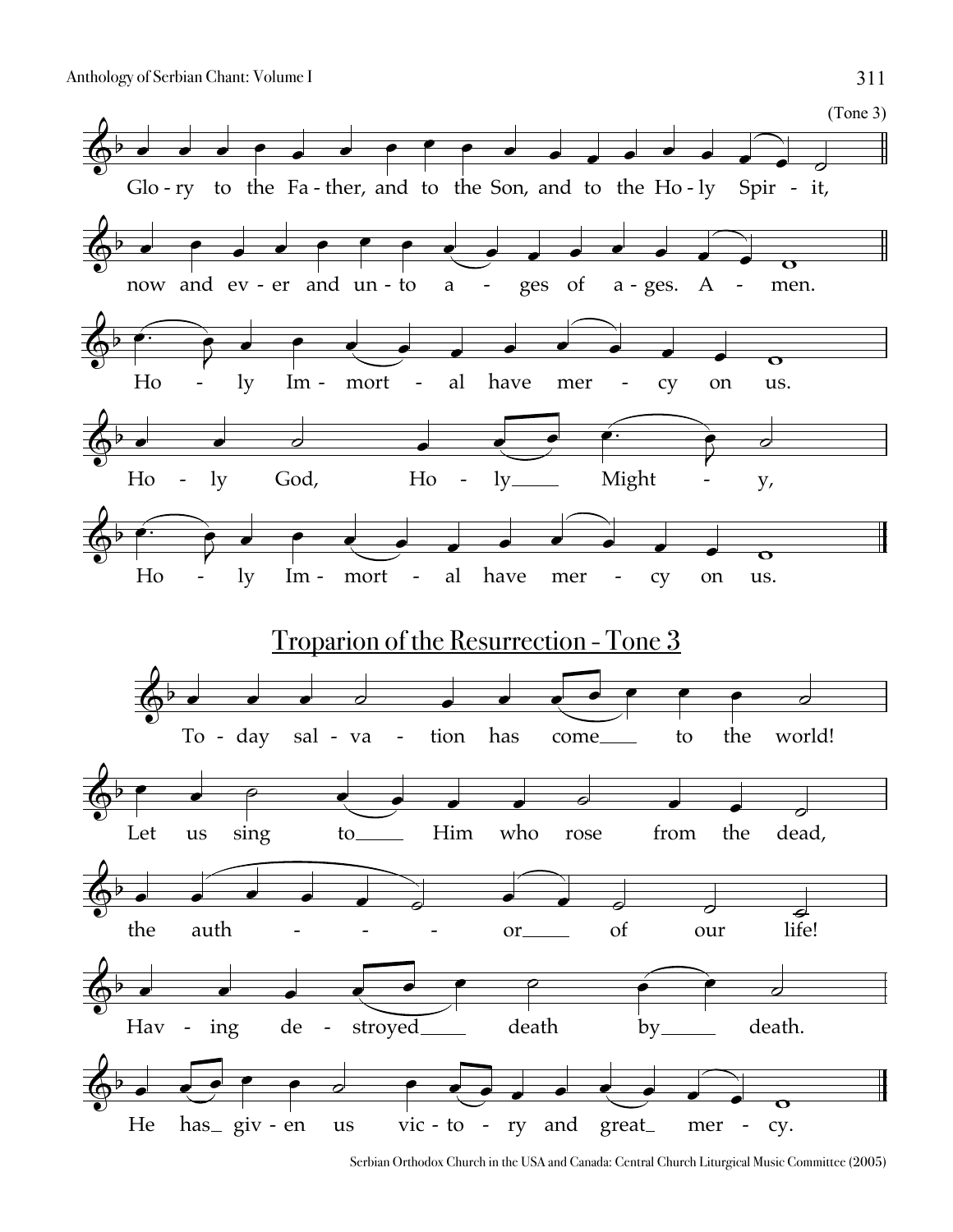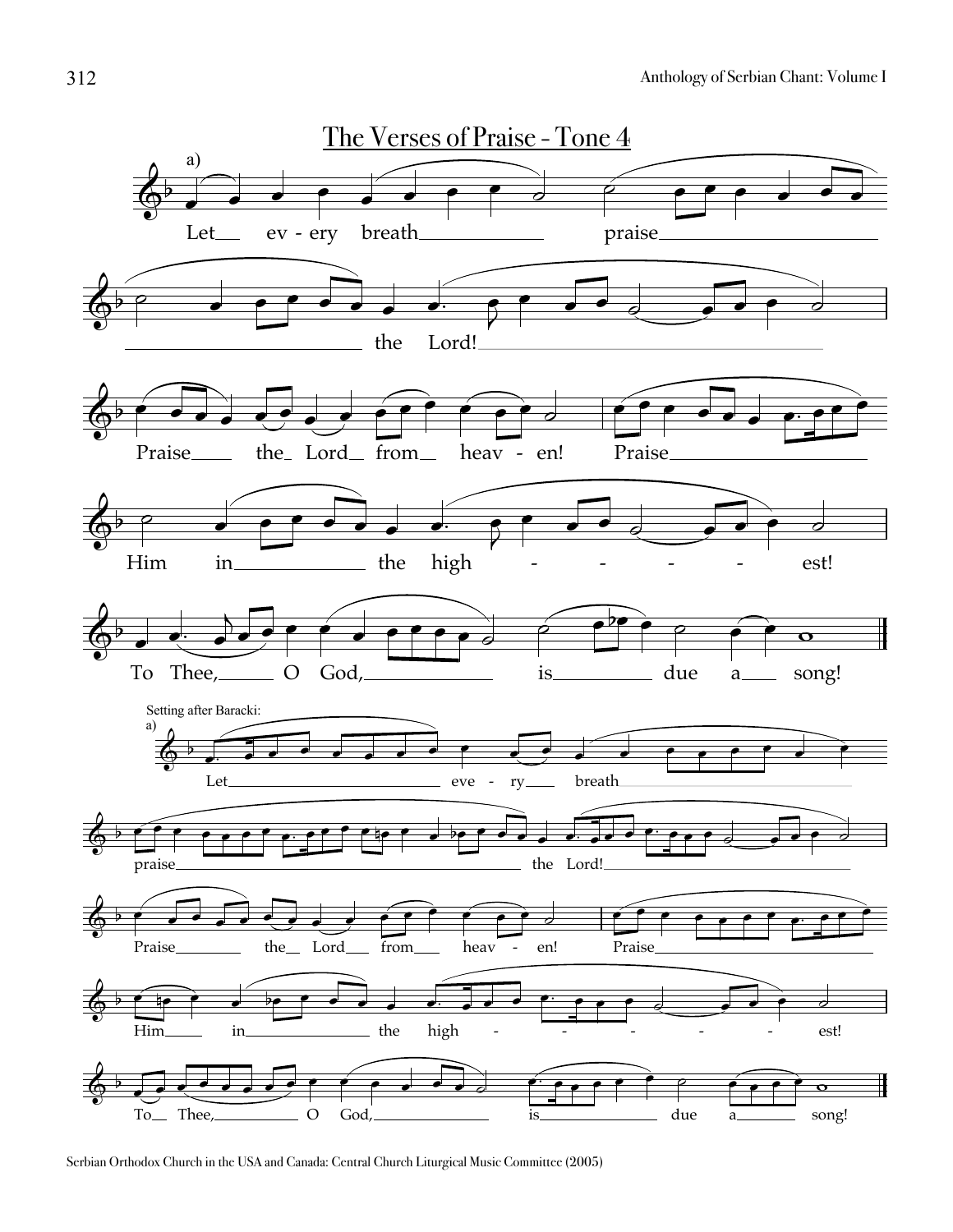

Serbian Orthodox Church in the USA and Canada: Central Church Liturgical Music Committee (2005)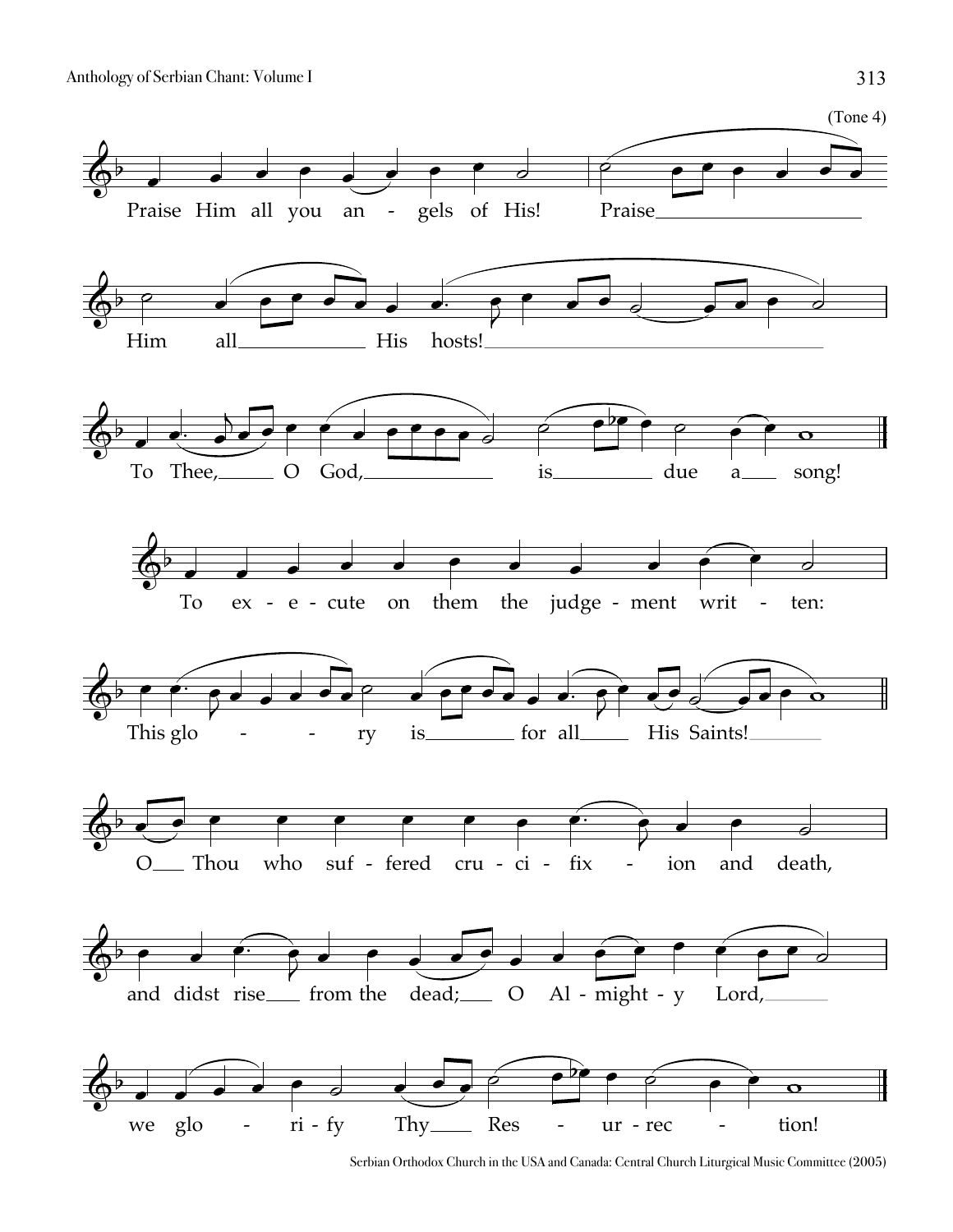

Serbian Orthodox Church in the USA and Canada: Central Church Liturgical Music Committee (2005)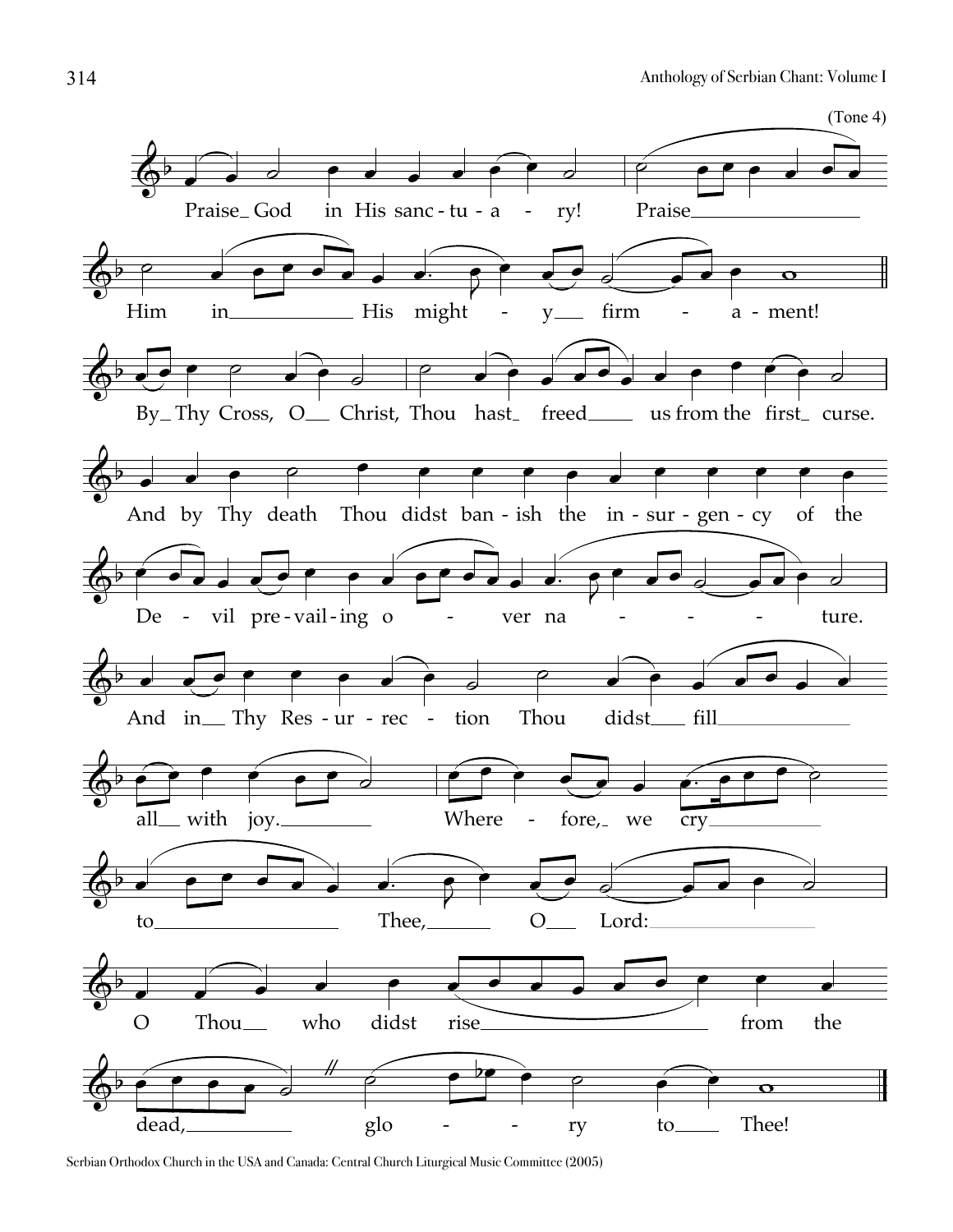

Serbian Orthodox Church in the USA and Canada: Central Church Liturgical Music Committee (2005)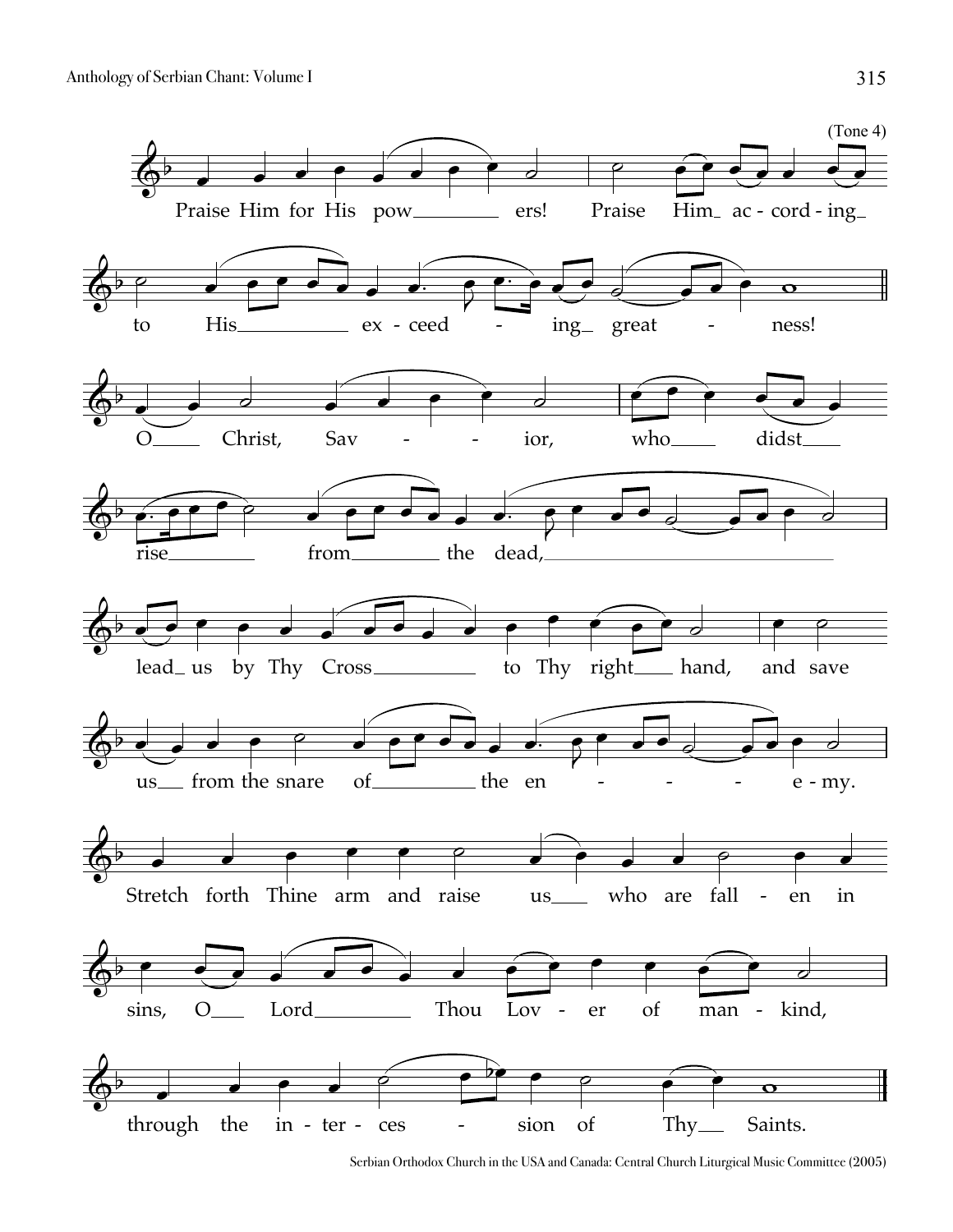

Serbian Orthodox Church in the USA and Canada: Central Church Liturgical Music Committee (2005)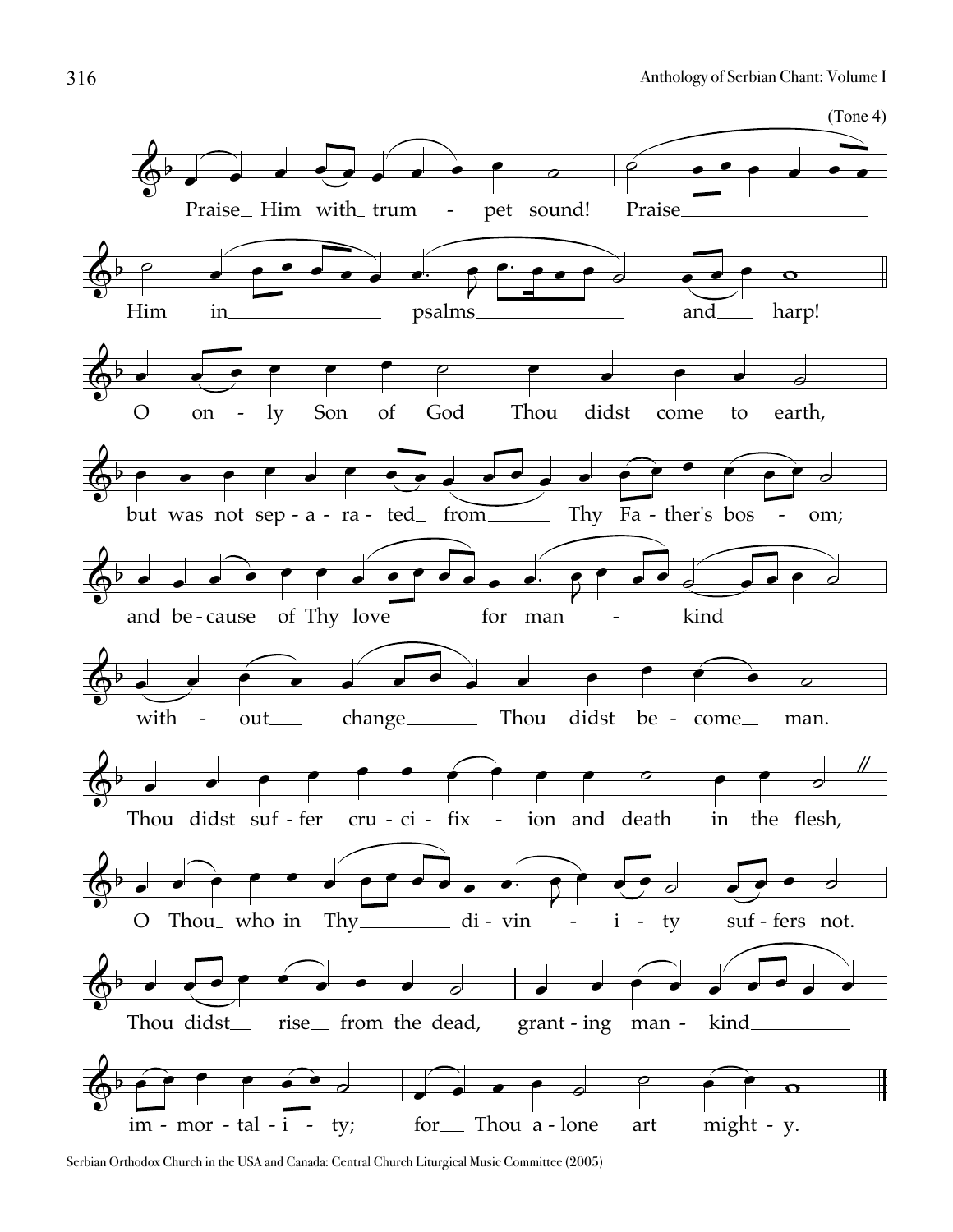**The appointed Gospel Sticheron is sung here (see pgs 269-282)**

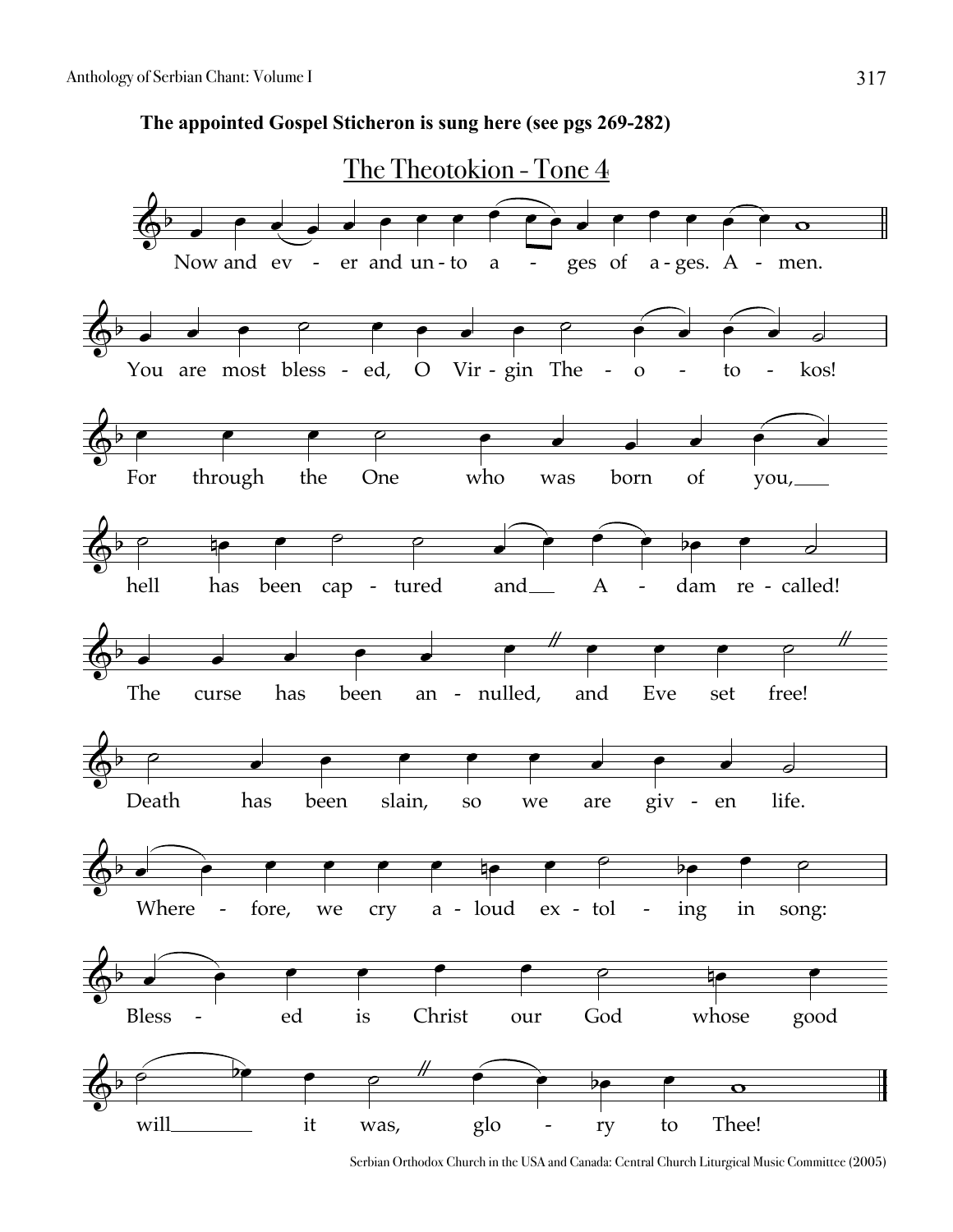

Serbian Orthodox Church in the USA and Canada: Central Church Liturgical Music Committee (2005)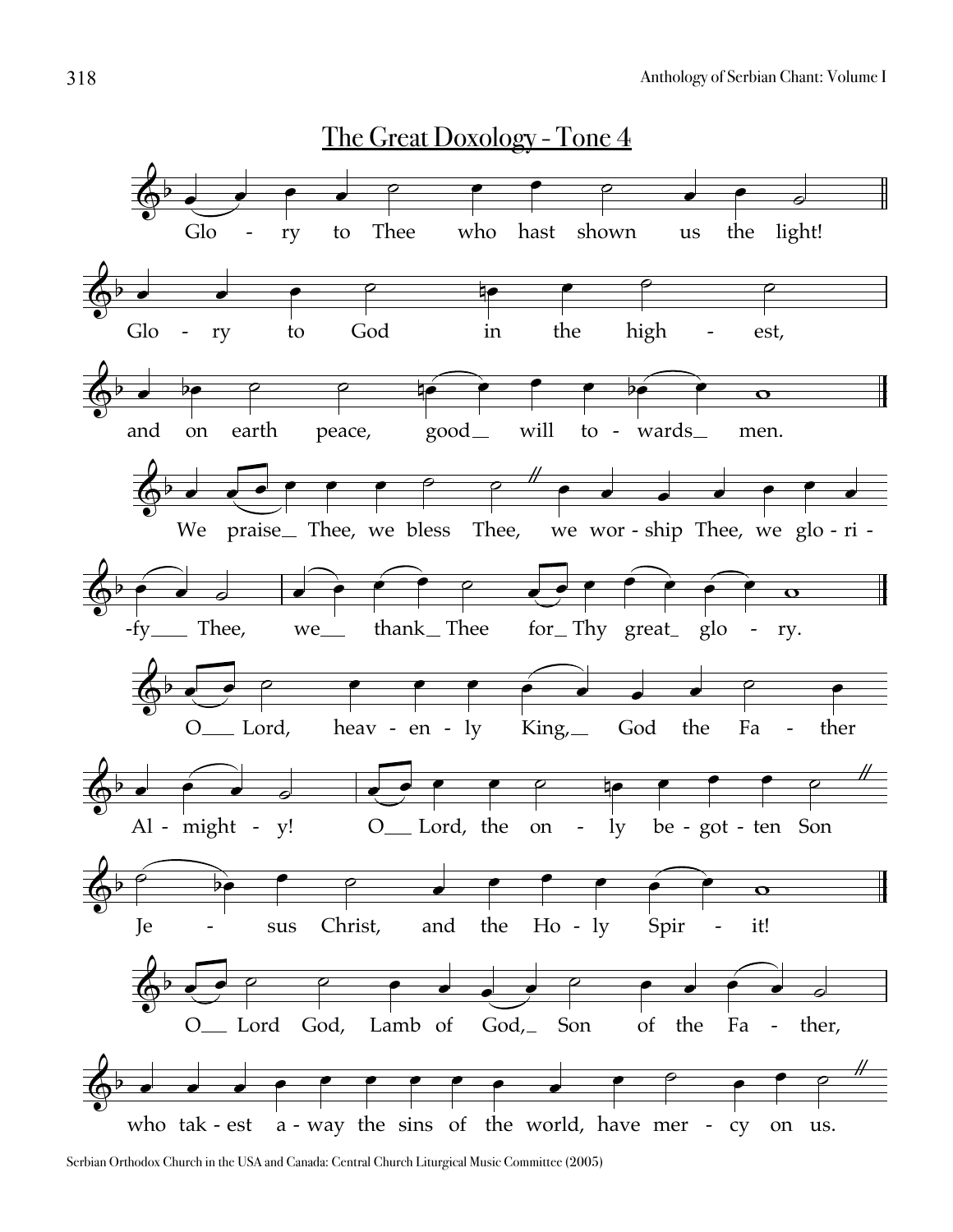

Serbian Orthodox Church in the USA and Canada: Central Church Liturgical Music Committee (2005)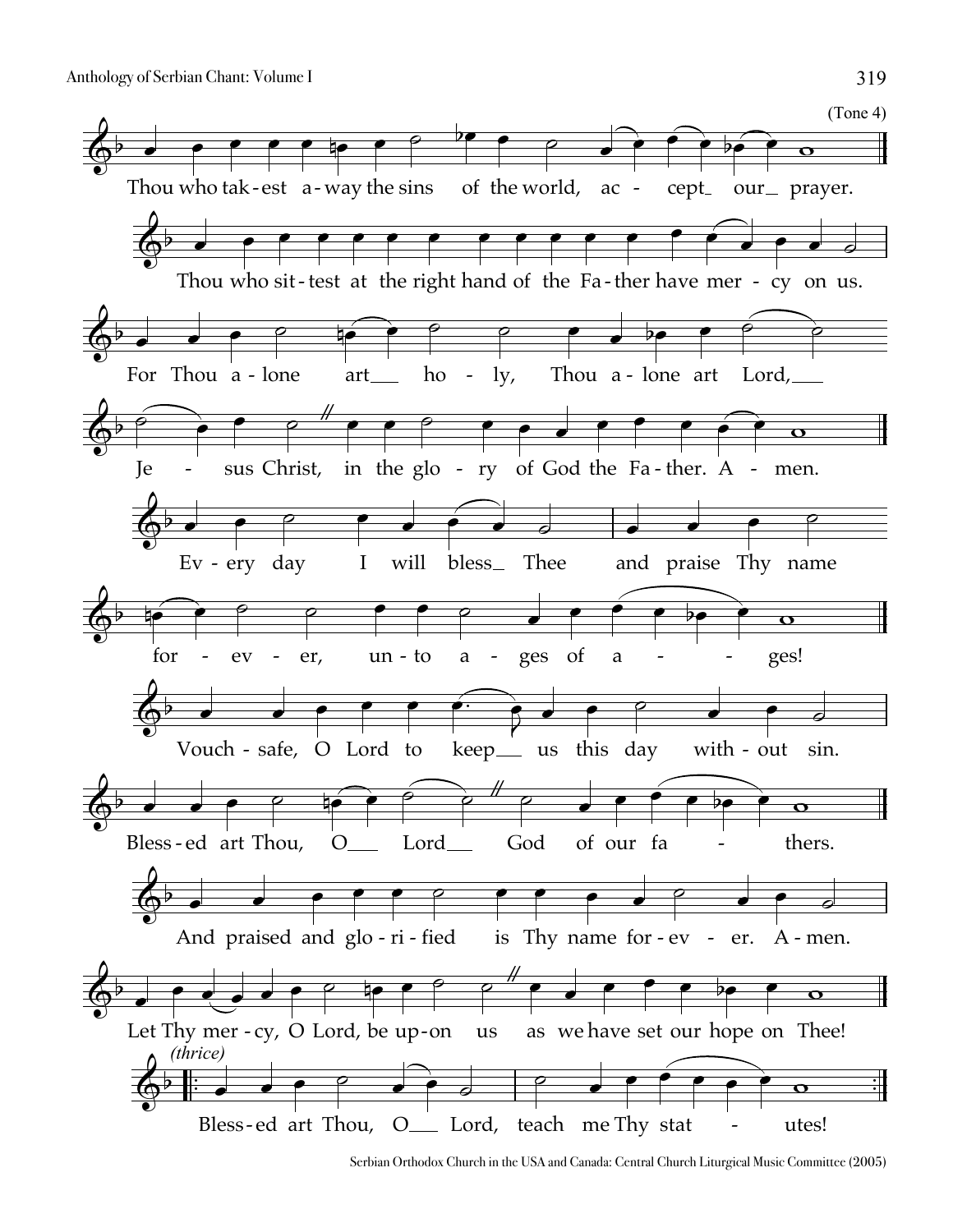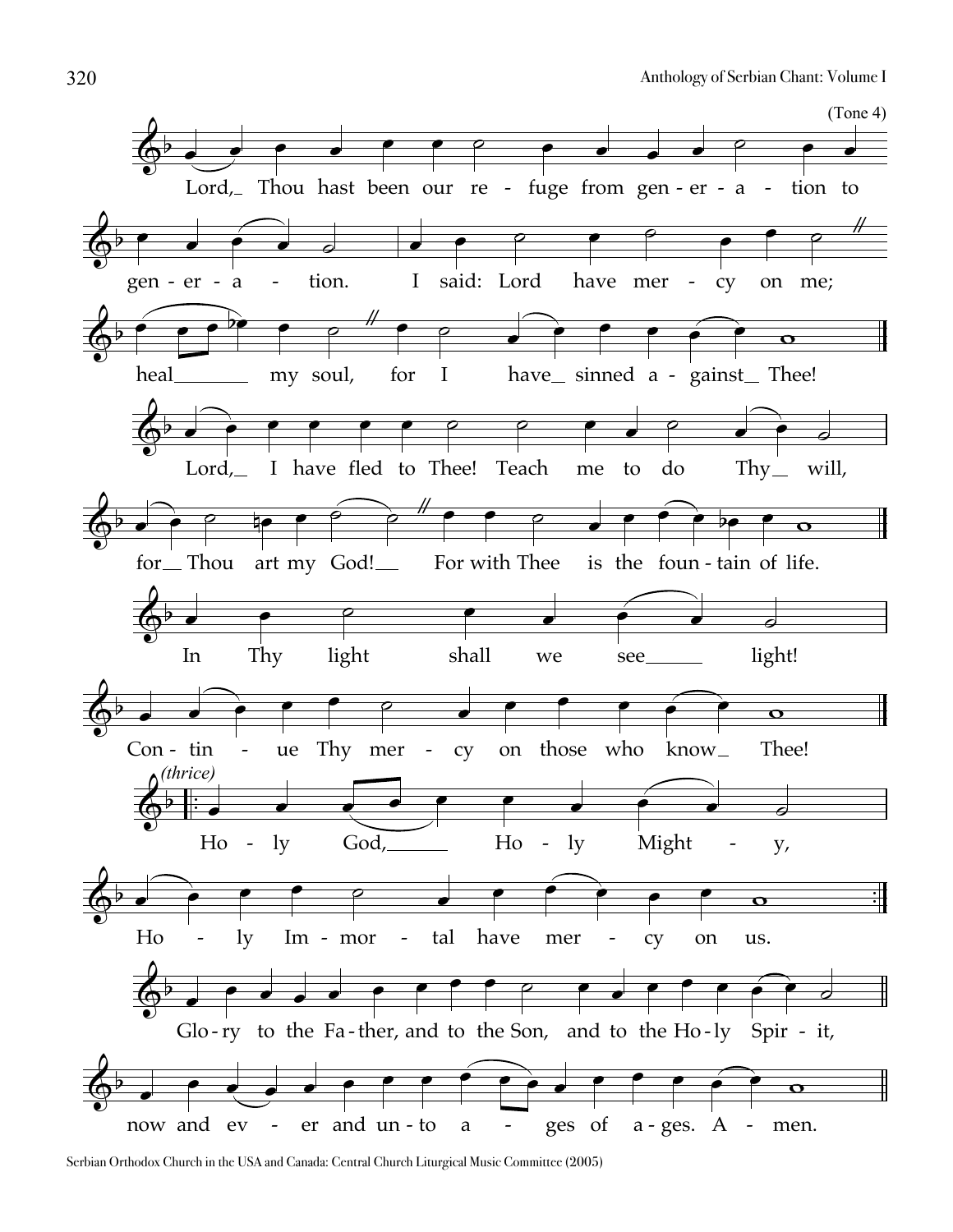

Serbian Orthodox Church in the USA and Canada: Central Church Liturgical Music Committee (2005)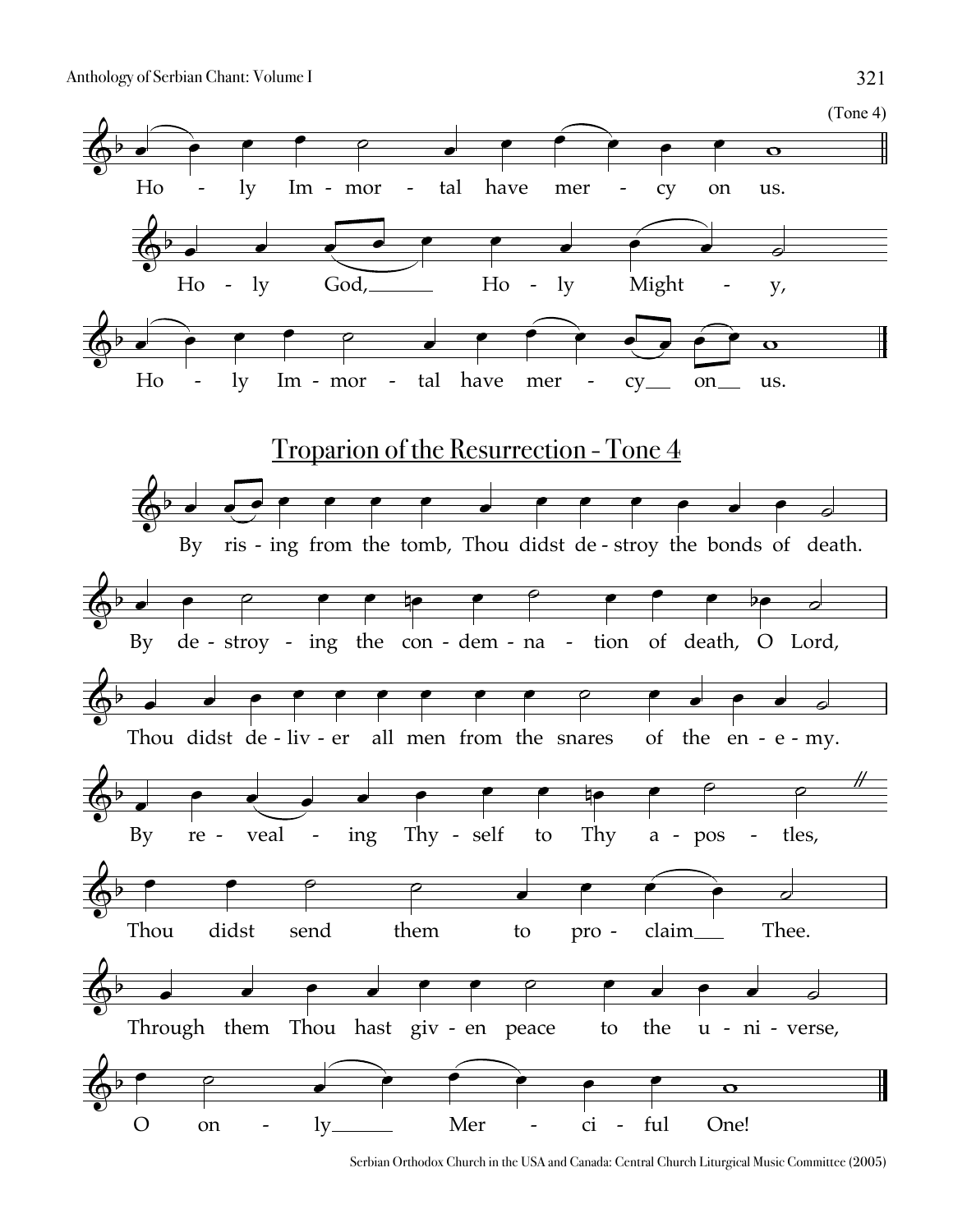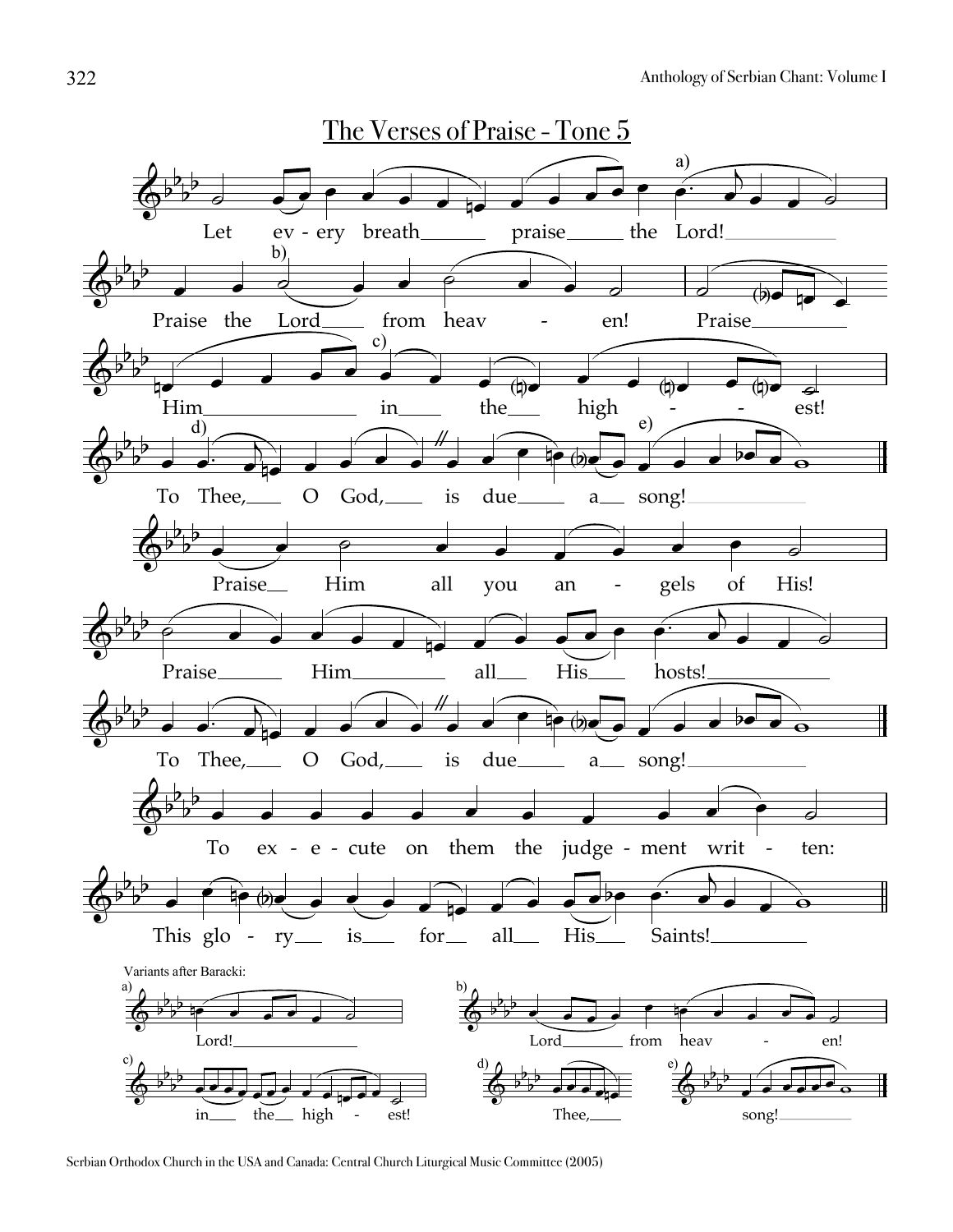

Serbian Orthodox Church in the USA and Canada: Central Church Liturgical Music Committee (2005)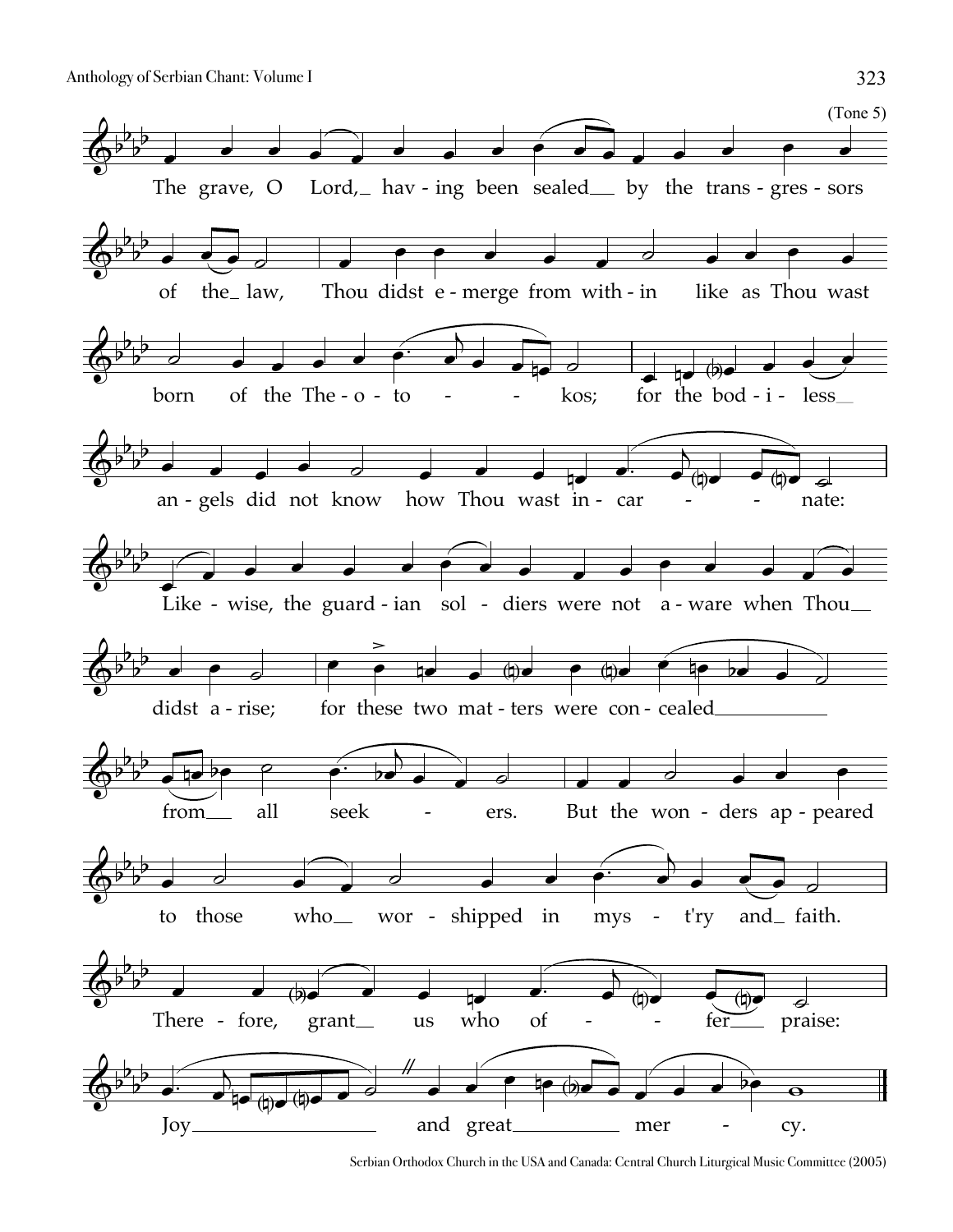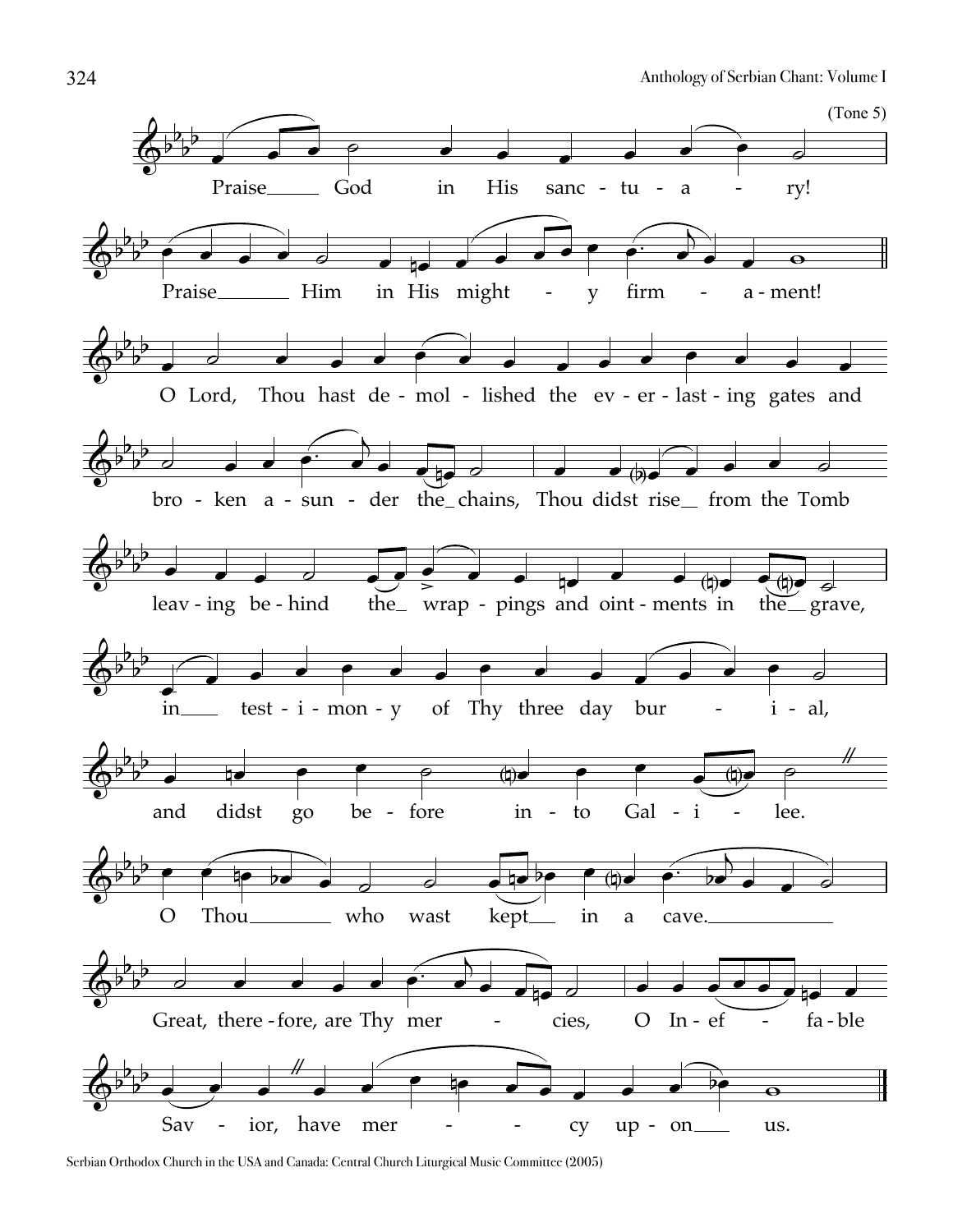

Serbian Orthodox Church in the USA and Canada: Central Church Liturgical Music Committee (2005)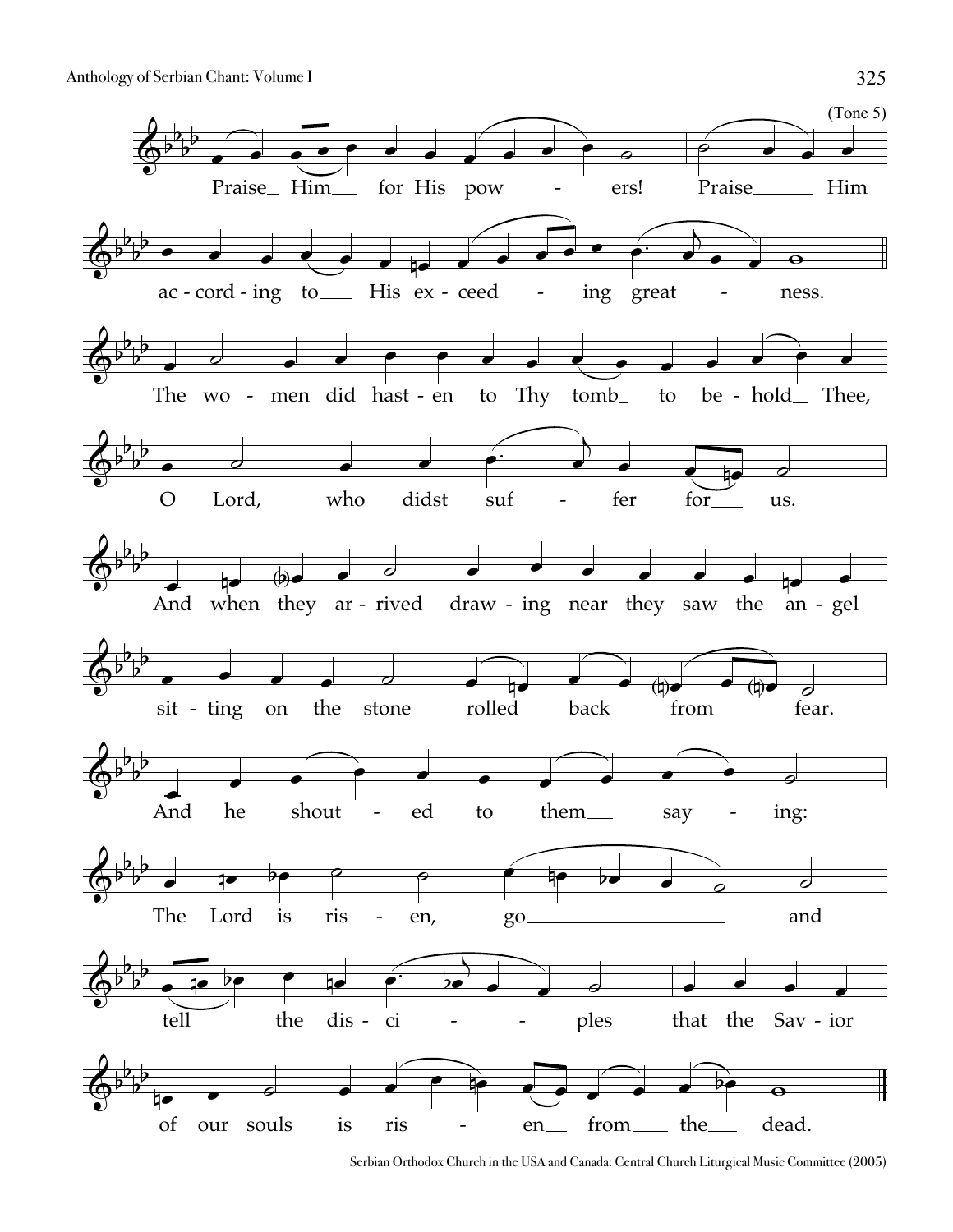

Serbian Orthodox Church in the USA and Canada: Central Church Liturgical Music Committee (2005)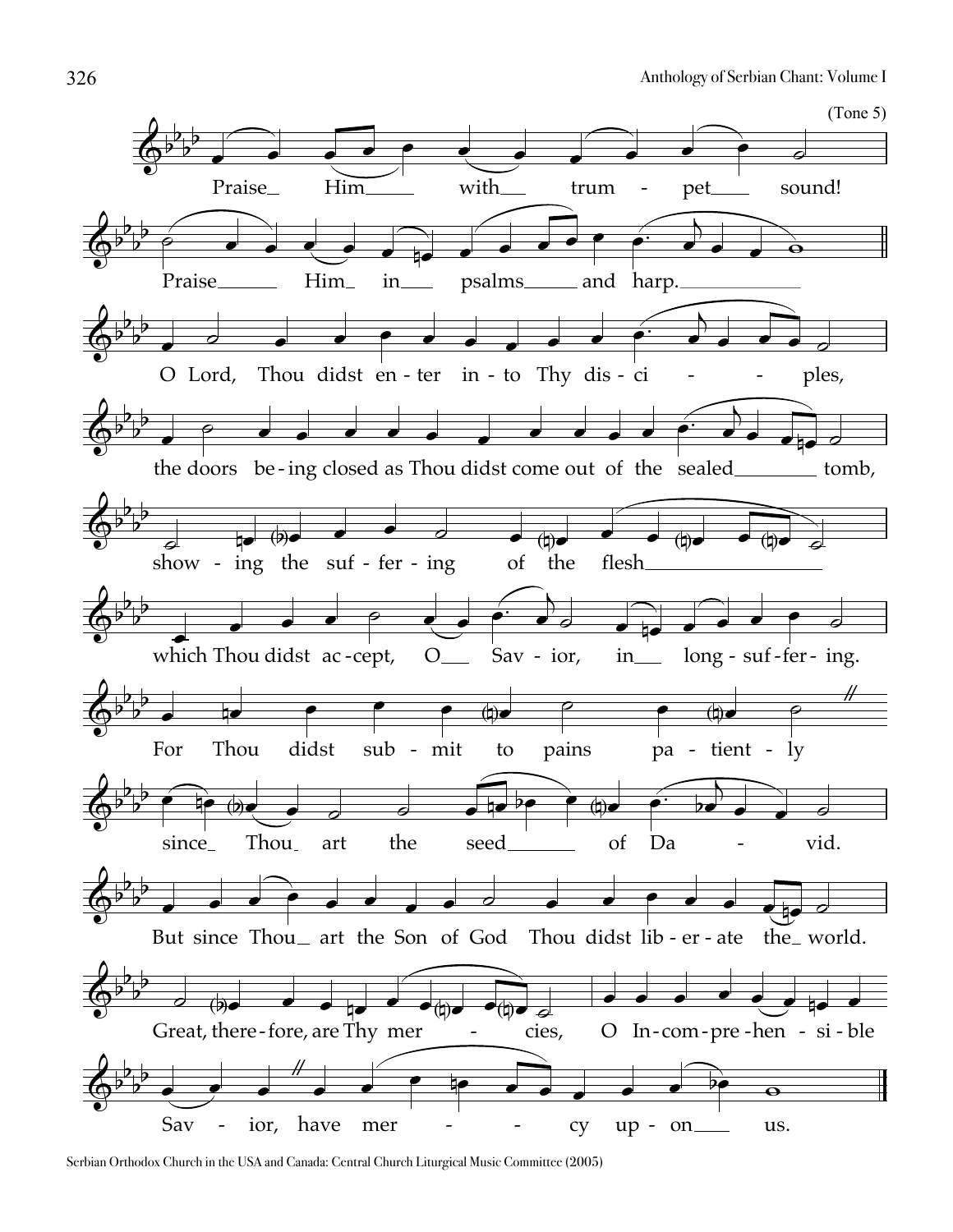**The appointed Gospel Sticheron is sung here (see pgs 269-282)**



Serbian Orthodox Church in the USA and Canada: Central Church Liturgical Music Committee (2005)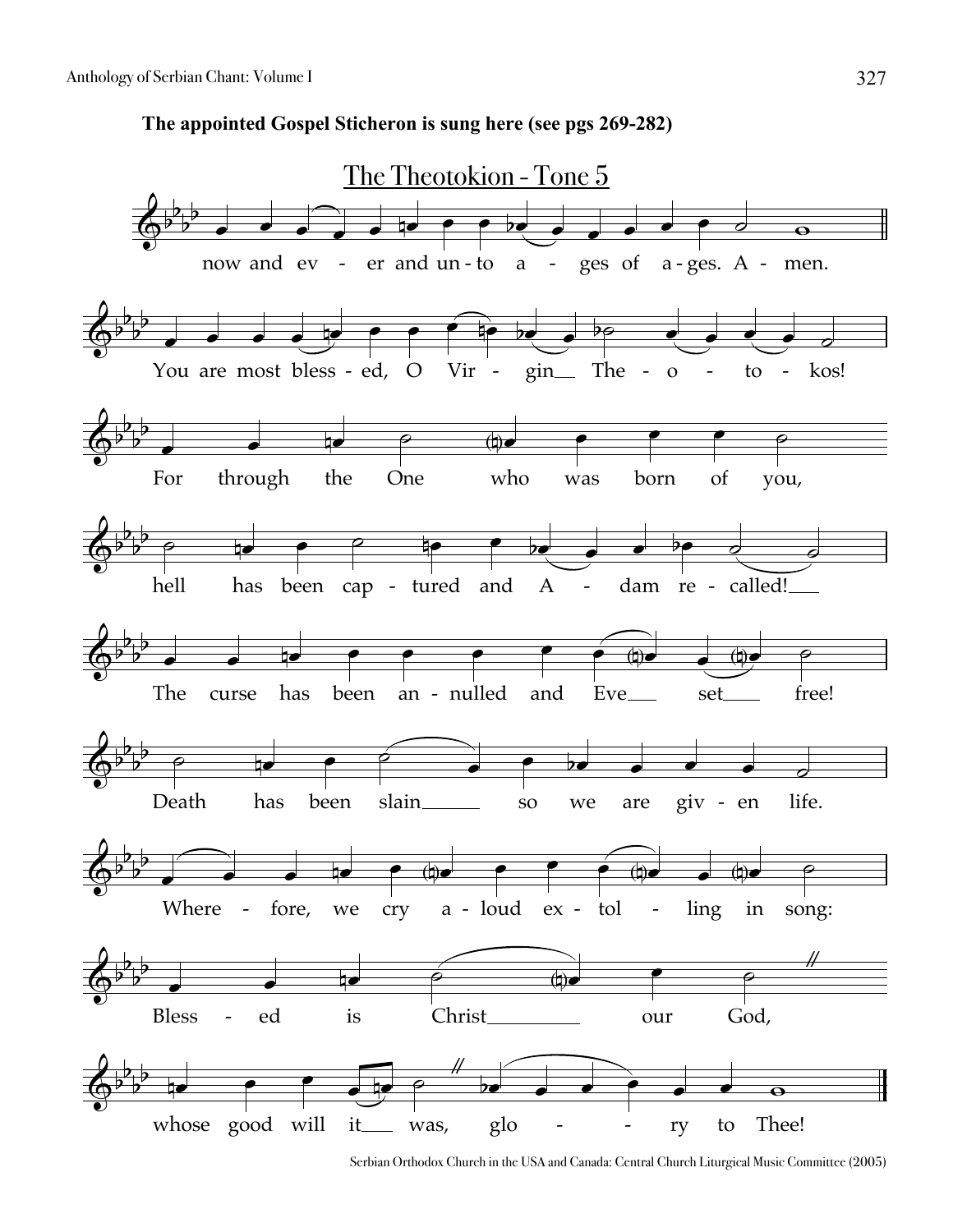

Serbian Orthodox Church in the USA and Canada: Central Church Liturgical Music Committee (2005)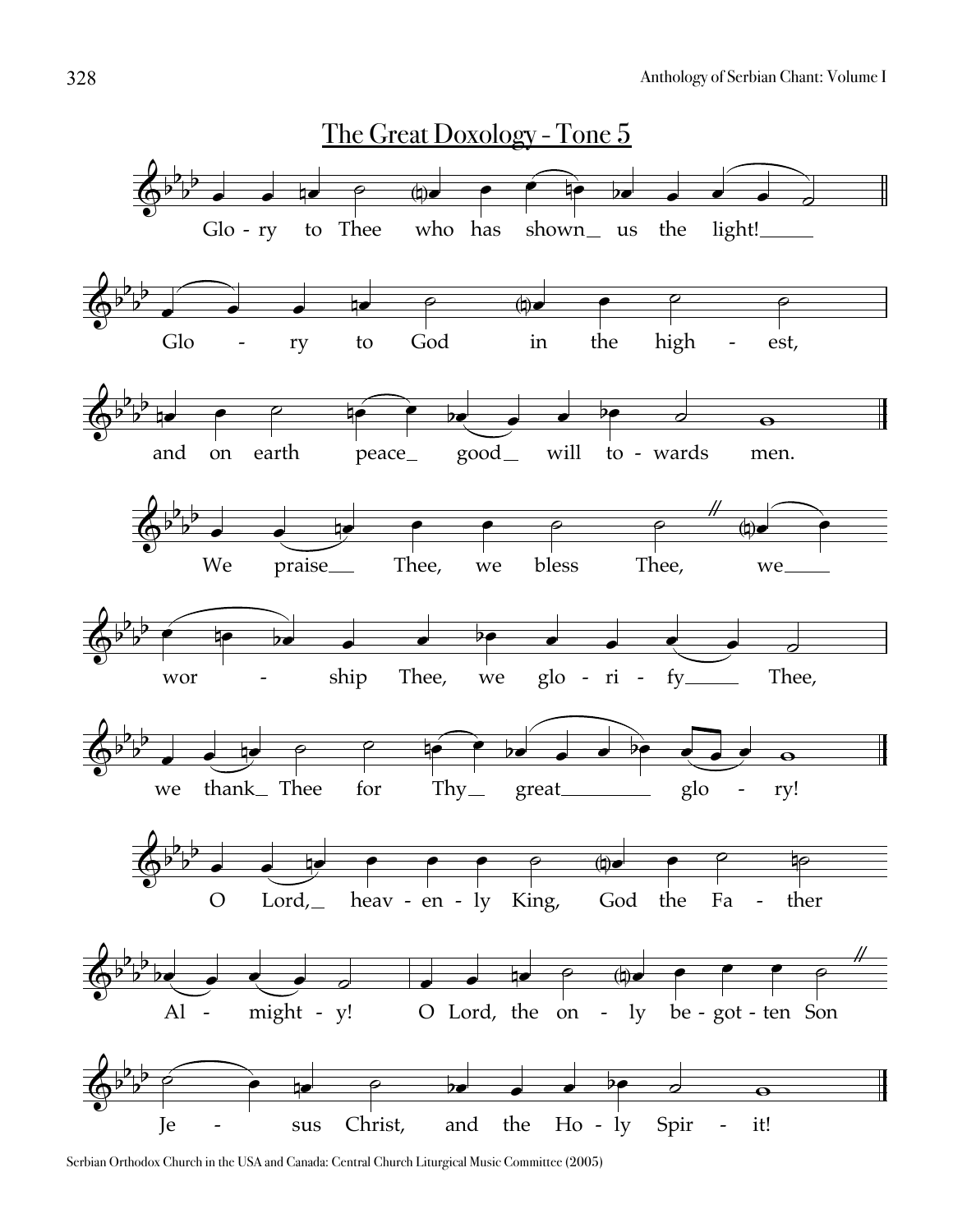

Serbian Orthodox Church in the USA and Canada: Central Church Liturgical Music Committee (2005)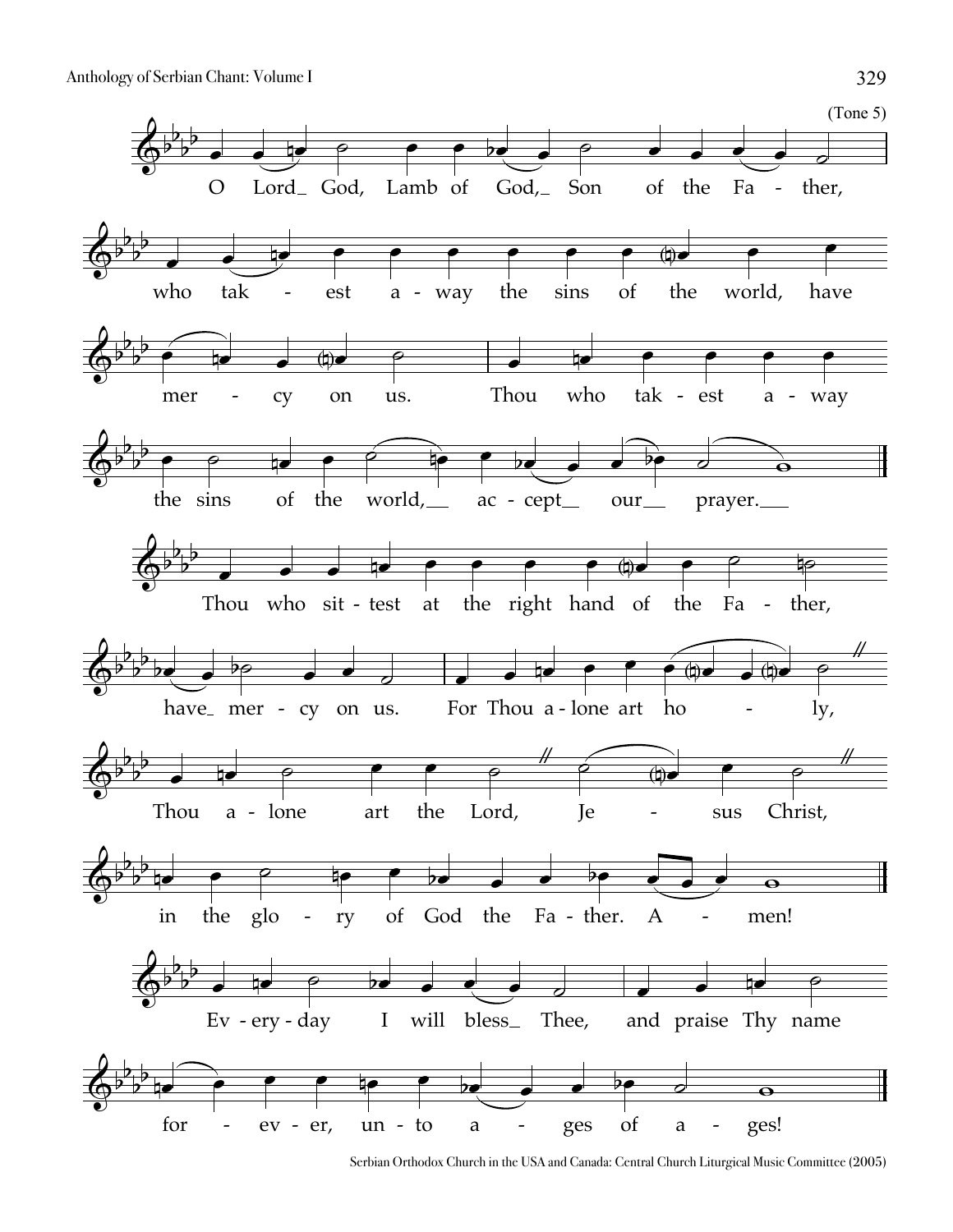

Serbian Orthodox Church in the USA and Canada: Central Church Liturgical Music Committee (2005)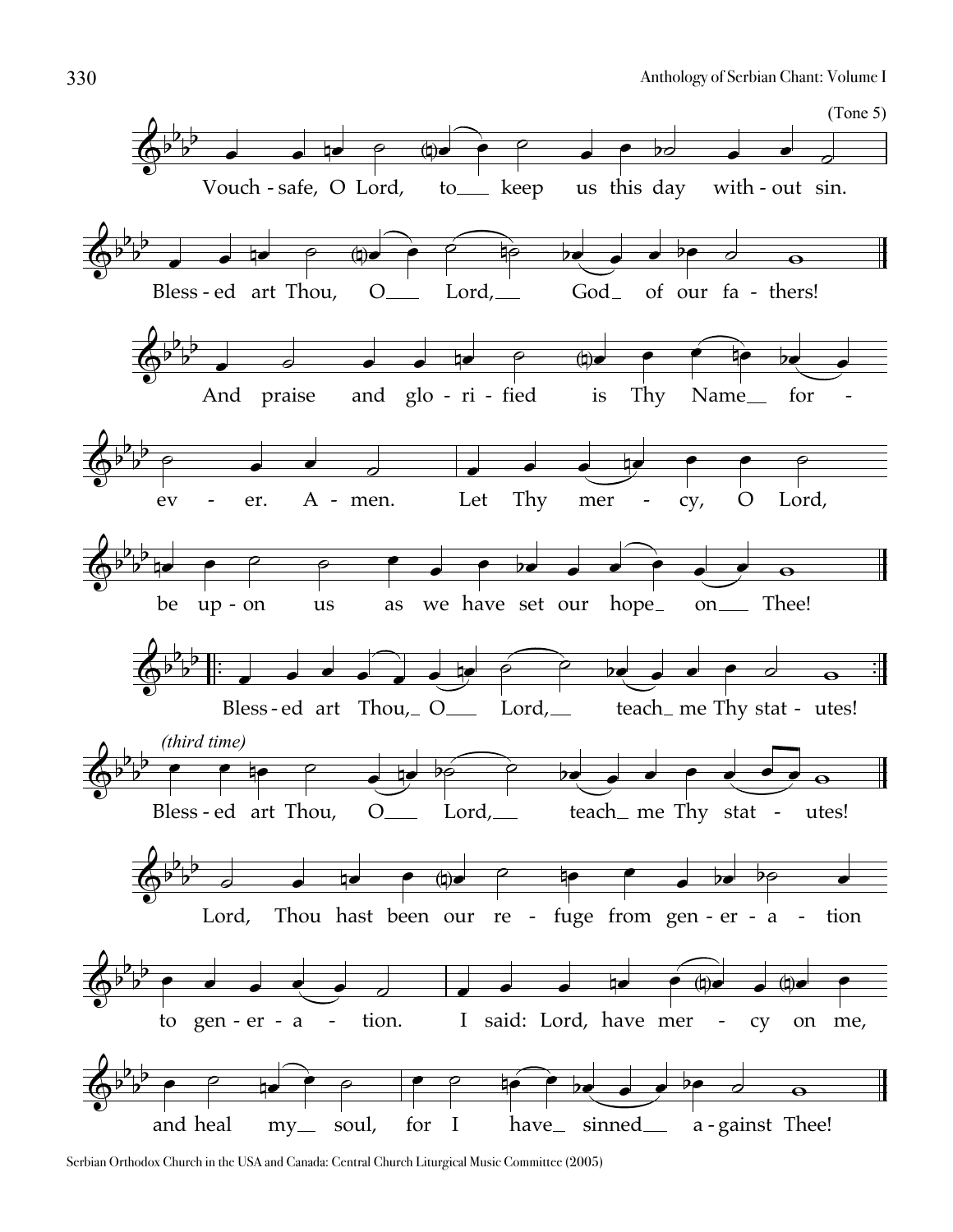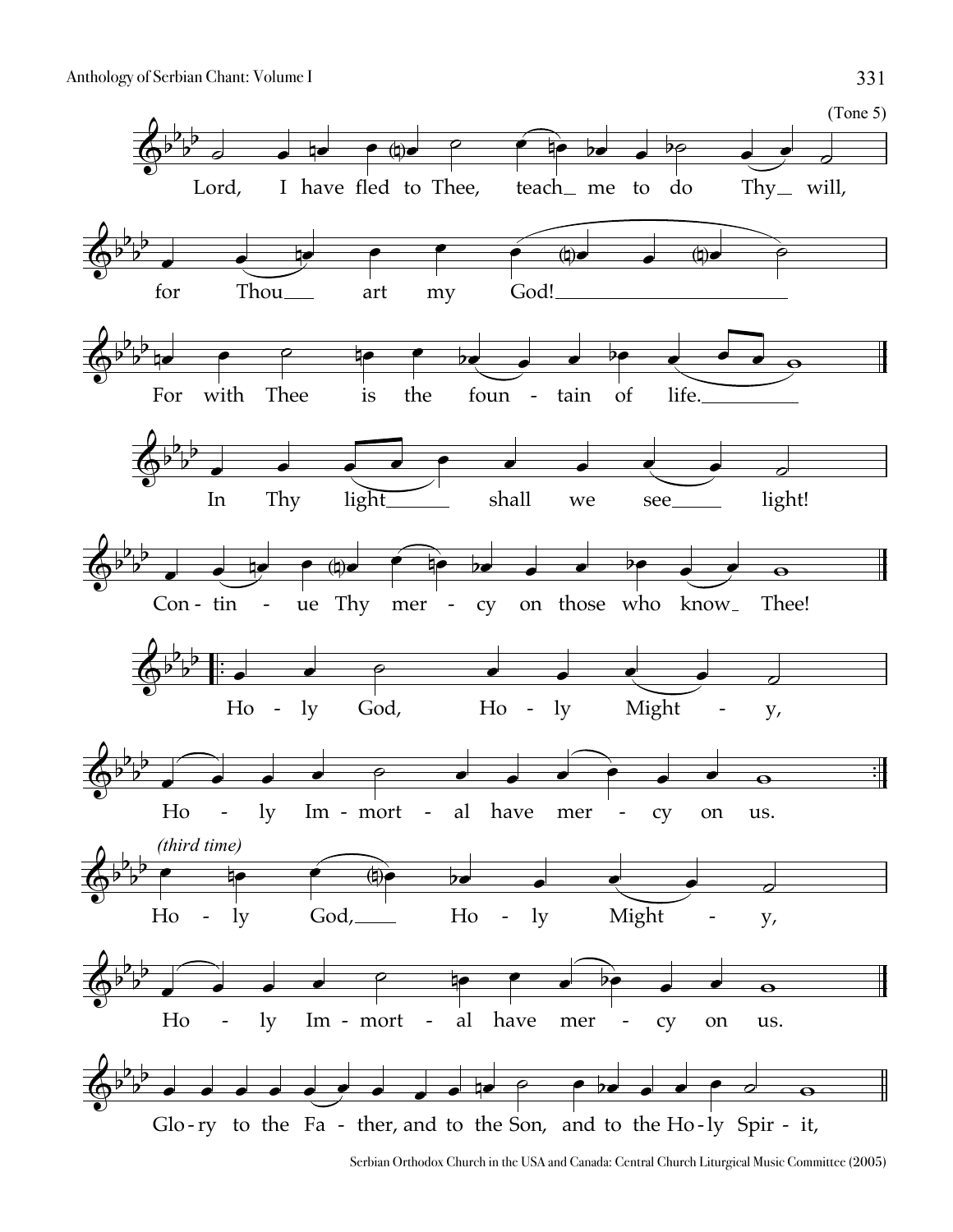

Serbian Orthodox Church in the USA and Canada: Central Church Liturgical Music Committee (2005)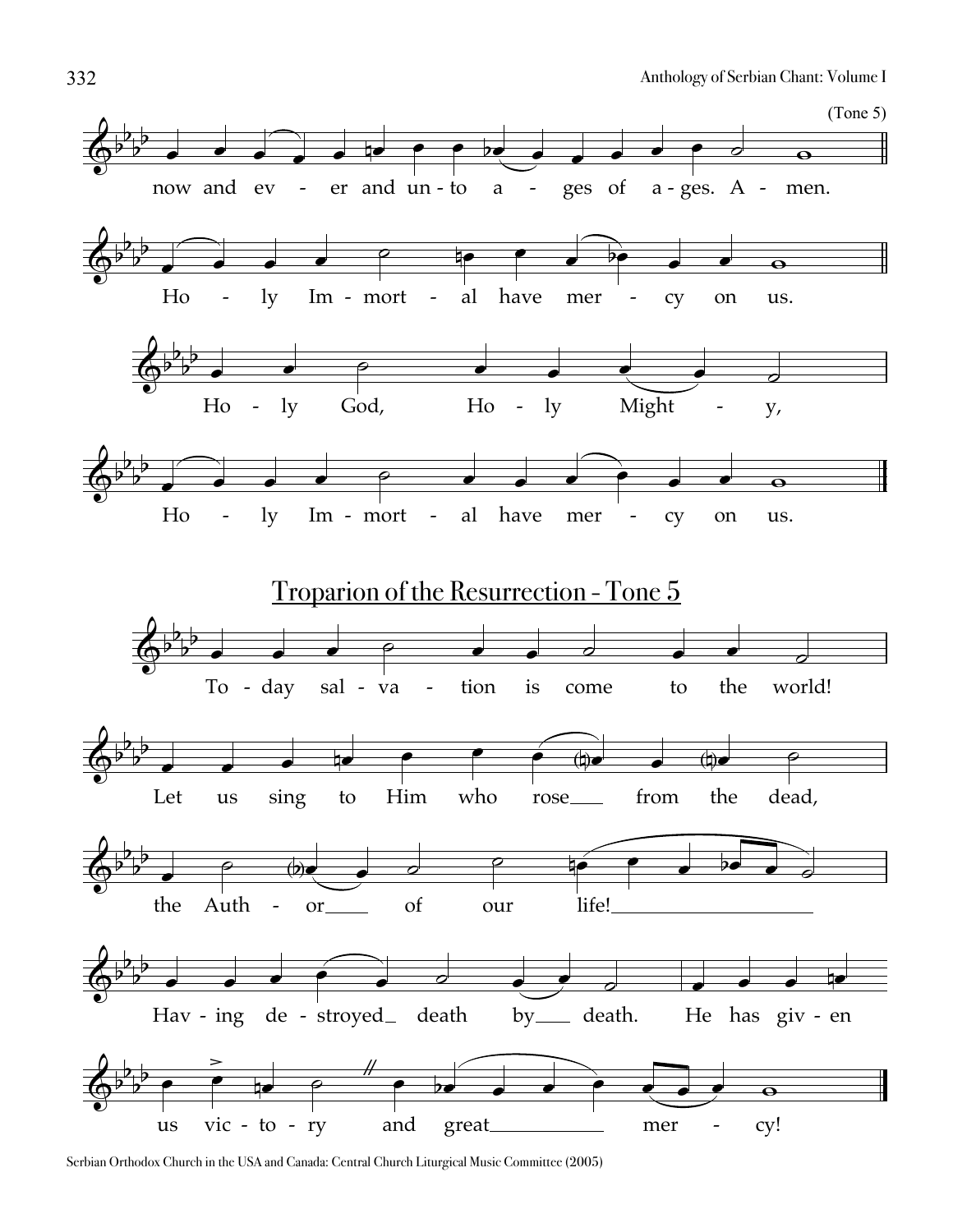

Serbian Orthodox Church in the USA and Canada: Central Church Liturgical Music Committee (2005)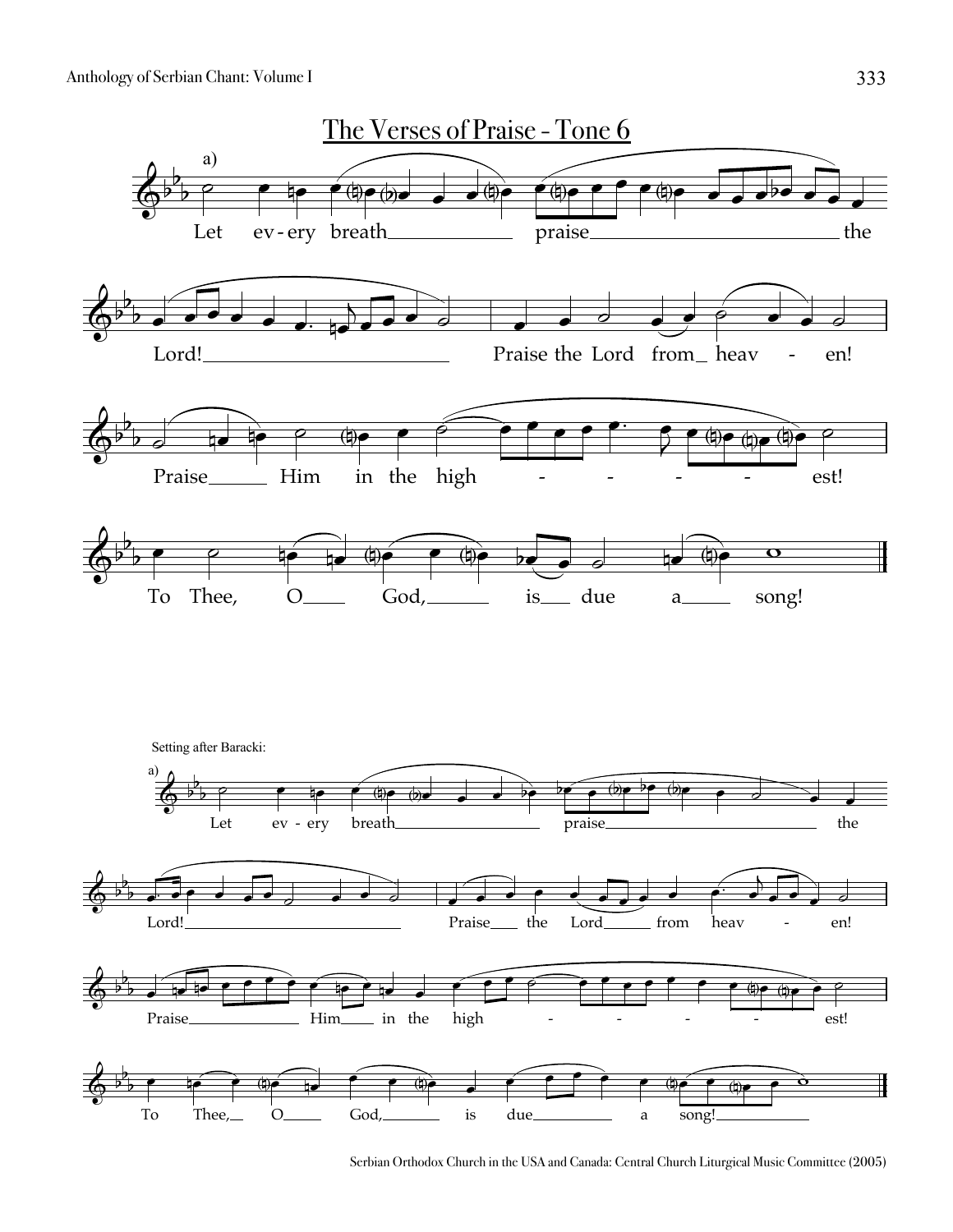

Serbian Orthodox Church in the USA and Canada: Central Church Liturgical Music Committee (2005)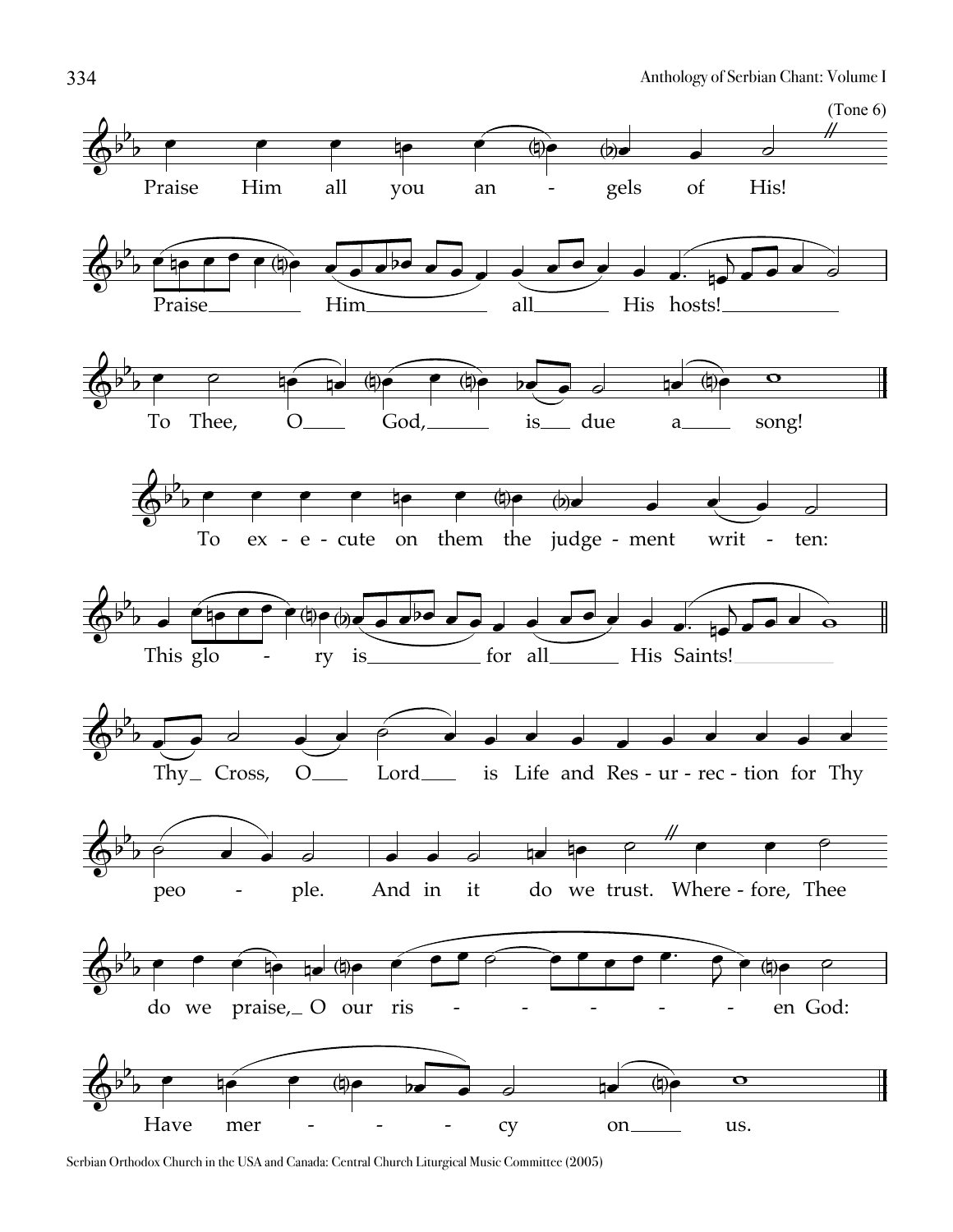

Serbian Orthodox Church in the USA and Canada: Central Church Liturgical Music Committee (2005)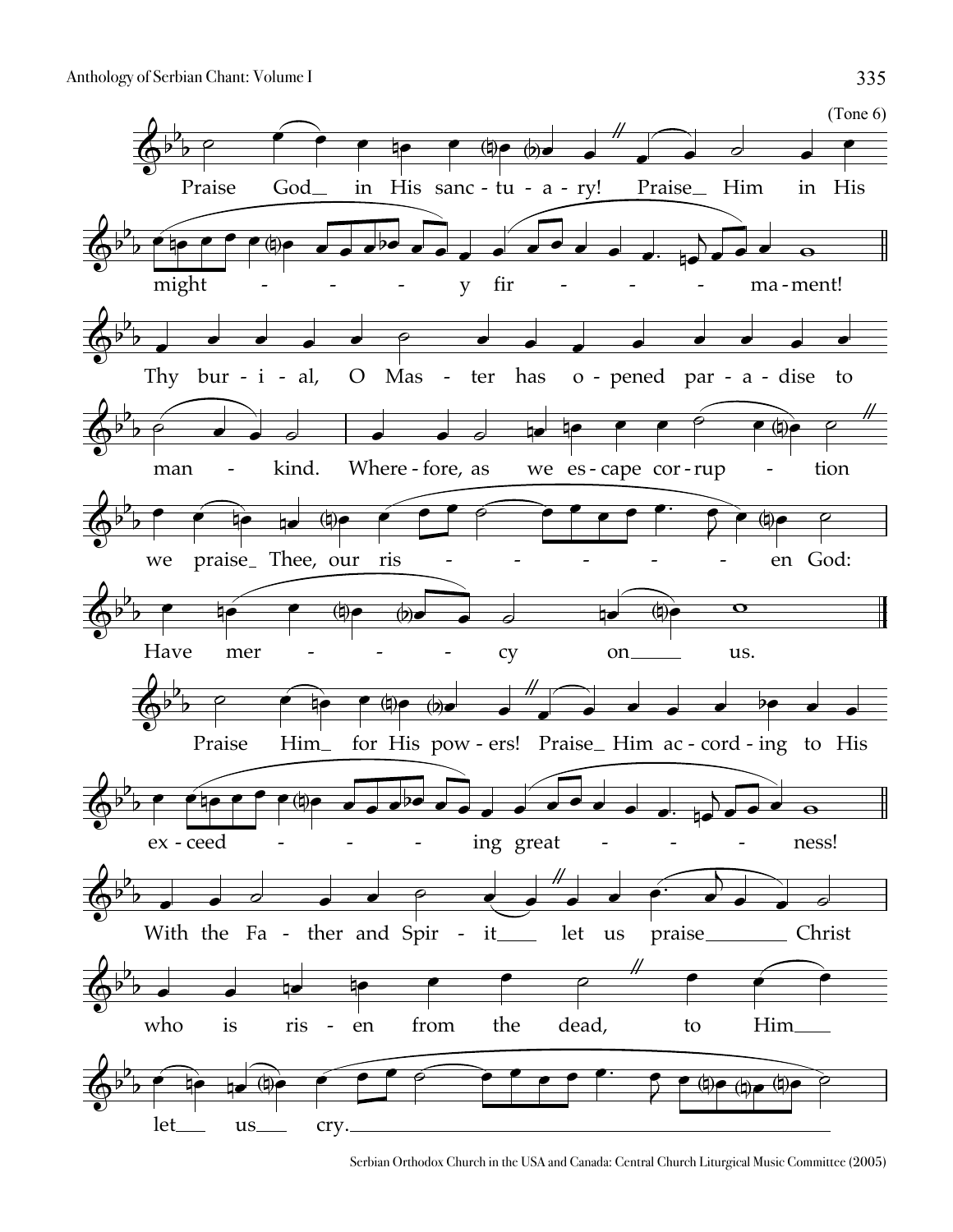

Serbian Orthodox Church in the USA and Canada: Central Church Liturgical Music Committee (2005)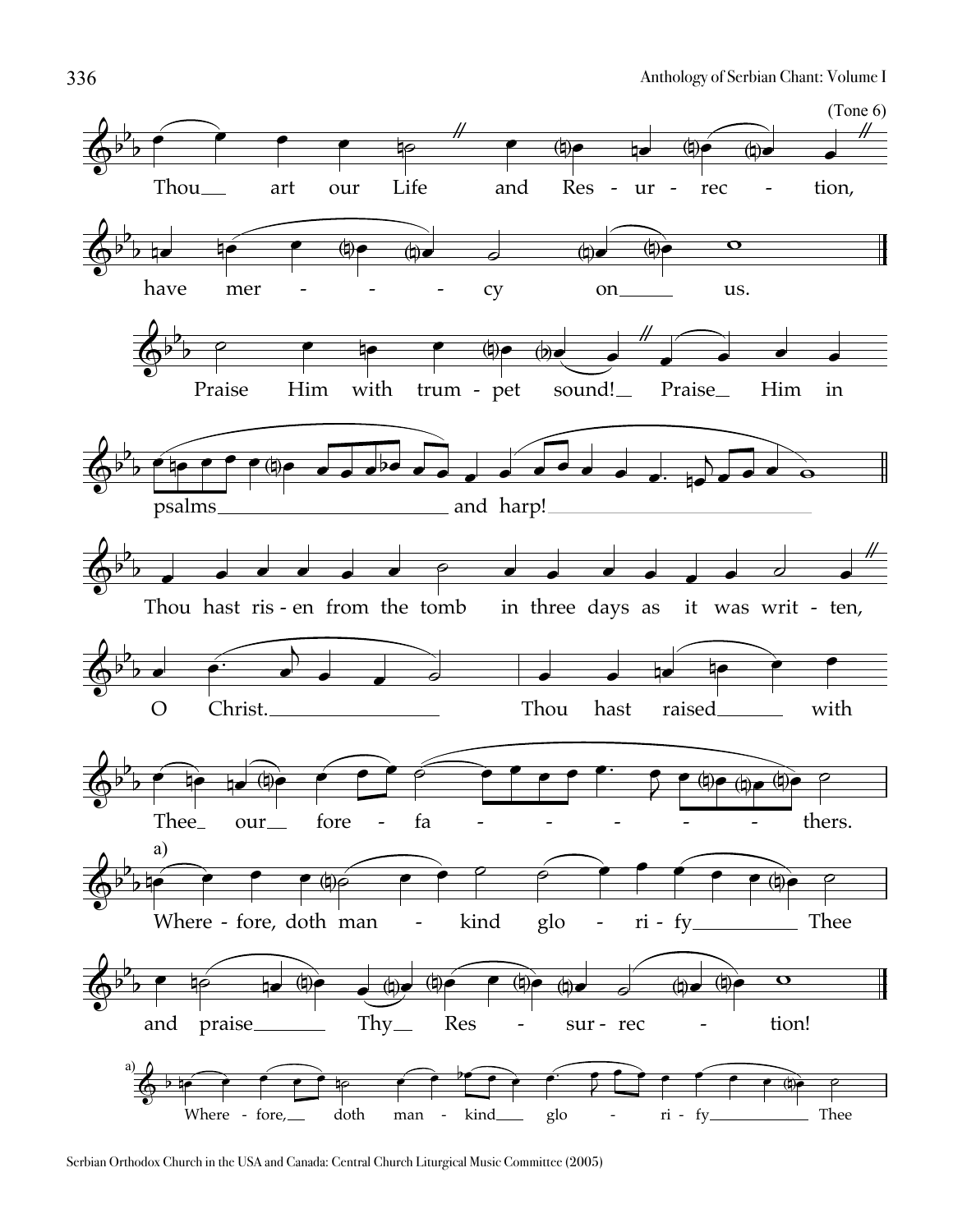**The appointed Gospel Sticheron is sung here (see pgs 269-282)**



Serbian Orthodox Church in the USA and Canada: Central Church Liturgical Music Committee (2005)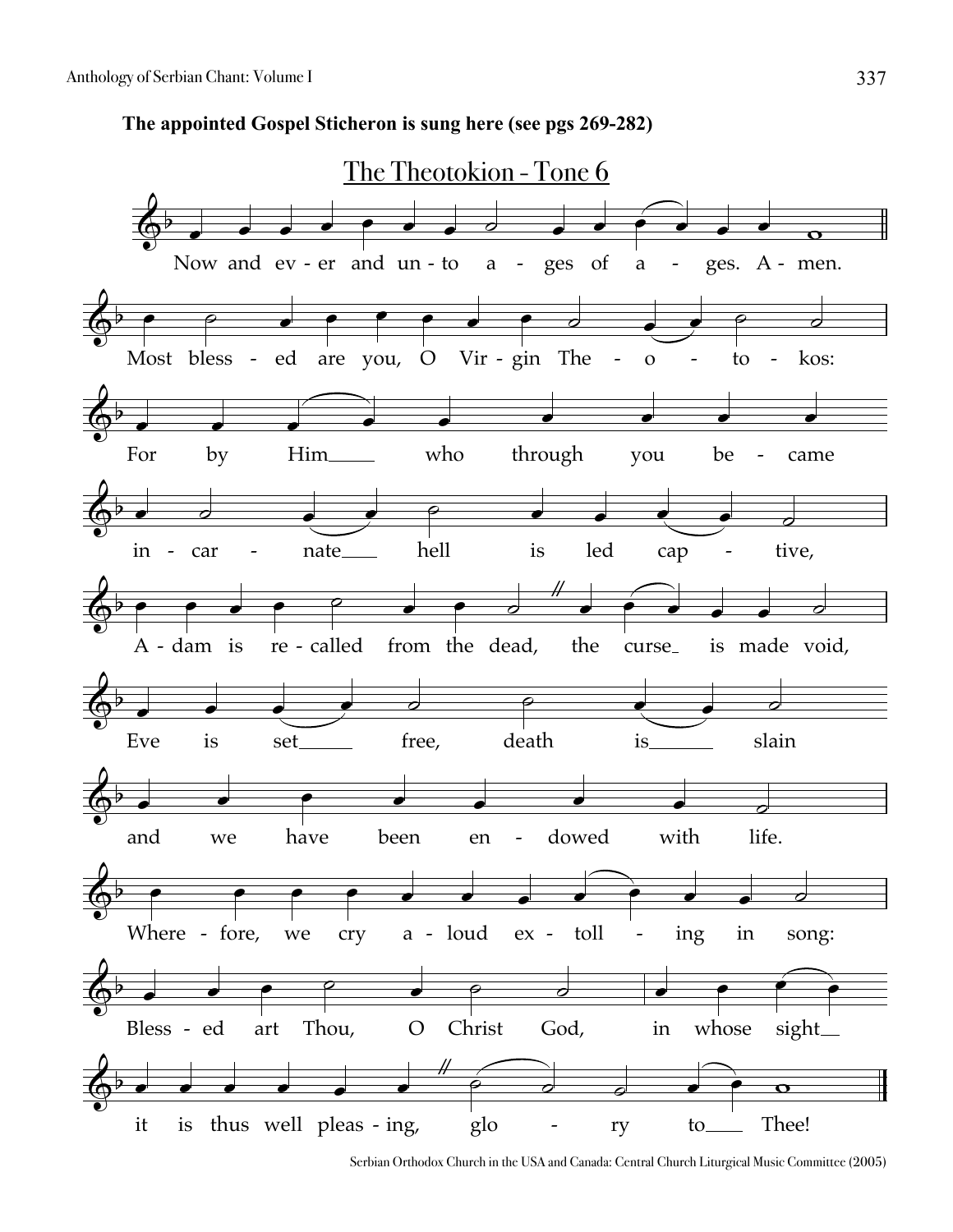

Serbian Orthodox Church in the USA and Canada: Central Church Liturgical Music Committee (2005)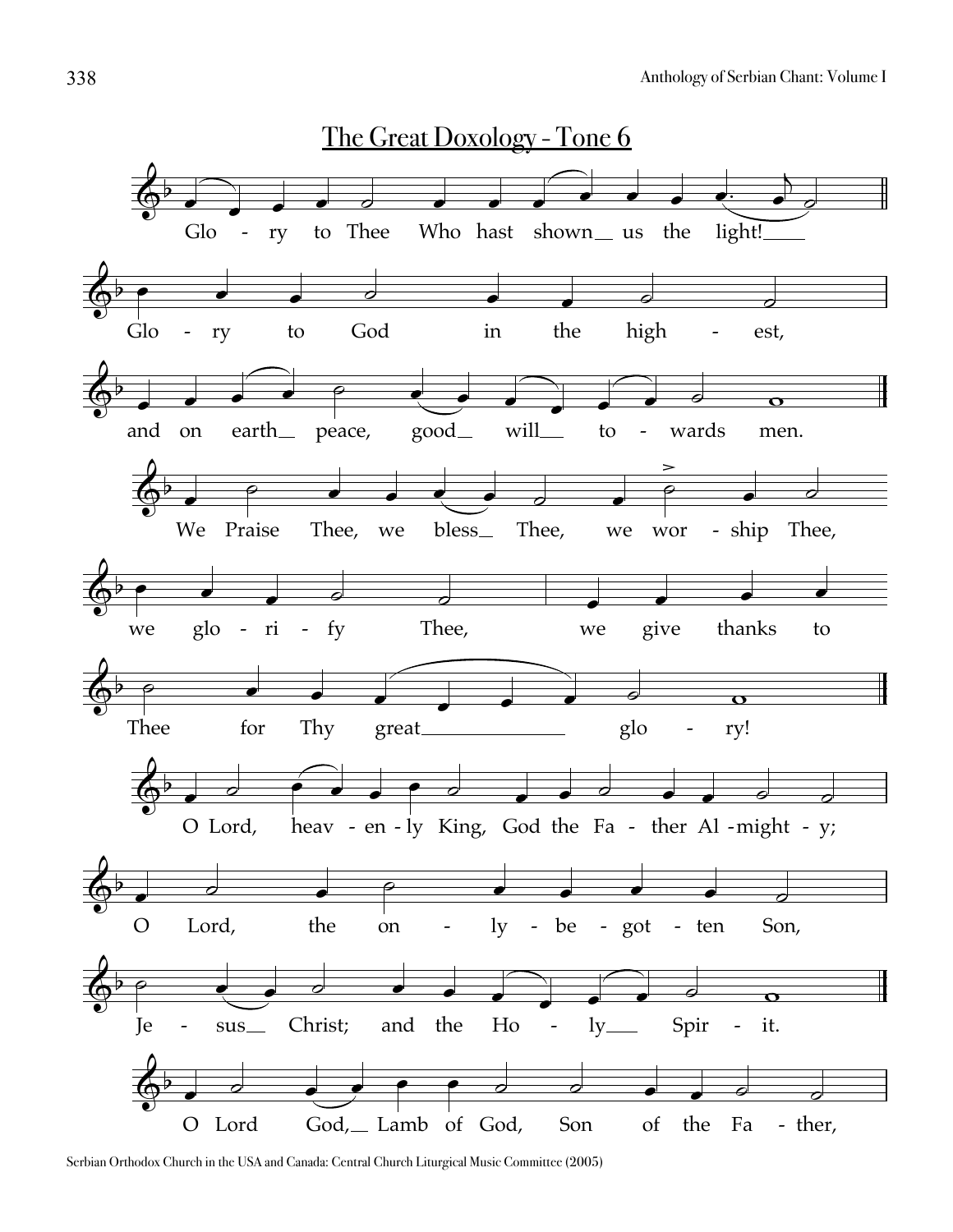(Tone 6)  $\overline{\mathbb{Q}^{\flat}}$ that tak - est a  $\overline{\bullet}$  $\overline{\phantom{a}}$  $\overline{\phantom{a}}$  $\overline{\phantom{a}}$ -way the sins of the world, have mer  $\overline{\phantom{0}}$  $\overline{\phantom{a}}$  $\overline{\bullet}$  $\geq$  $\overline{\phantom{0}}$  $\overline{\phantom{a}}$  $\overline{\phantom{a}}$  $\overline{\bullet}$  $\overline{\phantom{a}}$ - cy on  $\overline{\phantom{a}}$  $\overline{\phantom{a}}$ us.  $\overline{d}$  $\overline{\mathbb{Q}^{\flat}}$ Thou that tak-est a-way the sins  $\overline{\phantom{a}}$  $\overline{\phantom{a}}$  $\overline{\phantom{a}}$  $\overline{\phantom{a}}$  $\overline{\phantom{a}}$  $\overline{\phantom{a}}$  $\overline{\phantom{a}}$  $\overline{\phantom{a}}$ of the world, re  $\overline{\phantom{a}}$  $\overline{\phantom{a}}$  $\overline{\partial}$  $\overrightarrow{\cdot}$ external contract of the contract of the contract of the contract of the contract of the contract of the contract of the contract of the contract of the contract of the contract of the contract of the contract of the contr  $\overline{\bullet}$  $\overline{\phantom{a}}$  $\overline{\mathbf{o}}$  $\overline{\mathbb{Q}^{\flat}}$ Thou  $\overline{\phantom{a}}$ that  $\overline{\phantom{a}}$ sit - test at  $\overline{\phantom{a}}$  $\overline{\phantom{a}}$  $\overline{\phantom{a}}$ the  $\overline{\phantom{a}}$ right hand  $\overline{\phantom{a}}$  $\overline{\phantom{a}}$ of  $\overline{\phantom{a}}$ the  $\overline{\bullet}$ Fa  $\frac{1}{\rho}$ ther,  $\overline{\phantom{a}}$ -  $\overline{\mathbb{Q}}^{\flat}$ have  $\overline{\bullet}$ mer  $\overline{\phantom{a}}$ cy  $\overline{\phantom{a}}$ - on  $\overline{\bullet}$ us.  $\overline{\phantom{a}}$ For  $\overline{\phantom{a}}$ Thou  $\overline{\bullet}$ a  $\overline{\bullet}$ lone - art  $\overline{\phantom{a}}$  $\overline{\phantom{a}}$  $\overline{\mathbb{Q}}^{\flat}$ ho  $\begin{array}{c} \bullet \\ \hline \end{array}$ ly,  $\overline{\phantom{a}}$ -  $\frac{1}{2}$ Thou  $\overline{\bullet}$ a  $\overline{\bullet}$ lone - art  $\overline{\phantom{a}}$  $\overline{\phantom{a}}$ Lord,  $\overline{\partial}$ Je  $\overline{\phantom{a}}$ sus  $\overline{\bullet}$ Christ,  $\overline{\phantom{0}}$  $\overline{\mathbb{Q}}^{\flat}$ in  $\overline{\phantom{0}}$ the  $\overline{\phantom{a}}$ glo  $\overline{\partial}$ ry - of  $\frac{1}{\bullet}$  $\overline{\phantom{a}}$ God  $\overline{\phantom{a}}$ the  $\overline{\phantom{a}}$ Fa - ther. A  $\overline{\phantom{a}}$  $\overline{\phantom{a}}$  $\frac{1}{\mathcal{Q}}$ men.  $\mathbf \sigma$ -  $\overline{\mathbb{Q}^{\flat}}$ Ev  $\overline{\phantom{a}}$ ery  $\overline{\phantom{a}}$ - ery day  $\frac{1}{\rho}$ I  $\overline{\phantom{a}}$ will  $\overline{\phantom{a}}$ bless  $\overline{\ }$ Thee,  $\overline{\partial}$  $\overline{\Phi^{\flat}}$ and praise  $\overline{\phantom{a}}$  $\frac{1}{\sqrt{2}}$ Thy $\_$  name for-ev - er,  $\rightarrow$  $\overline{\phantom{0}}$  $\overline{\phantom{a}}$  $\overline{\phantom{a}}$  $\overline{\partial}$ -  $\frac{1}{2}$ un - to a  $\overline{\phantom{a}}$  $\overline{\phantom{a}}$  $\overrightarrow{ }$ - ges of  $\overline{\phantom{a}}$  $\overline{\phantom{a}}$ a -  $\overline{\bullet}$ ges.  $\overline{\mathbf{o}}$  $\overline{\mathbb{Q}^{\flat}}$ Vouch - safe, O Lord,  $\overline{\phantom{a}}$  $\overline{\phantom{a}}$  $\overline{\phantom{a}}$  $\overline{\phantom{0}}$ to  $\overline{\phantom{a}}$ keep  $\begin{array}{c} \bullet \\ \bullet \end{array}$ us this day  $\overline{\phantom{a}}$  $\overline{\bullet}$  $\overline{\phantom{a}}$ with - out) sin.  $\overline{\phantom{a}}$  $\overline{\phantom{a}}$  $\overline{\partial}$  $\overline{\mathbb{Q}^{\flat}}$ Bless - ed art  $\overline{\bullet}$  $\overline{\phantom{a}}$  $\overline{\phantom{a}}$ art Thou,  $\overline{\phantom{a}}$ O Lord  $\overline{\phantom{a}}$  $\overline{\partial}$ God  $\overrightarrow{\cdot}$ of  $\overline{\bullet}$ our  $\overline{\phantom{a}}$ fa  $\overline{\overline{a}}$ thers! -  $\overline{\mathbf{C}}$  $\overline{\mathbb{Q}^{\flat}}$ And praised  $\overline{\phantom{a}}$  $\overline{\phantom{a}}$ and\_ glo - ri -fied is  $\bullet$   $\bullet$  $\overline{\bullet}$  $\overline{\bullet}$  $\overline{\phantom{a}}$  $\overline{\bullet}$ Thy name for ev  $\overline{\phantom{a}}$  $\overline{\phantom{a}}$  $\overline{\bullet}$  $\overline{\phantom{a}}$ - ev - er. A  $\overline{\phantom{a}}$  $\overline{\phantom{a}}$ men. -  $\overline{\partial}$  $\overline{\mathbb{Q}}^{\flat}$ Let  $\overline{\phantom{a}}$ Thy  $\overline{\bullet}$ mer cy, - O  $\overline{\phantom{a}}$  $\overline{\phantom{a}}$  $\overline{\bullet}$ Lord,  $\overline{\phantom{a}}$ be  $\overline{\phantom{a}}$ up - on us  $\overline{\phantom{0}}$  $\frac{1}{2}$  $\overline{\partial}$ 

Serbian Orthodox Church in the USA and Canada: Central Church Liturgical Music Committee (2005)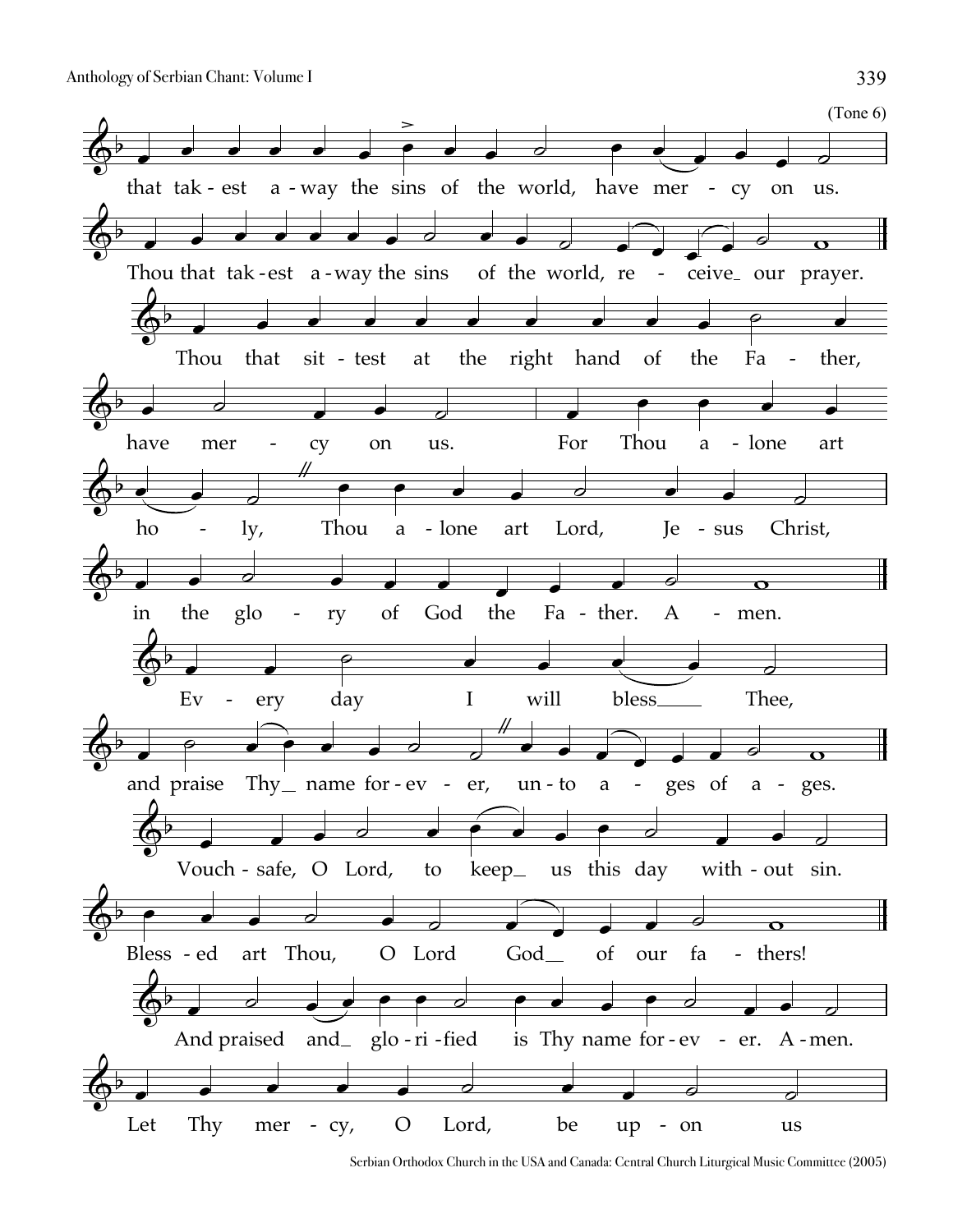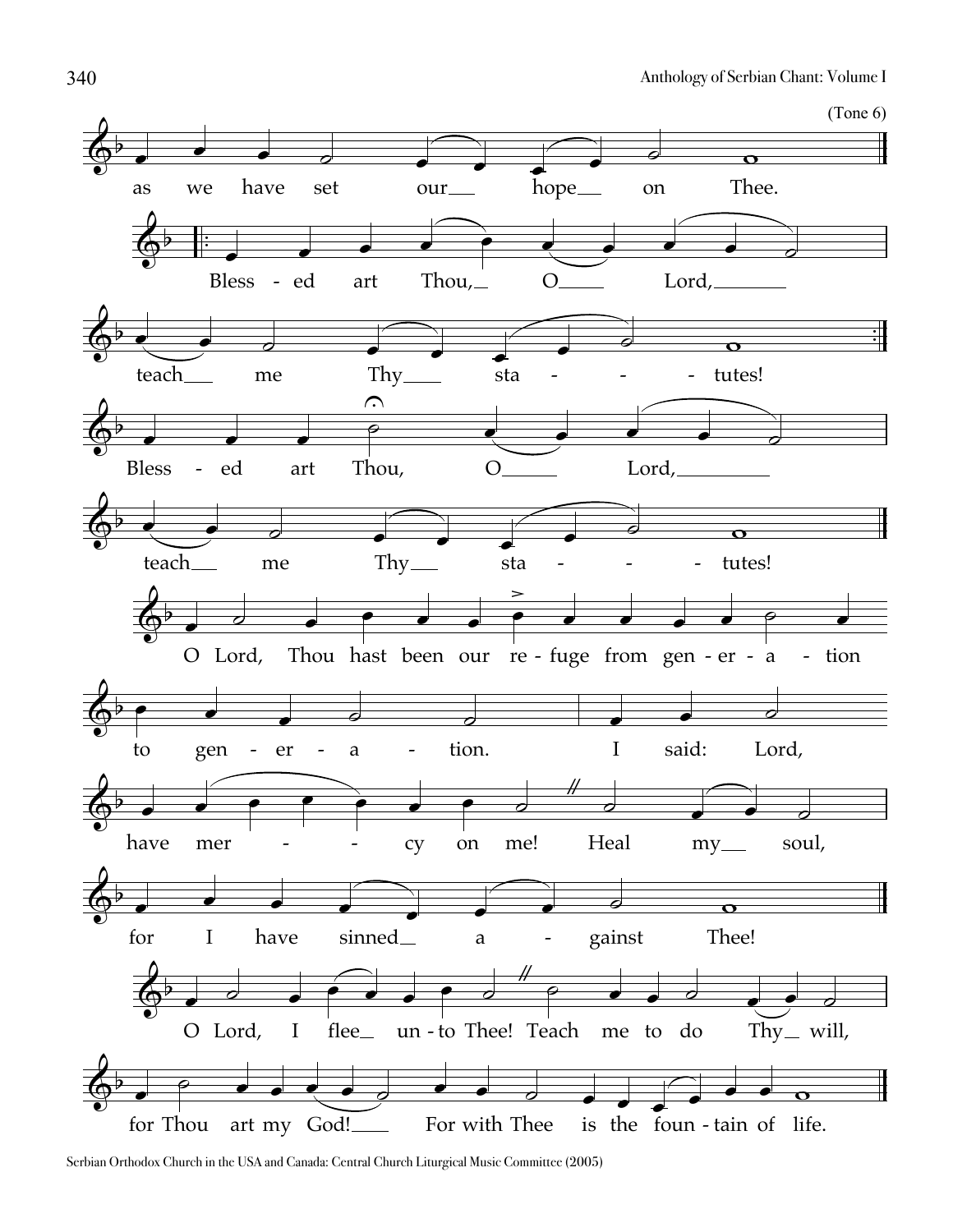

Serbian Orthodox Church in the USA and Canada: Central Church Liturgical Music Committee (2005)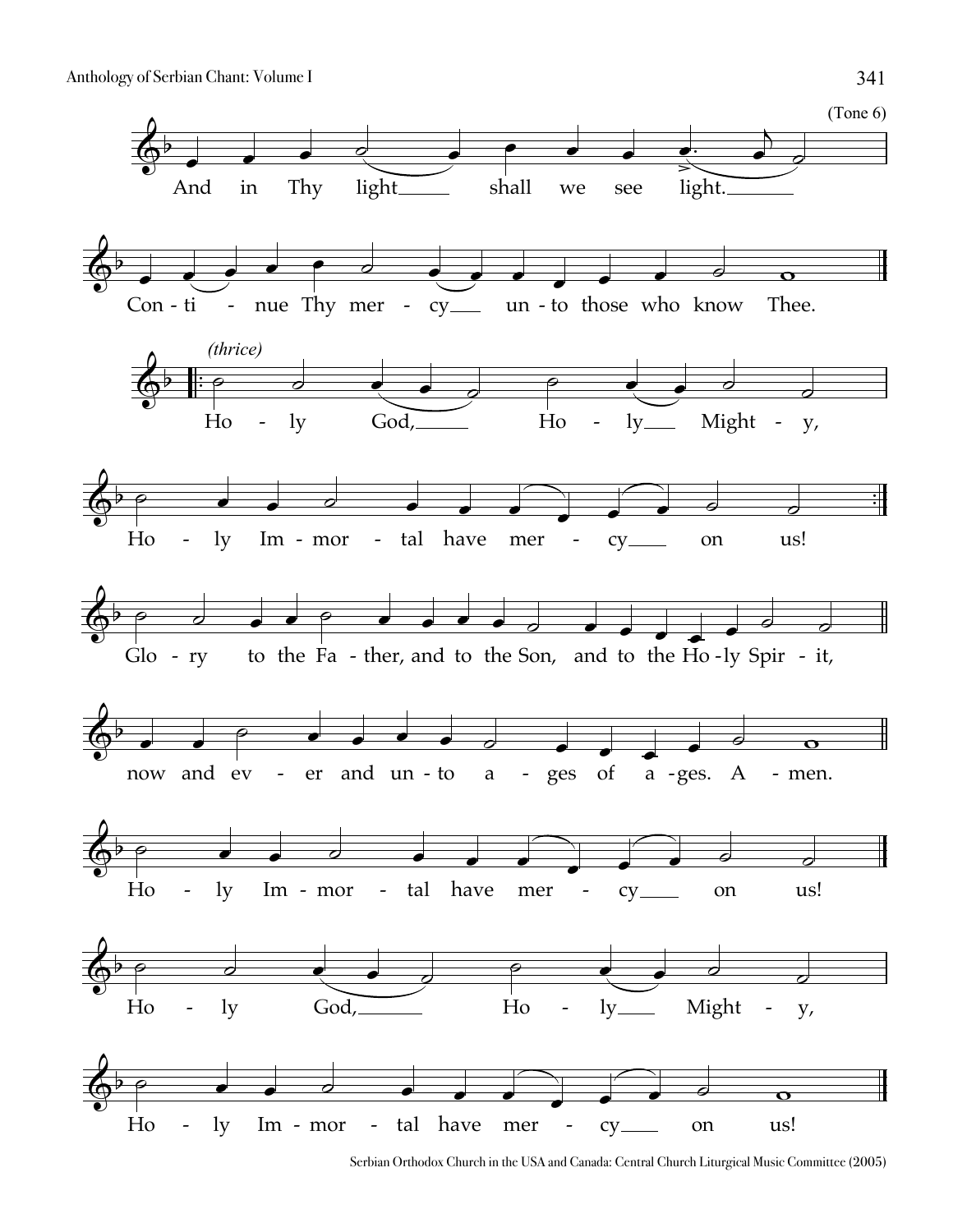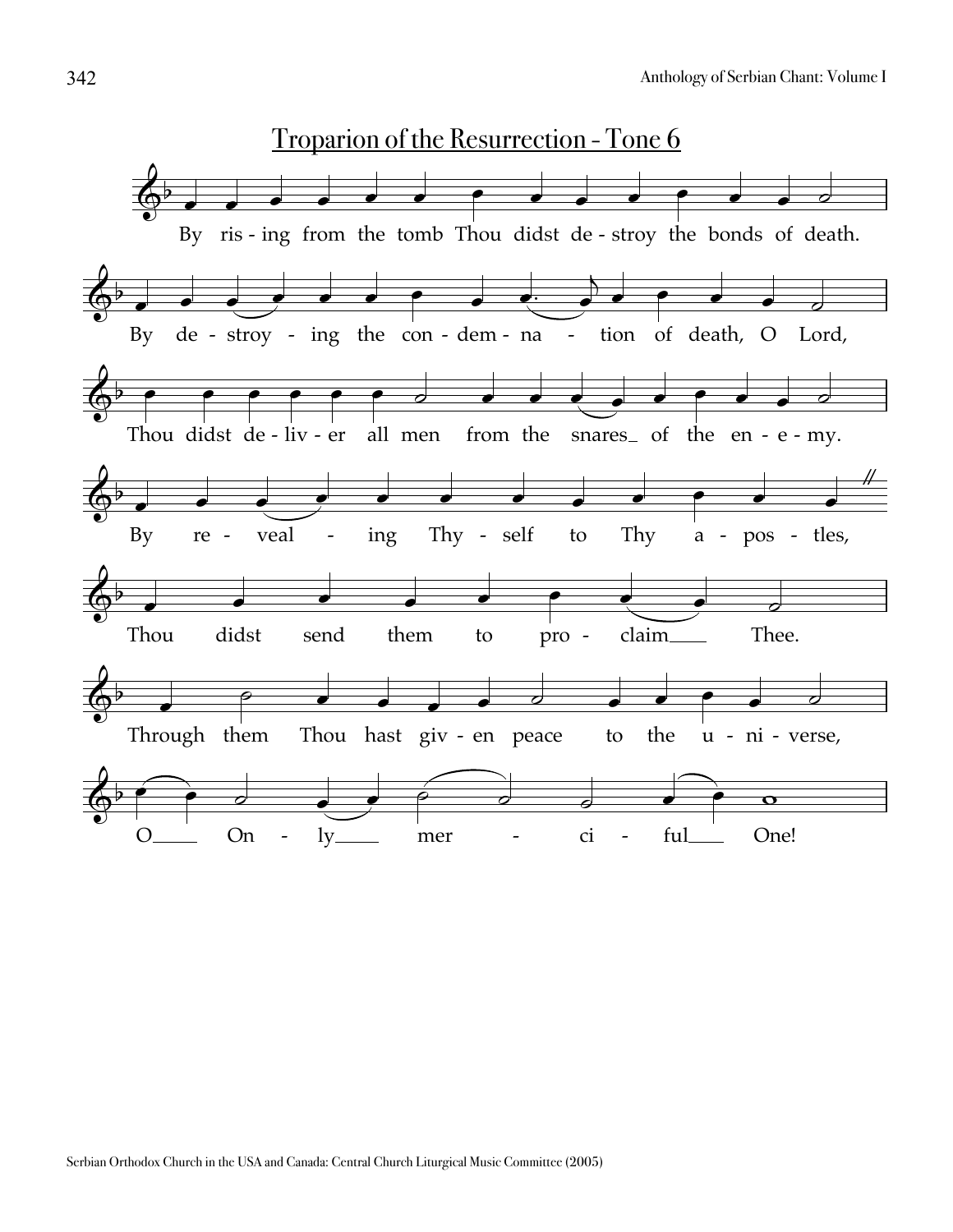

Serbian Orthodox Church in the USA and Canada: Central Church Liturgical Music Committee (2005)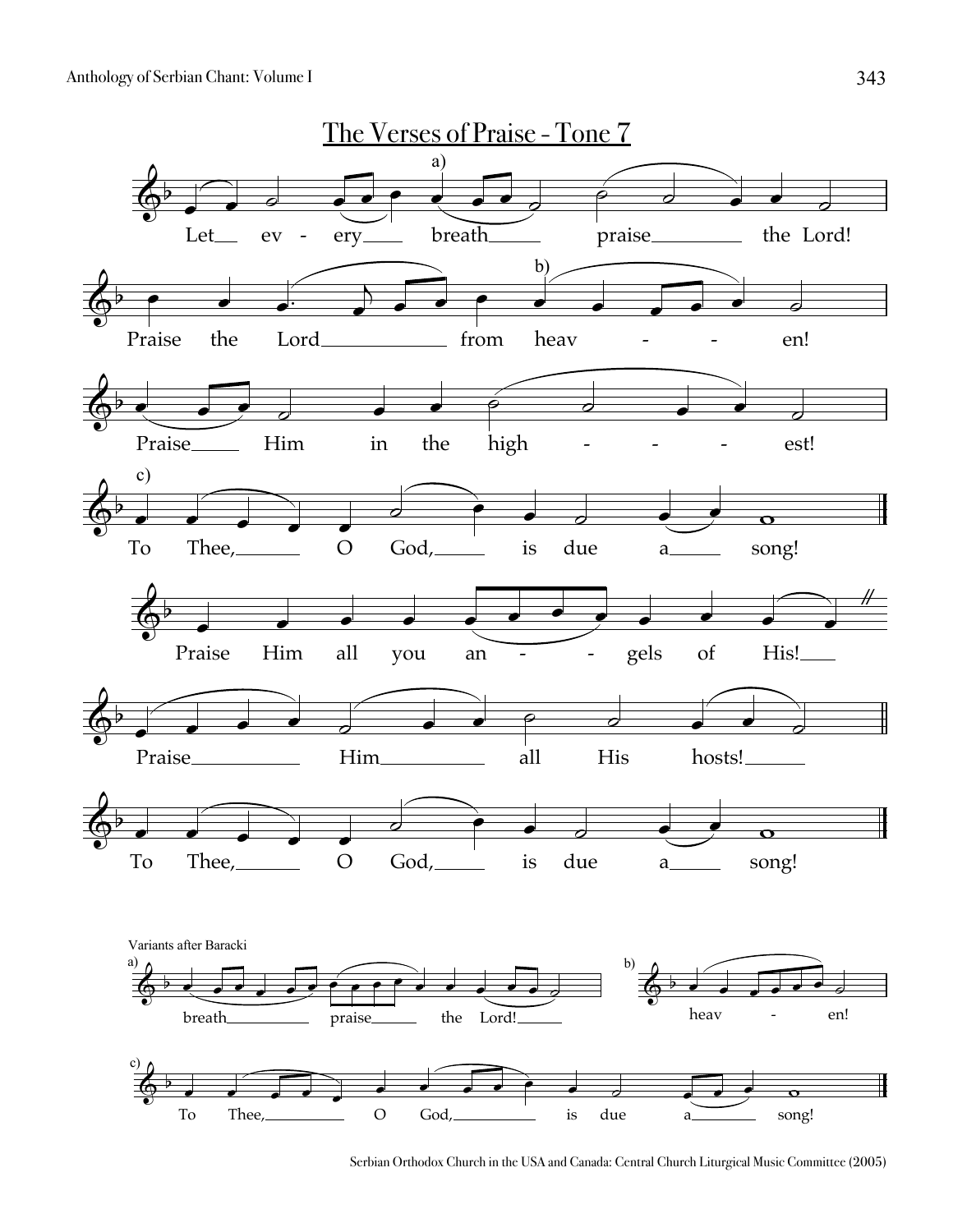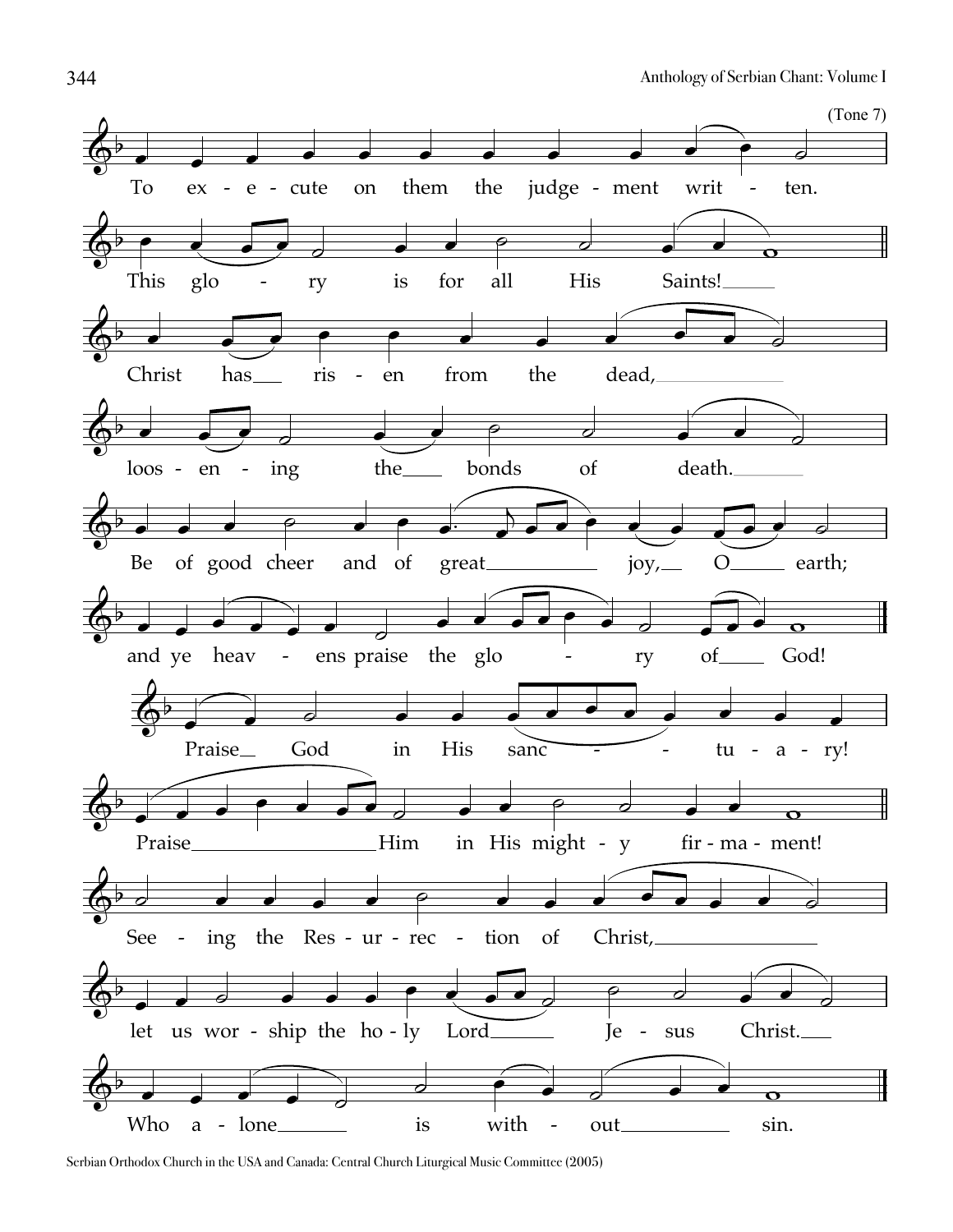

Serbian Orthodox Church in the USA and Canada: Central Church Liturgical Music Committee (2005)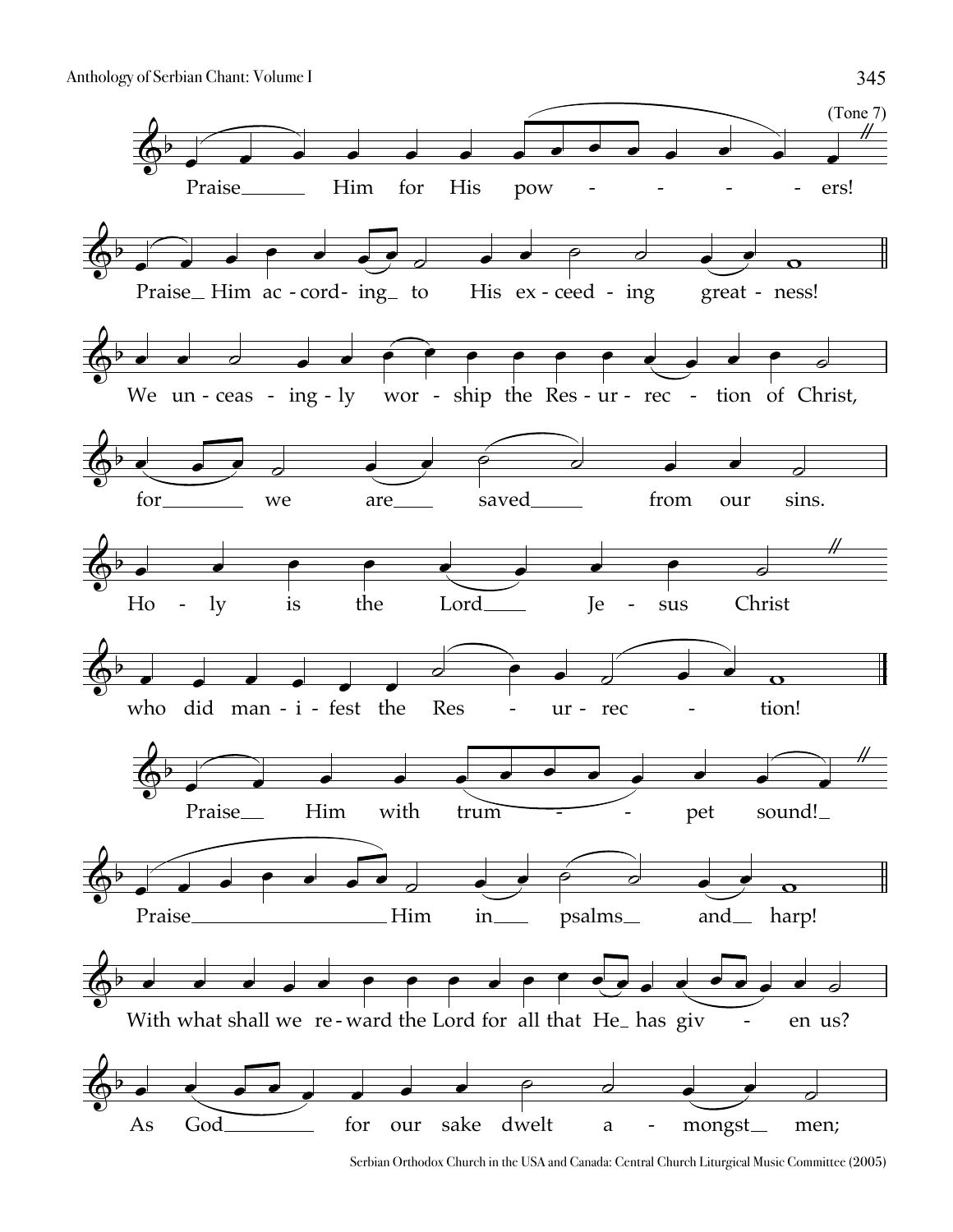

Serbian Orthodox Church in the USA and Canada: Central Church Liturgical Music Committee (2005)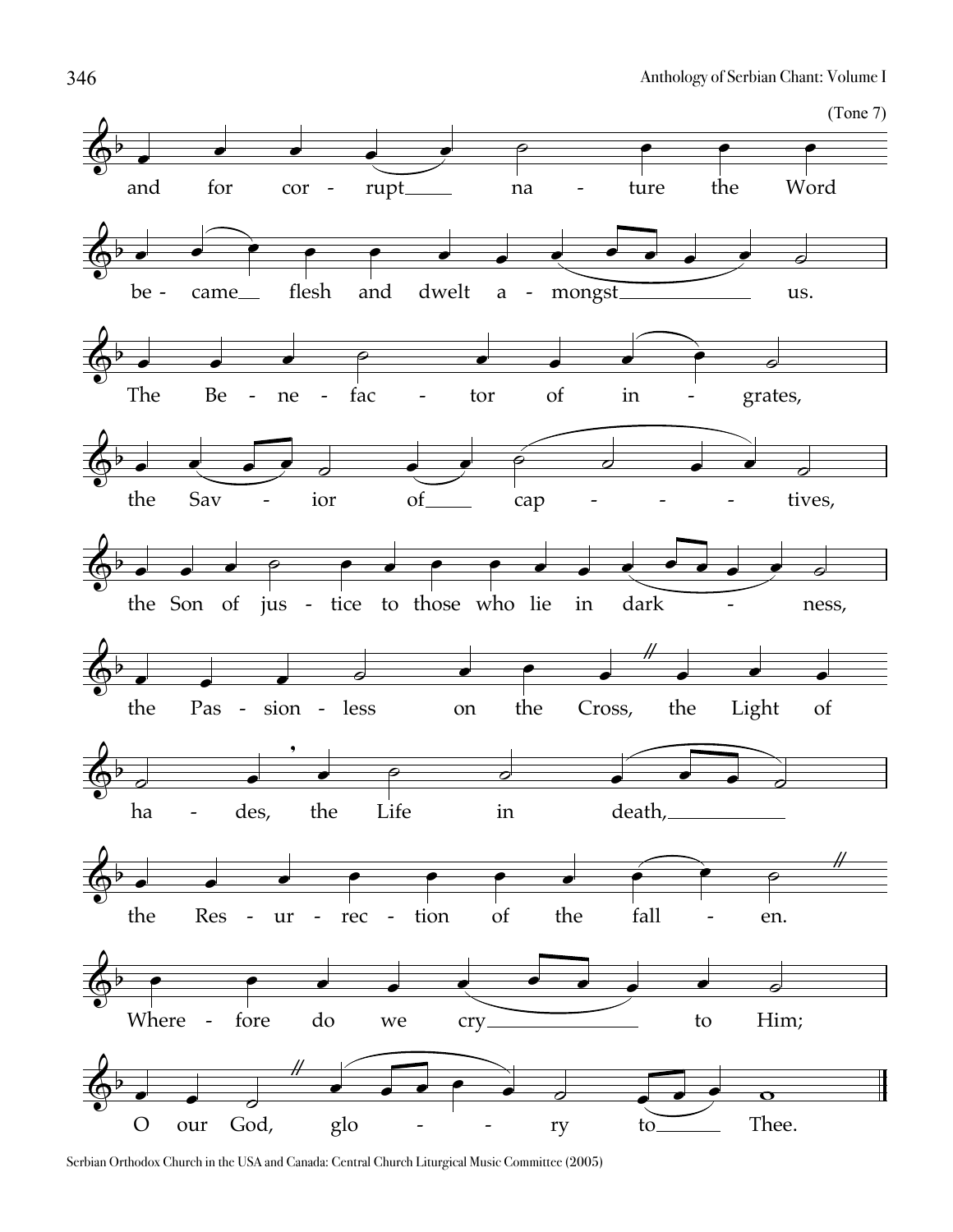**The appointed Gospel Sticheron is sung here (see pgs 269-282)**



Serbian Orthodox Church in the USA and Canada: Central Church Liturgical Music Committee (2005)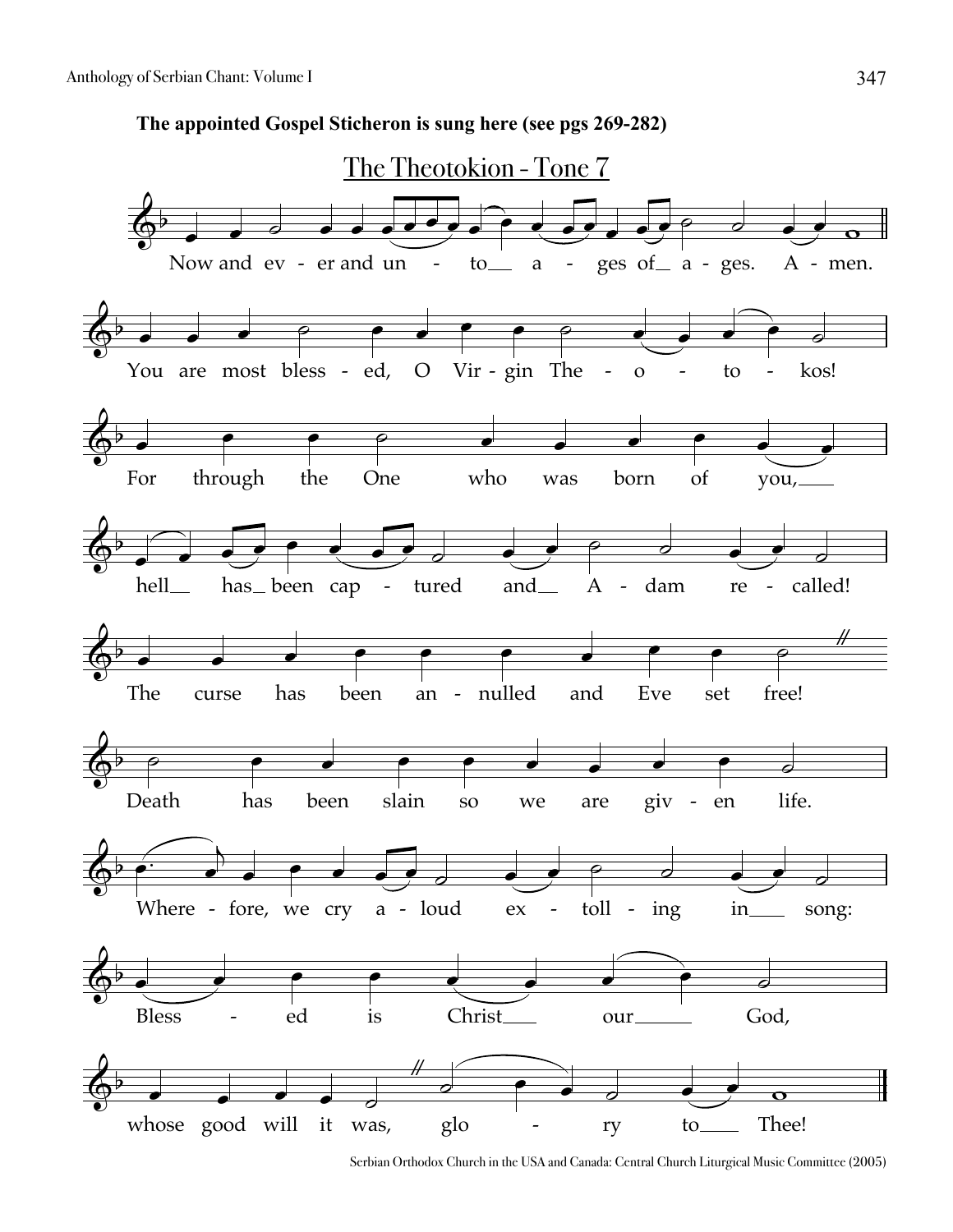

Serbian Orthodox Church in the USA and Canada: Central Church Liturgical Music Committee (2005)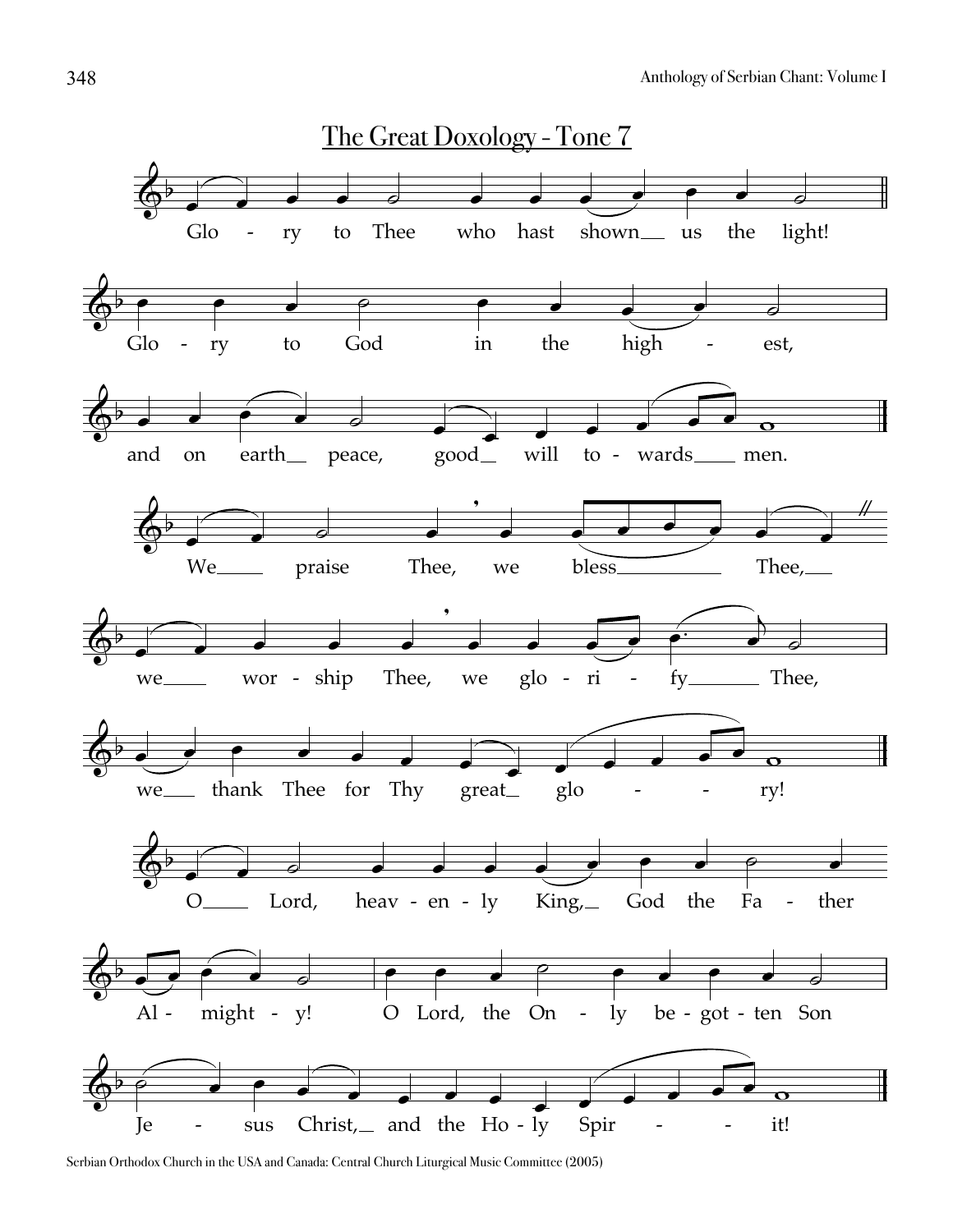

Serbian Orthodox Church in the USA and Canada: Central Church Liturgical Music Committee (2005)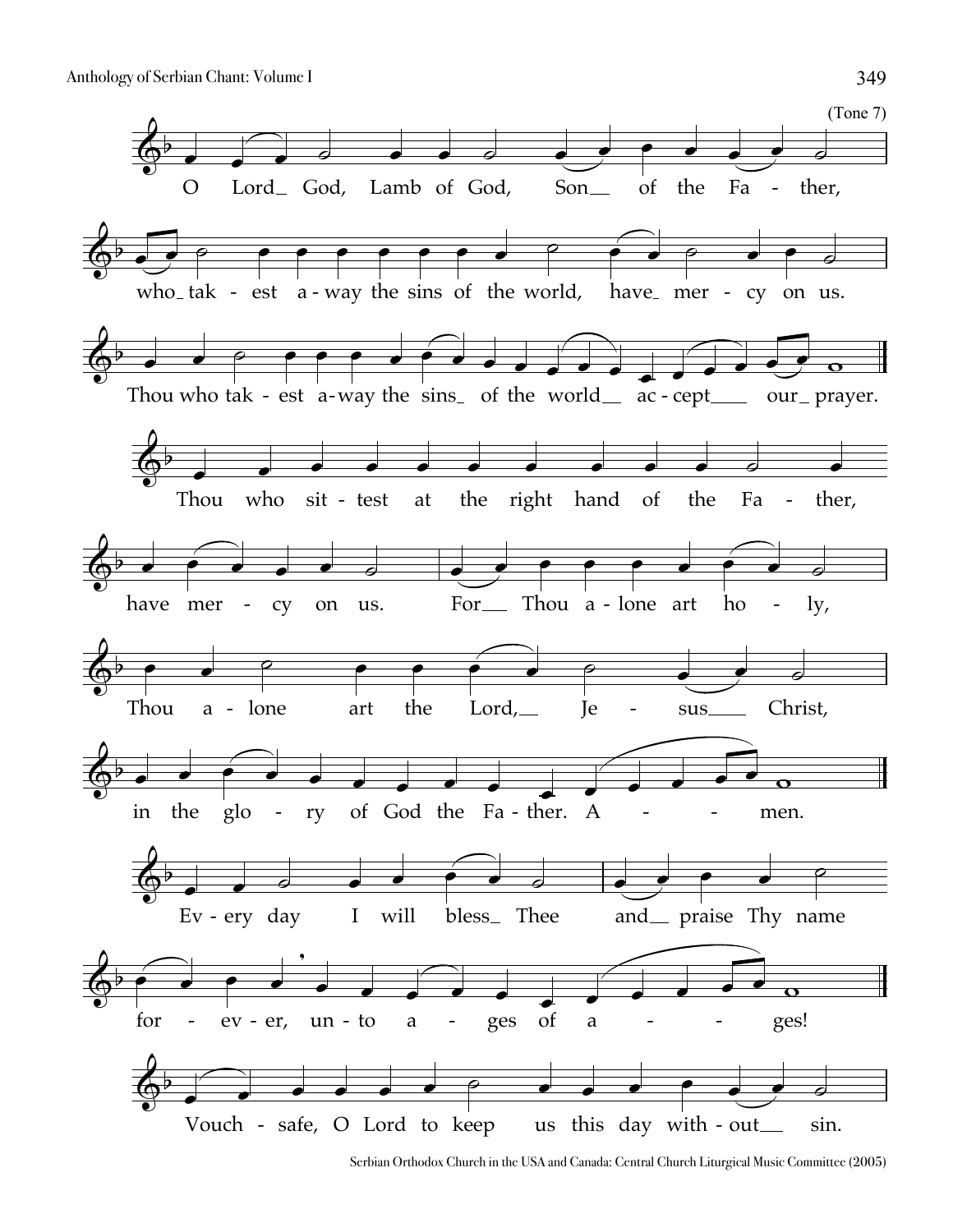

Serbian Orthodox Church in the USA and Canada: Central Church Liturgical Music Committee (2005)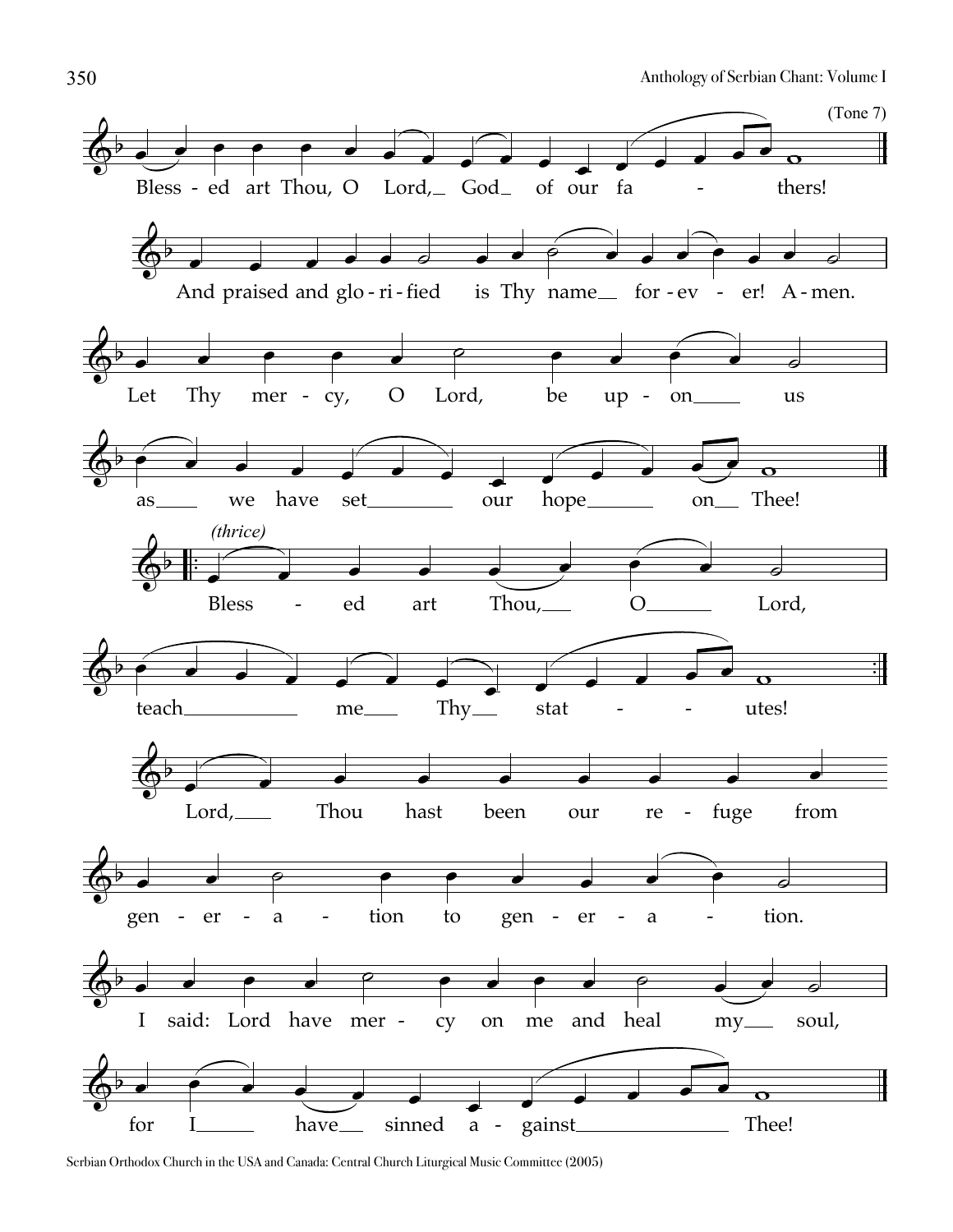

Serbian Orthodox Church in the USA and Canada: Central Church Liturgical Music Committee (2005)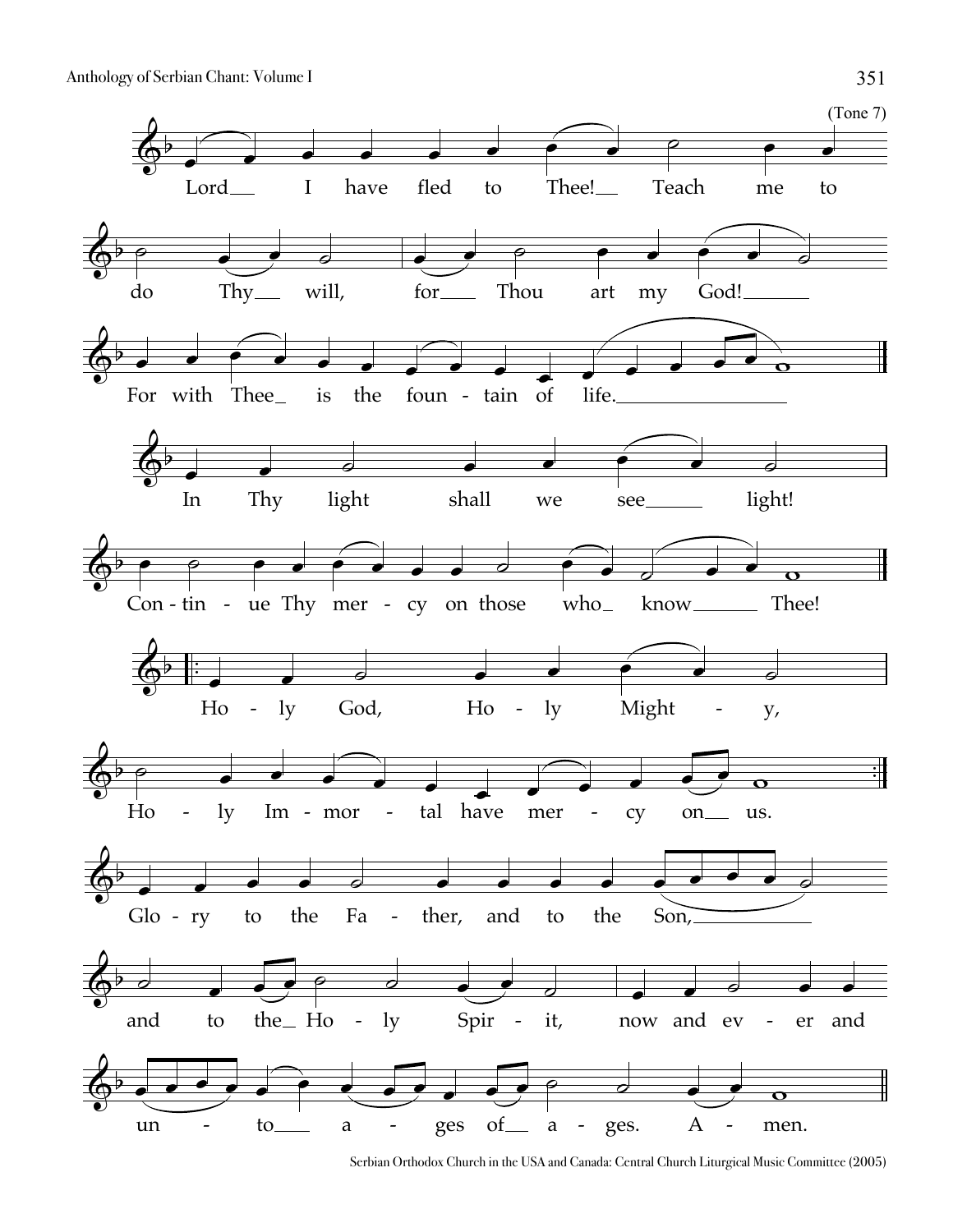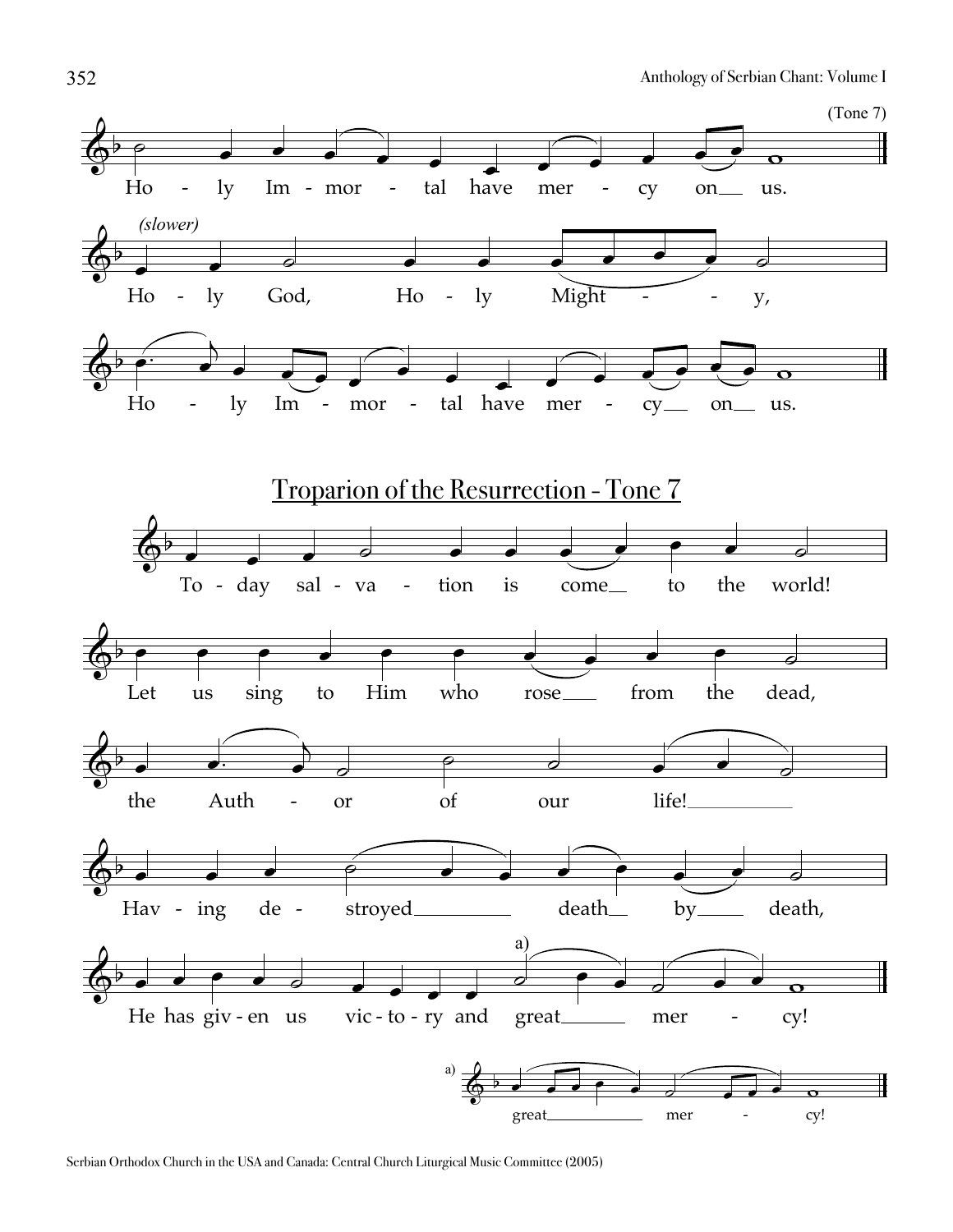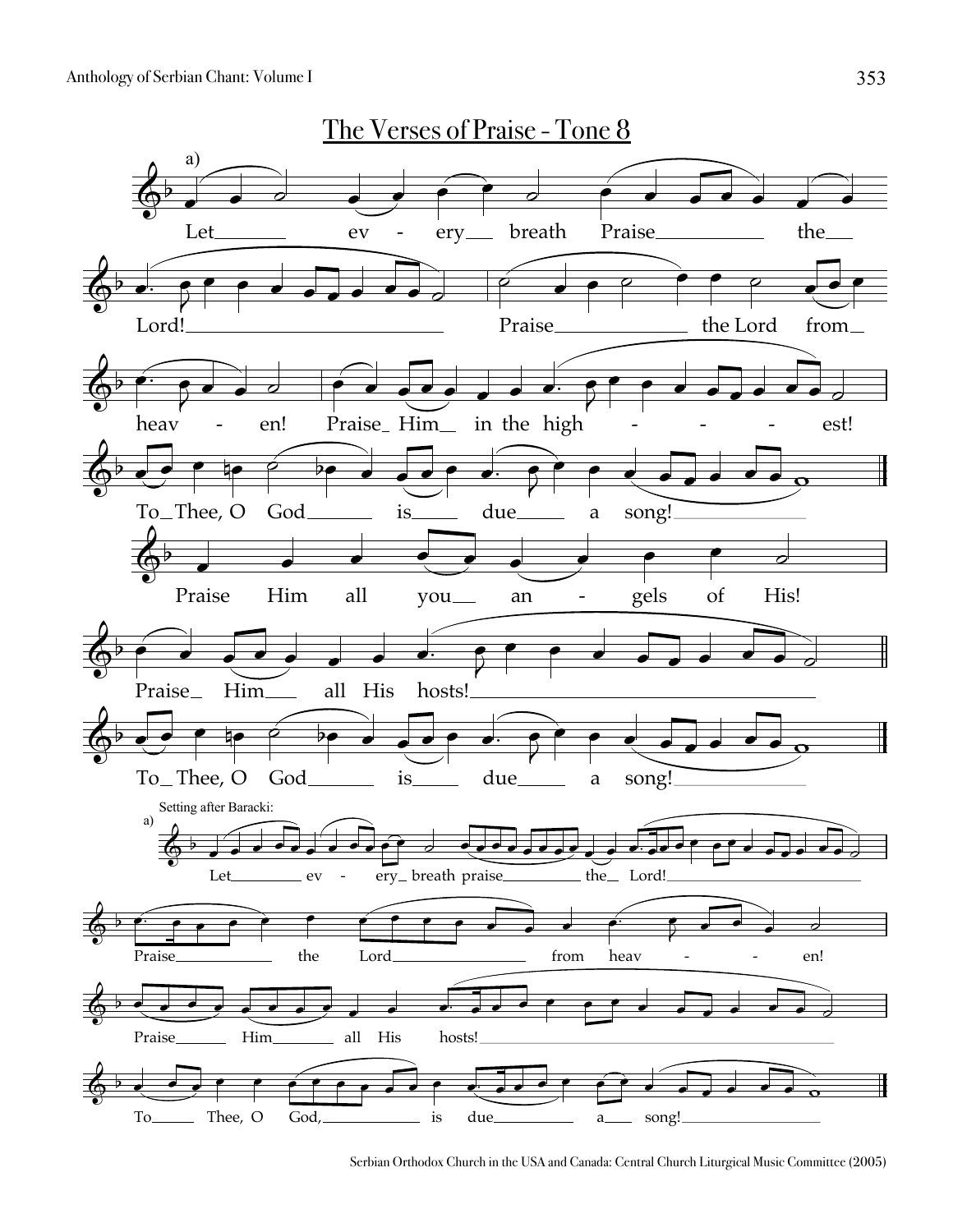

Serbian Orthodox Church in the USA and Canada: Central Church Liturgical Music Committee (2005)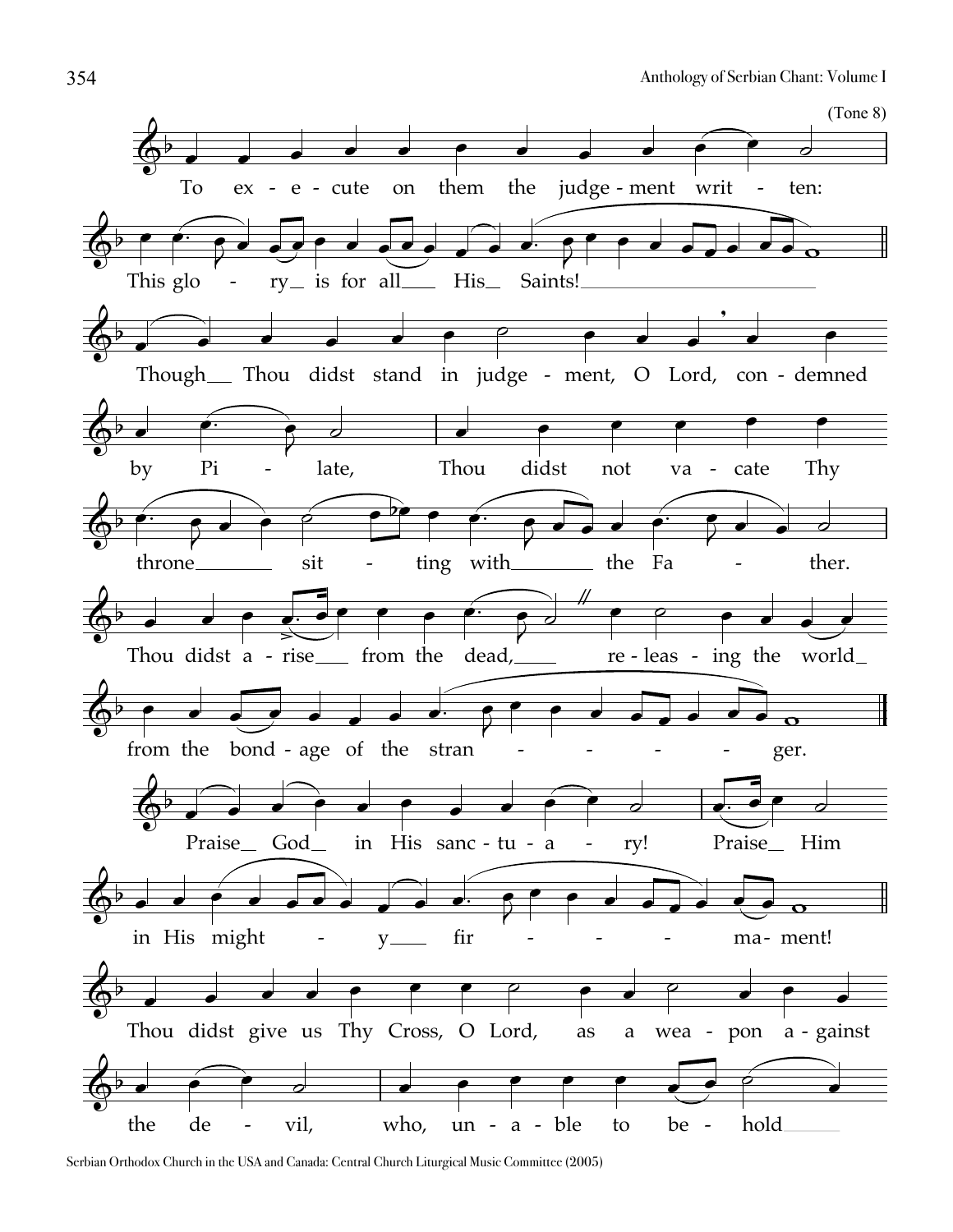Anthology of Serbian Chant: Volume I 355



Serbian Orthodox Church in the USA and Canada: Central Church Liturgical Music Committee (2005)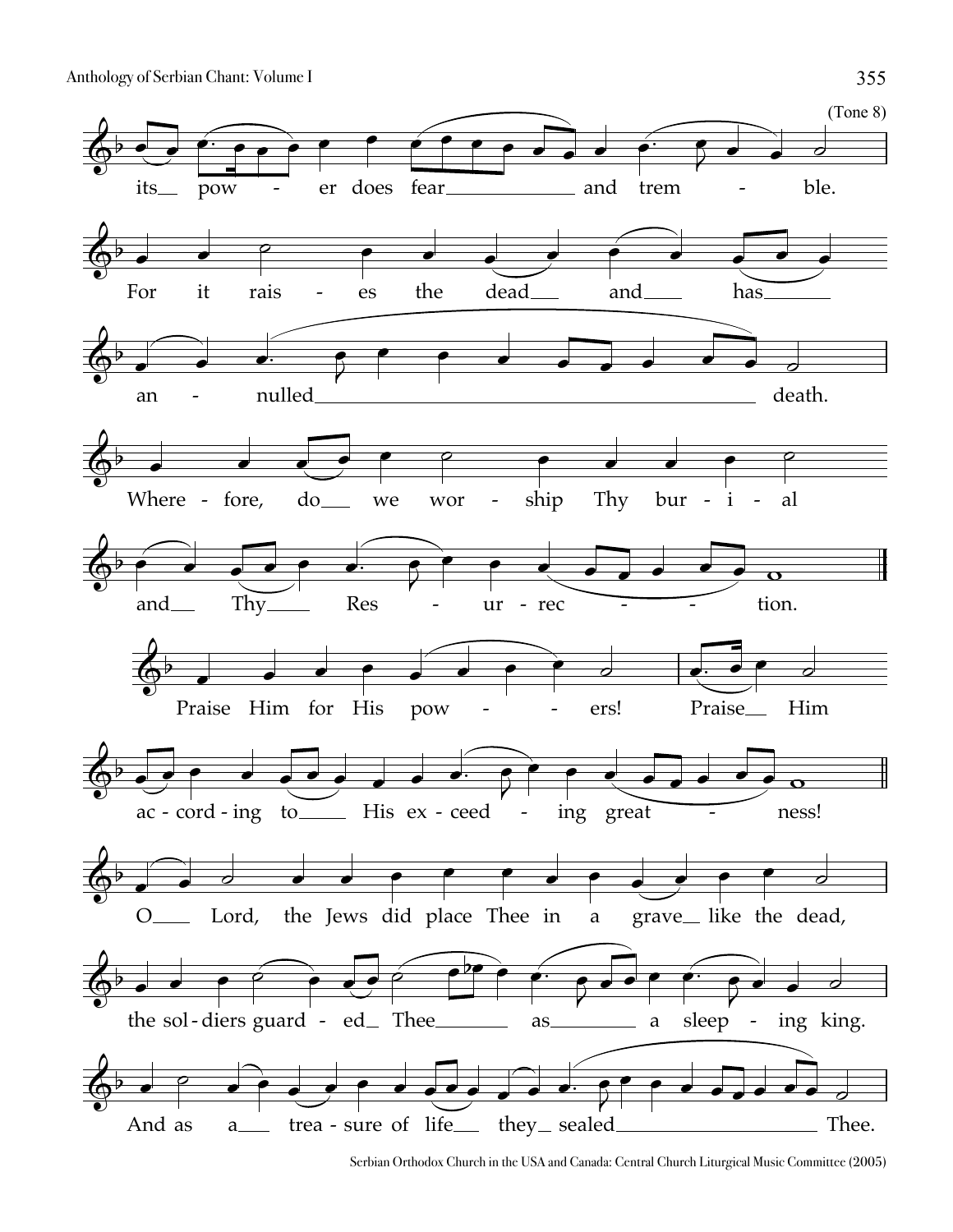

Serbian Orthodox Church in the USA and Canada: Central Church Liturgical Music Committee (2005)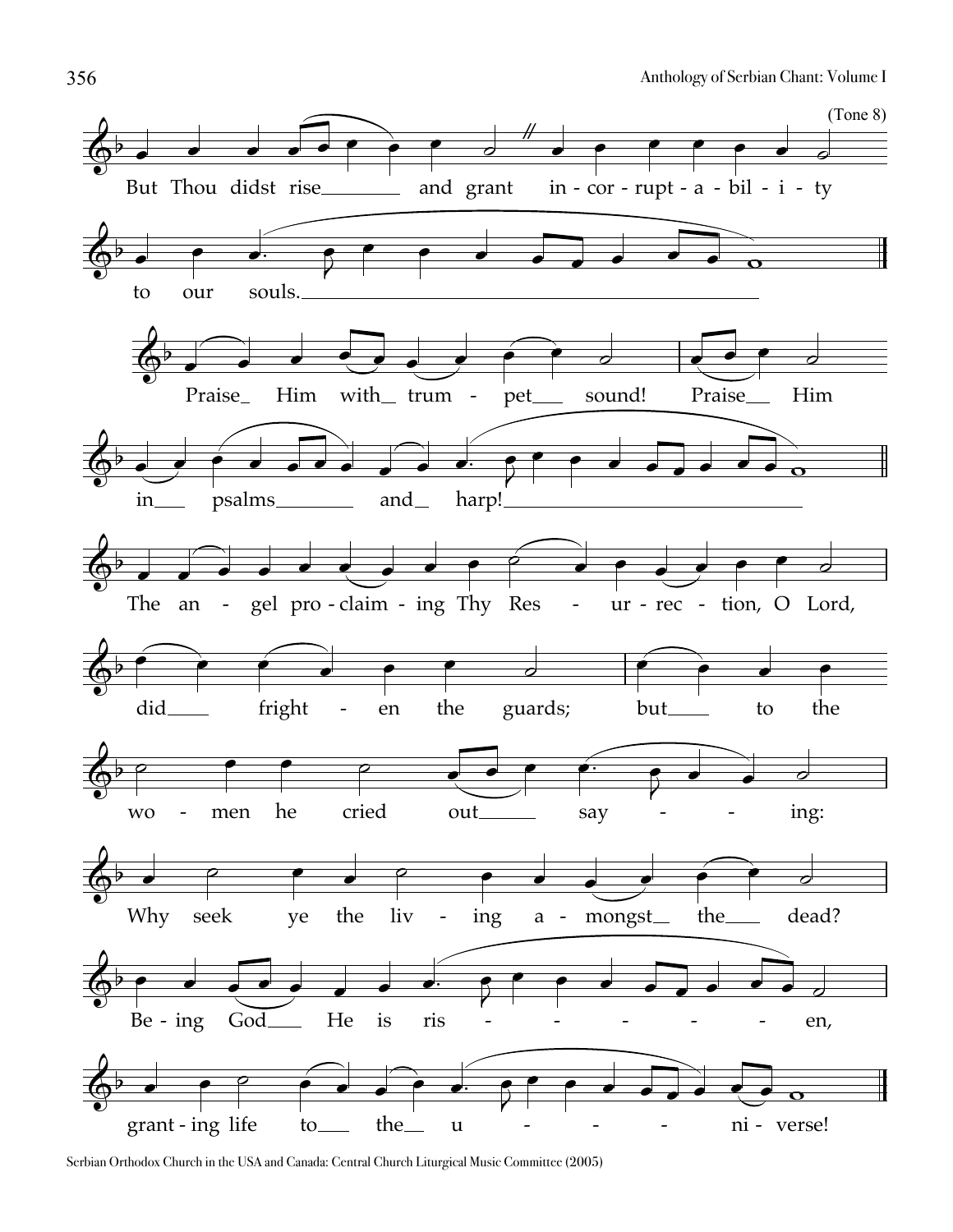**The appointed Gospel Sticheron is sung here (see pgs 269-282)**



Serbian Orthodox Church in the USA and Canada: Central Church Liturgical Music Committee (2005)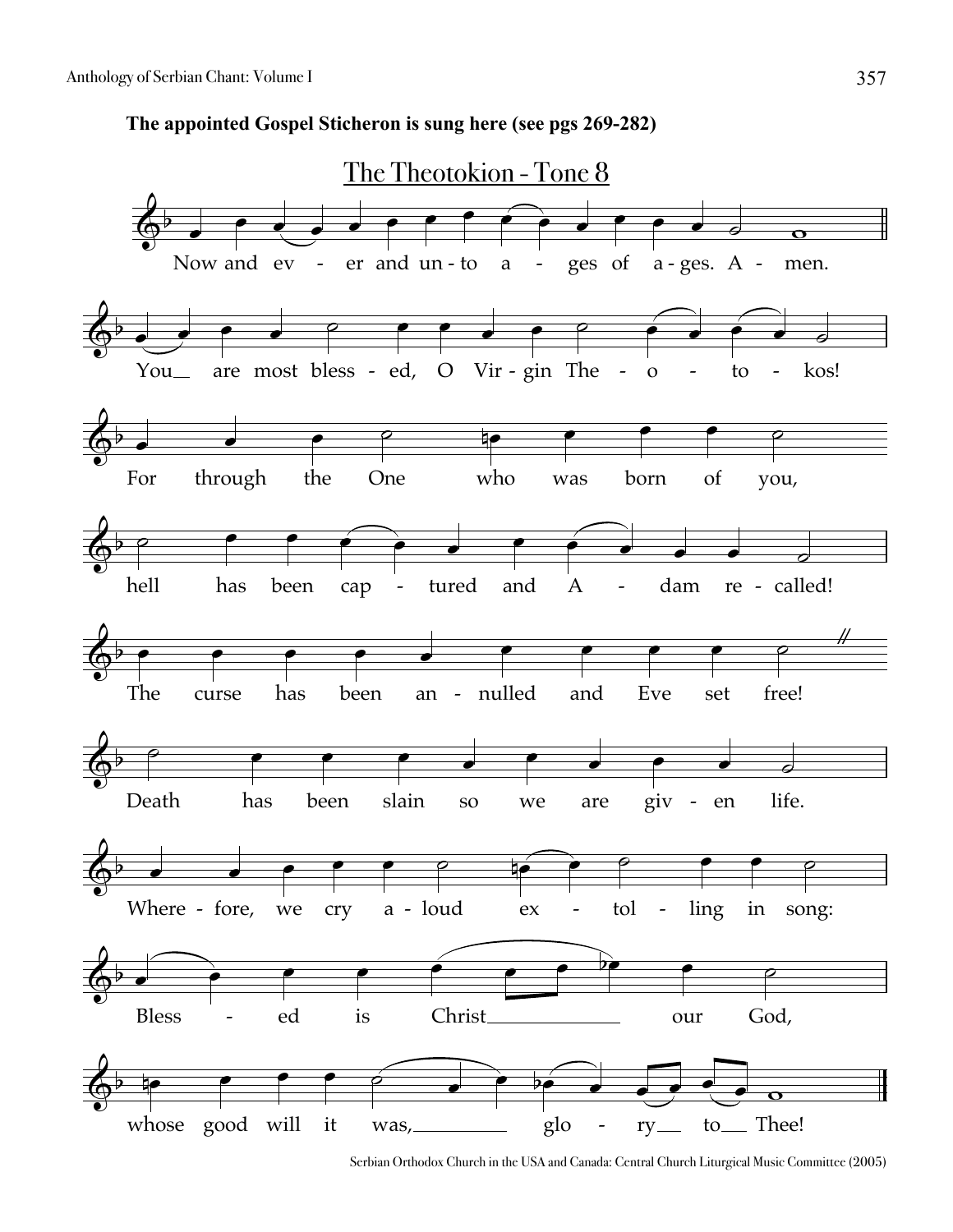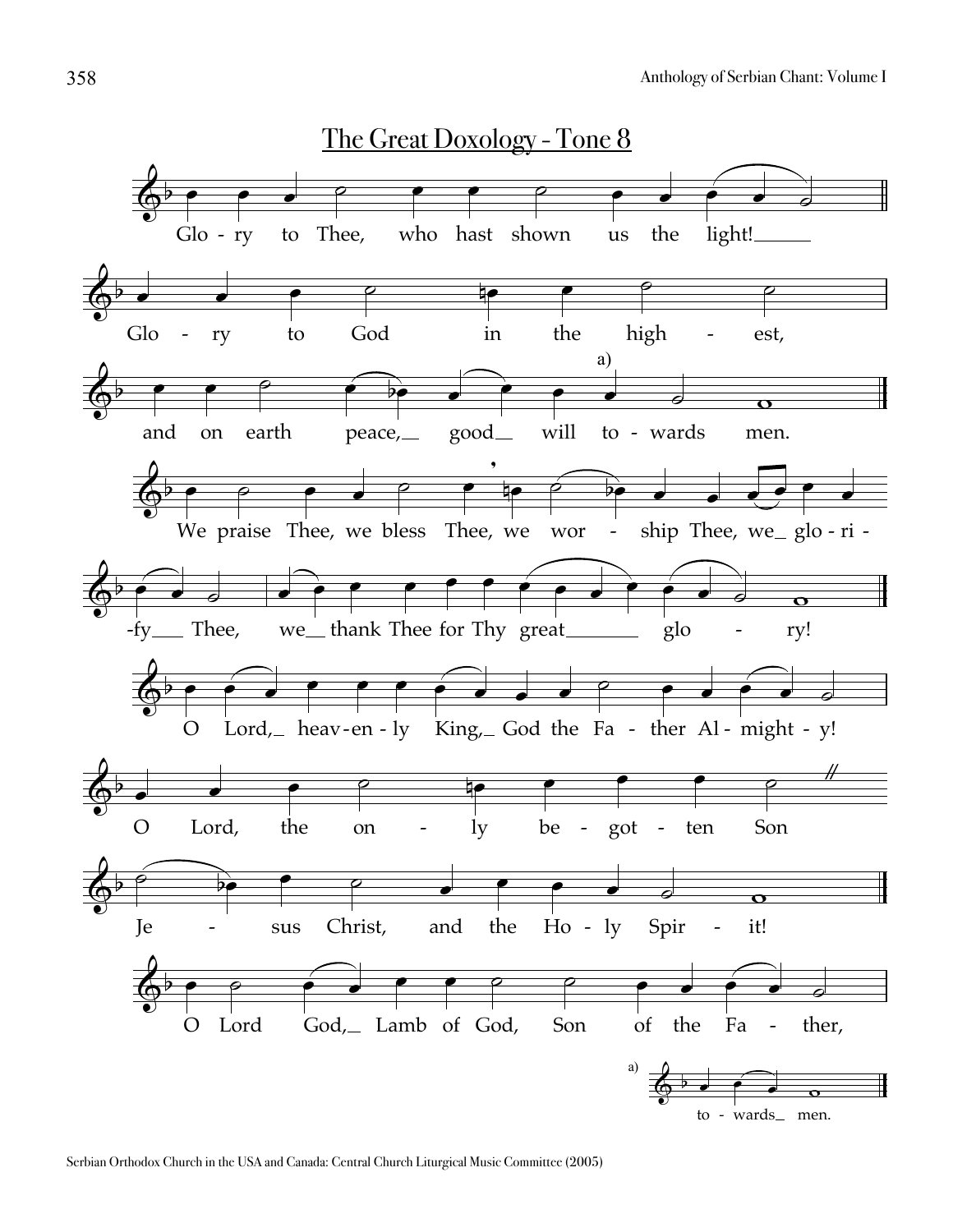

Serbian Orthodox Church in the USA and Canada: Central Church Liturgical Music Committee (2005)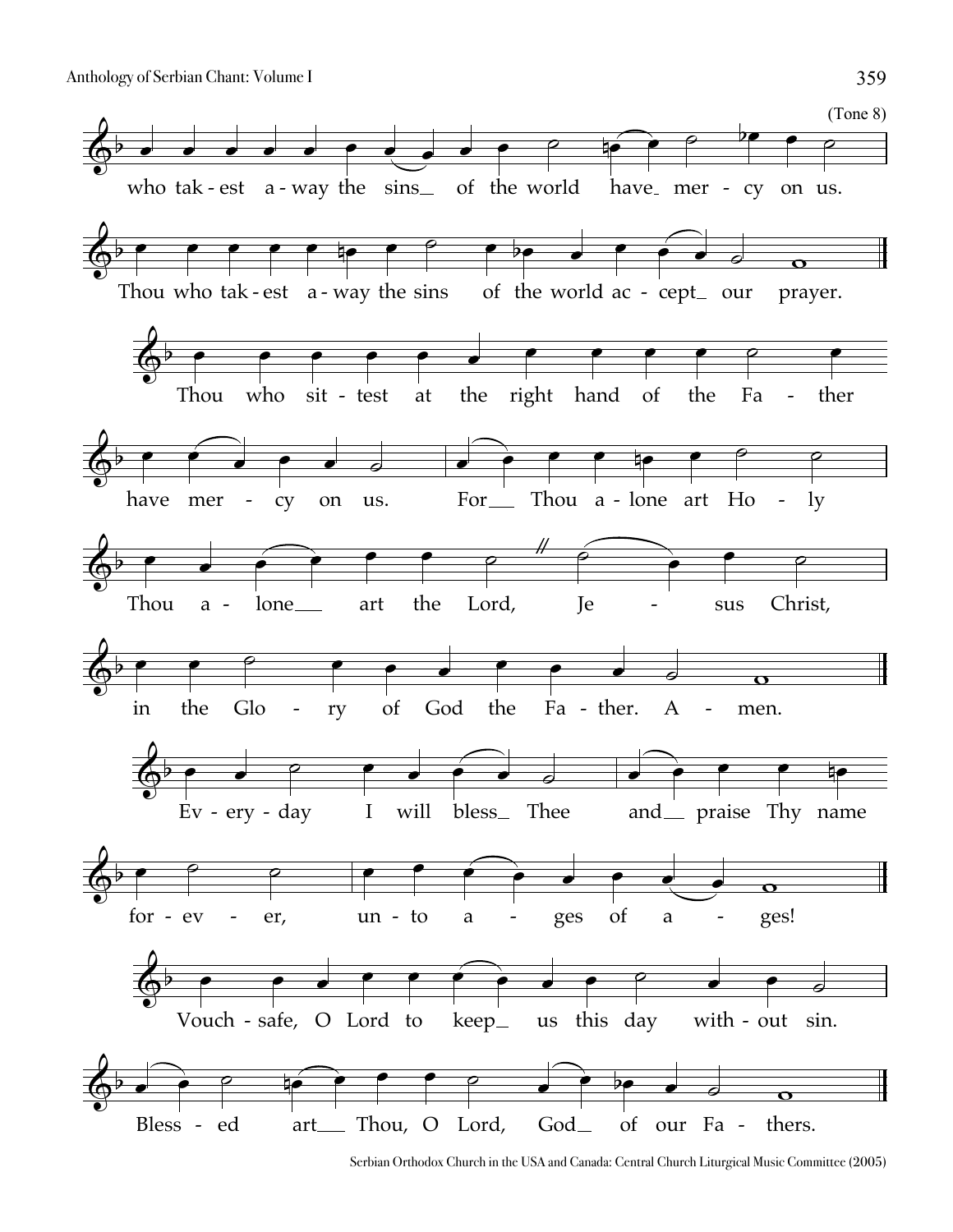

Serbian Orthodox Church in the USA and Canada: Central Church Liturgical Music Committee (2005)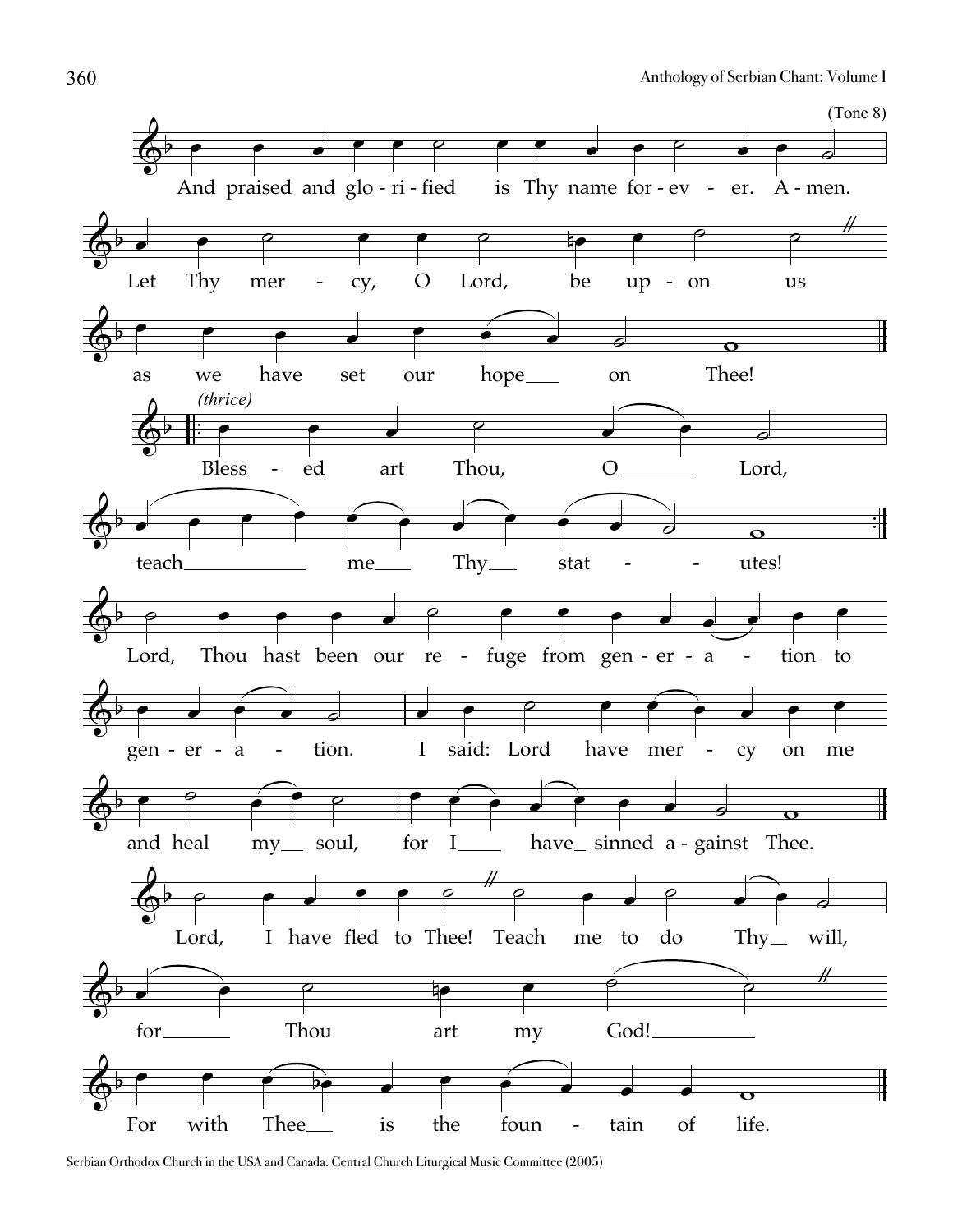Anthology of Serbian Chant: Volume I 361



Serbian Orthodox Church in the USA and Canada: Central Church Liturgical Music Committee (2005)